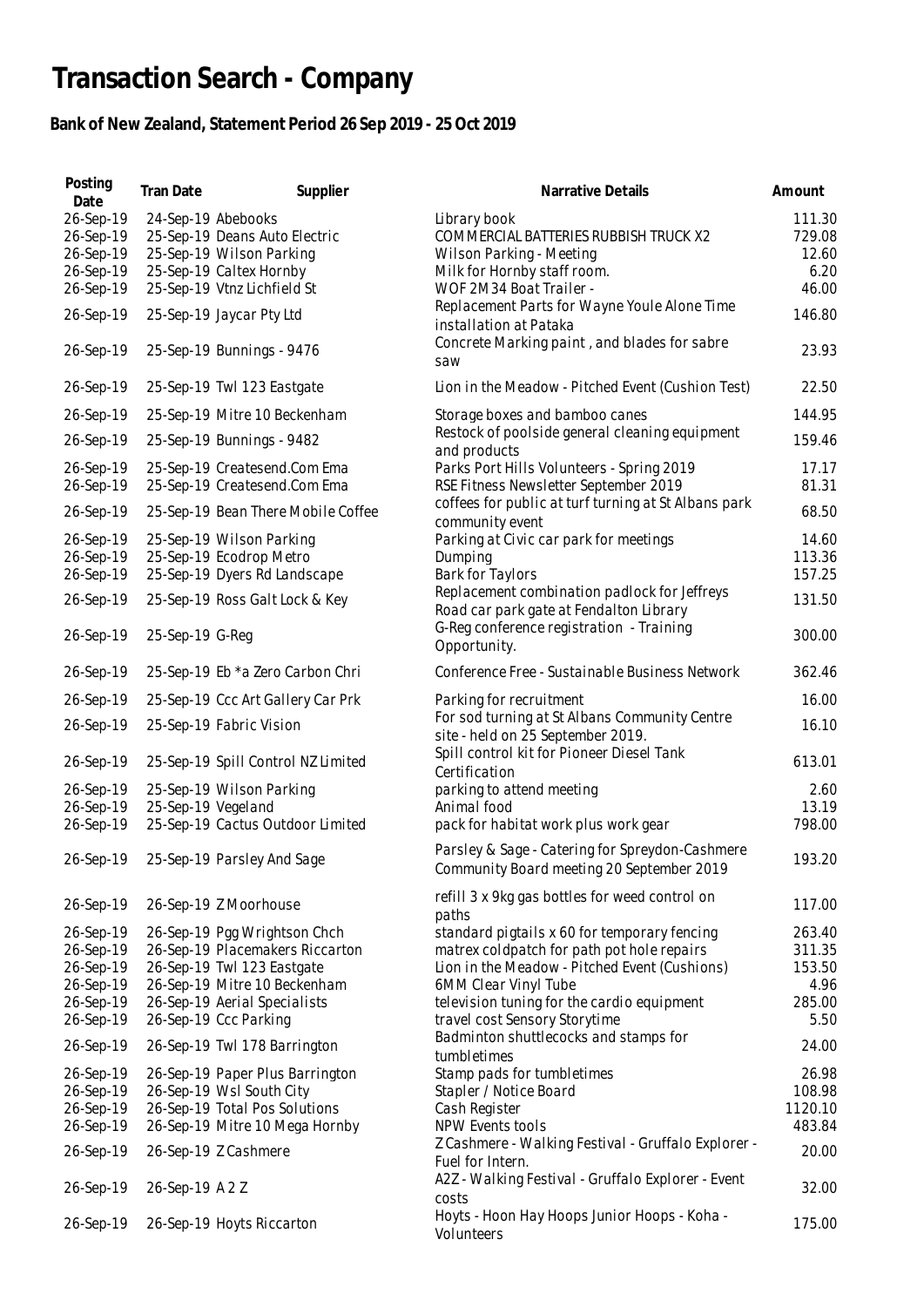| Posting<br>Date        | Tran Date       | Supplier                                           | Narrative Details                                                                                    | Amount          |
|------------------------|-----------------|----------------------------------------------------|------------------------------------------------------------------------------------------------------|-----------------|
| 26-Sep-19              |                 | 26-Sep-19 Rebel Riccarton                          | Rebel Sport - Hoon Hay Hoops Junior Hoops -<br>Event costs - Prizes                                  | 380.00          |
| 27-Sep-19              |                 | 24-Sep-19 Bselect - Moorhouse Ave                  | Repair and replacement of tyres to new trailer for<br>Parks Regional. Maintenance account now setup. | 247.15          |
| 27-Sep-19              |                 | 25-Sep-19 Pizza Hut - 762                          | Part catering for farewell function 27 Sep 2019                                                      | 95.99           |
| 27-Sep-19              |                 | 25-Sep-19 Infinite Definite Boutiqu                | Coffee mugs for Gallery                                                                              | 100.00          |
| 27-Sep-19              |                 | 26-Sep-19 Wilson Parking                           | Wilson Parking - Meeting                                                                             | 4.60            |
| 27-Sep-19              |                 | 26-Sep-19 Blacks Fasteners                         | masonry drill                                                                                        | 109.25          |
| 27-Sep-19              |                 | 26-Sep-19 Wilson Parking                           | Wilson Parking - Interview                                                                           | 6.60            |
| 27-Sep-19              |                 | 26-Sep-19 John Brooks Ltd                          | Grit pump Checks - WO                                                                                | 643.40          |
| 27-Sep-19              | 26-Sep-19 Safet |                                                    | Workplace Safety - WO                                                                                | 667.00          |
| 27-Sep-19              |                 | 26-Sep-19 Countdown                                | Voucher for Housing Tenant                                                                           | 80.00           |
| 27-Sep-19              |                 | 26-Sep-19 Twl 175 South City                       | Lion in the Meadow - Pitched Event (Baskets)                                                         | 12.00           |
| 27-Sep-19              |                 | 26-Sep-19 Twl 178 Barrington                       | Lion in the Meadow - Pitched Event (Baskets)                                                         | 24.00           |
| 27-Sep-19              |                 | 26-Sep-19 Mitre 10 Beckenham                       | Holiday Activity - Pitch Approved. Flower Power<br>Crafts                                            | 33.93           |
| 27-Sep-19              |                 | 26-Sep-19 Ymca Christchurch                        | Venue hire for Department meeting 26 Sep 2019<br>(no rooms available at BNZ Centre)                  | 50.00           |
| 27-Sep-19              |                 | 26-Sep-19 Bunnings - 9482                          | Promotion of Walking Festival - cable ties for the<br>securing of signs promoting the festival       | 9.95            |
| 27-Sep-19              |                 | 26-Sep-19 Wilson Parking                           | Parking at Civic car park for meetings                                                               | 24.60           |
| 27-Sep-19              |                 | 26-Sep-19 Fresh Choice Parklands                   | food for Travis wetland trust meeting                                                                | 31.14           |
| 27-Sep-19              |                 | 26-Sep-19 Moorhouse Medical Cent                   | vaccination for staff member to attend world<br>ranger conference in Nepal                           | 105.00          |
| 27-Sep-19<br>27-Sep-19 |                 | 26-Sep-19 Nz Planning<br>26-Sep-19 Bunnings - 9476 | NZPI - Ethics for Planners<br>Potting mixes / propagation sand / insect spray                        | 300.00<br>99.20 |
| 27-Sep-19              |                 | 26-Sep-19 Twl Christchurch                         | Trailer plugs, etching primer & galvinised paint<br>for rubbish trailers                             | 109.46          |
| 27-Sep-19              |                 | 26-Sep-19 Nz Safety Blackwoods                     | boots - team Leader                                                                                  | 233.32          |
| 27-Sep-19              |                 | 26-Sep-19 Wilson Parking                           | Civic parking                                                                                        | 4.60            |
| 27-Sep-19              |                 | 26-Sep-19 Bp Connect Marshlands                    | Milk for BLFP                                                                                        | 9.00            |
| 27-Sep-19              |                 | 26-Sep-19 Bunnings - 9482                          | Scrapers to cleaner vacuum filters at Taiora QEII                                                    | 21.75           |
| 27-Sep-19              |                 | 26-Sep-19 Northlands Shopping Centr                | Papanui-Innes Community Service Awards 2019.                                                         | 50.00           |
|                        |                 | 27-Sep-19 26-Sep-19 Pb Tech Online 09 5269200      | 1 x replacement UE Boom + Replacement SH<br>speakers                                                 | 203.98          |
| 27-Sep-19              |                 | 26-Sep-19 Pb Tech Online 09 5269200                | 3 x HTC Vive link box. 2 x replacements + 1 hot<br>spare Turanga VR                                  | 282.90          |
| 27-Sep-19              |                 | 27-Sep-19 Mitre 10 Beckenham                       | Padlock, Cable Ties, Headlamp, Pliers for<br>Compliance Team B                                       | 73.94           |
| 27-Sep-19              |                 | 27-Sep-19 Chch City Libraries Lyt                  | top up of staff Metro cards for travel via ferry to<br>Diamond Harbour Library                       | 80.00           |
| 27-Sep-19              |                 | 27-Sep-19 Rubber Monkey Sales                      | Nikon forestry pro laser to measure tree heights                                                     | 575.71          |
| 27-Sep-19              |                 | 27-Sep-19 Halswell Butchery                        | Sausages for Trees For Canterbury Planting Day<br>BBQ 28/09/2019                                     | 67.50           |
| 27-Sep-19              |                 | 27-Sep-19 New World Halswell                       | BBQ expenses for Trees for Canterbury Planting<br>Day 28/09/2019                                     | 174.02          |
| 27-Sep-19              |                 | 27-Sep-19 Wsl Eastgate                             | Lion in the Meadow - Pitched Event                                                                   | 24.97           |
| 27-Sep-19              |                 | 27-Sep-19 Cial Online Parking                      | Parking at the airport - cheaper than using a taxi<br>Chit                                           | 26.40           |
| 27-Sep-19              |                 | 27-Sep-19 Eb *te Waihora 2019 Li                   | Te Waihora 2019 Living Lake Symposium                                                                | 70.00           |
| 27-Sep-19              |                 | 27-Sep-19 Mitre 10 Mega Hornby                     | outdoor cleaning products                                                                            | 69.90           |
| 27-Sep-19              |                 | 27-Sep-19 Savemart Christchurch                    | Resources for education programme                                                                    | 9.98            |
| 27-Sep-19              |                 | 27-Sep-19 Marshalls Tv & Health                    | Sunscreen                                                                                            | 63.90           |
| 27-Sep-19              |                 | 27-Sep-19 Freshchoice Barrington                   | Dishwash powder and air freshener for SP                                                             | 14.99           |
| 27-Sep-19              |                 | 27-Sep-19 Freshchoice Barrington                   | Top-up milk voucher card for SP                                                                      | 20.00           |
| 27-Sep-19              |                 | 27-Sep-19 Lamp Specialists                         | Oven Bulbs for Sauna lights                                                                          | 15.18           |
| 27-Sep-19              |                 | 27-Sep-19 K9 Control Limited                       | 2x 2packs of bark collar batteries, and 2x<br>replacements straps for bark collars                   | 75.30           |
| 27-Sep-19              |                 | 27-Sep-19 Masterpet Corp Ltd                       | Dog food for CCC Animal Shelter                                                                      | 927.81          |
| 27-Sep-19              |                 | 27-Sep-19 New World Prestons                       | Grocerys for re sale in the shop                                                                     | 37.89           |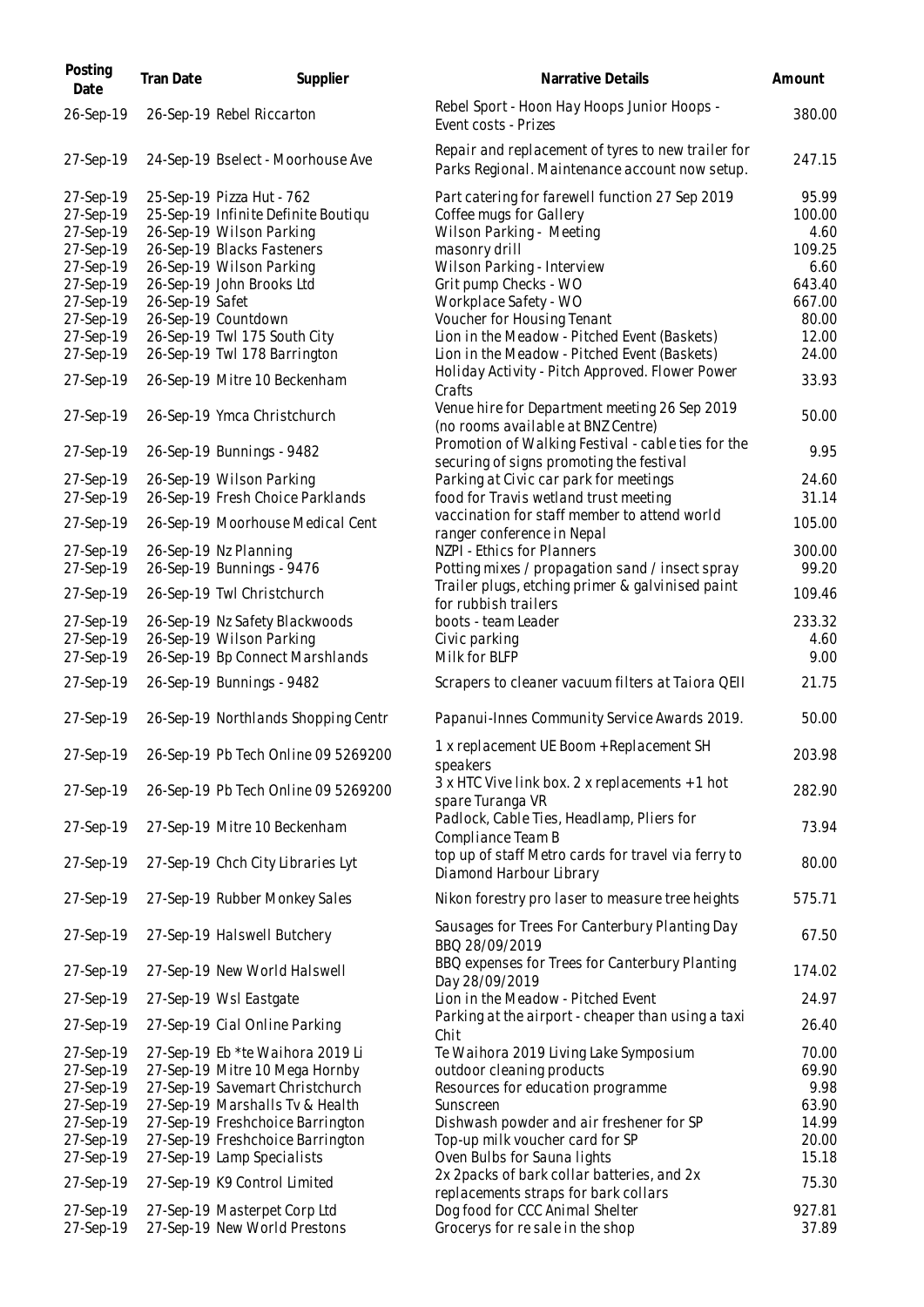| Posting<br>Date        | Tran Date          | Supplier                                                       | Narrative Details                                                                                     | Amount           |
|------------------------|--------------------|----------------------------------------------------------------|-------------------------------------------------------------------------------------------------------|------------------|
| 27-Sep-19<br>27-Sep-19 |                    | 27-Sep-19 Gordon Harris Chch<br>27-Sep-19 Armstrong Locksmiths | Material for the New Brighton Project<br>NPW Event Pad - locks                                        | 200.00<br>144.09 |
| 30-Sep-19              |                    | 26-Sep-19 Itunes.Com/Bill                                      | Monthly software licence - Libraries                                                                  | 7.82             |
| 30-Sep-19              |                    | 26-Sep-19 Paypal *conservatio                                  | Cotton tape                                                                                           | 100.12           |
| 30-Sep-19              | 26-Sep-19 Spot     |                                                                | Credit Voucher (USD 218.48) Spot                                                                      | $-345.18$        |
| 30-Sep-19              | 26-Sep-19 Universo |                                                                | Catering provided for the Toi O Tautahi partners<br>group meeting                                     | 22.00            |
| 30-Sep-19              |                    | 26-Sep-19 Mediterranean Market                                 | Giftware for resale in B G V C Giftshop                                                               | 661.12           |
| 30-Sep-19              |                    | 27-Sep-19 Wilson Parking                                       | Wilson Parking - Meeting                                                                              | 8.60             |
| 30-Sep-19              |                    | 27-Sep-19 Fulcrumapp.Com                                       | Fulcrum Subscription September 2019                                                                   | 247.58           |
| 30-Sep-19              |                    | 27-Sep-19 Ecodrop Parkhouse                                    | Old Confiscated Signage being dumped                                                                  | 70.17            |
| 30-Sep-19              |                    | 27-Sep-19 Bunnings - 9476                                      | screws for new wall at Jellie reception                                                               | 7.44             |
| 30-Sep-19              |                    | 27-Sep-19 Bunnings - 9482                                      | Signage for exterior of building.                                                                     | 34.00            |
| 30-Sep-19              |                    | 27-Sep-19 Countdown                                            | part catering for farewell function 27/9/2019<br>Replacement Rehabilitation and poolside              | 45.66            |
| 30-Sep-19              |                    | 27-Sep-19 Swimjoy NZ Ltd                                       | equipment                                                                                             | 717.20           |
| 30-Sep-19              |                    | 27-Sep-19 Createsend.Com Ema                                   | Newsline 27 September                                                                                 | 52.53            |
| 30-Sep-19              | 27-Sep-19 2 Cheap  |                                                                | Hats, bubbles for snow storm and binocular                                                            | 51.70            |
| 30-Sep-19              |                    | 27-Sep-19 Wilson Parking                                       | Parking at Civic car park for meetings                                                                | 10.60            |
| 30-Sep-19              |                    | 27-Sep-19 Wilson Parking                                       | Parking                                                                                               | 9.10             |
| 30-Sep-19              |                    | 27-Sep-19 Westend Stories                                      | \$400 contribution towards Unit breakfast<br>(leaving function) (24 years service).                   | 400.00           |
| 30-Sep-19              |                    | 27-Sep-19 Hirepool Ltd Ma                                      | Hire breaker drill for wharf restoration work                                                         | 258.15           |
| 30-Sep-19              |                    | 27-Sep-19 Saeco Wilson                                         | Pneumatic fittings to repair several leaking<br>fittings around pool filter valves main plant room    | 33.81            |
| 30-Sep-19              |                    | 27-Sep-19 Paypal *goformz Inc                                  | ITCC GoFormz mthly sub Compliance                                                                     | 59.82            |
| 30-Sep-19              |                    | 27-Sep-19 Ccc Art Gallery Car Prk                              | Parking for meetings at Civic                                                                         | 18.00            |
| 30-Sep-19              |                    | 27-Sep-19 Adobe Stock                                          | Subscription to Adobe stock                                                                           | 45.54            |
| 30-Sep-19              |                    | 27-Sep-19 Aranui Corps Shirley                                 | Resources for education programme                                                                     | 96.00            |
| 30-Sep-19              |                    | 27-Sep-19 Bunnings - 9476                                      | Flat washes, nuts, square washes and Anka<br>screws for the refit of return vents                     | 18.70            |
| 30-Sep-19              |                    | 27-Sep-19 Hynds Pipe Systems Limite                            | Replacement T-bar lifters for balance tanks at<br>Summer pools                                        | 89.22            |
| 30-Sep-19              |                    | 27-Sep-19 Doc Motukarara                                       | Plants for native section                                                                             | 164.47           |
| 30-Sep-19              |                    | 27-Sep-19 Bunnings - 9482                                      | Spade and Concrete mix for broken bollard                                                             | 38.24            |
| 30-Sep-19              |                    | 28-Sep-19 Hoo*hootsuite Inc                                    | Monthly software licence - Libraries                                                                  | 123.61           |
| 30-Sep-19              |                    | 28-Sep-19 Subway Northwood                                     | Leaving morning tea (Two to five years' service -<br>\$80 contribution to a Team Function)            | 64.90            |
| 30-Sep-19              |                    | 28-Sep-19 Officevibe                                           | ITDC Officevibe mthly sub                                                                             | 1166.22          |
| 30-Sep-19              |                    | 28-Sep-19 Ross Galt Lock Alarm                                 | Repair to laundry door as key broken inside lock                                                      | 165.00           |
| 30-Sep-19              |                    | 29-Sep-19 Mitre 10 Mega Papanui                                | Paint for footprints - Going on a bear hunt                                                           | 59.95            |
| 30-Sep-19              |                    | 29-Sep-19 Ecodrop Metro                                        | Dump fees                                                                                             | 10.80            |
| 30-Sep-19              |                    | 30-Sep-19 Ccc Art Gallery Car Prk                              | parking for day interviewing for Maori Services<br>vacancy                                            | 7.00             |
| 30-Sep-19              |                    | 30-Sep-19 Wsl Online                                           | Bookcase                                                                                              | 244.00           |
| 30-Sep-19              |                    | 30-Sep-19 Safety N Action Limited                              | Confined Space and Gas Detection Renewal                                                              | 322.00           |
| 30-Sep-19              |                    | 30-Sep-19 Nz Red Cross                                         | Replacement defib pads for Gallery defib device.1<br>x box ice packs for Gallery first aid kits       | 221.40           |
| 30-Sep-19              | 30-Sep-19 Miro     |                                                                | Coffee with new MFAT client managers for the city<br>of Christchurch at the time of their first visit | 13.50            |
| 30-Sep-19              |                    | 30-Sep-19 Spotlight Stores NZ Ltd                              | Resources for education programme                                                                     | 5.50             |
| 30-Sep-19              |                    | 30-Sep-19 Vanguard Coffee Co                                   | Meeting regarding the gift of paintings                                                               | 4.00             |
| 30-Sep-19              |                    | 30-Sep-19 Vanguard Coffee Co                                   | Meeting regarding the gift of paintings                                                               | 8.00             |
| 30-Sep-19              |                    | 30-Sep-19 Mitre 10 Mega Hornby                                 | Wonder weeders x 9                                                                                    | 42.84            |
| 30-Sep-19              |                    | 30-Sep-19 Jaycar Pty Ltd                                       | Replacement antenna cable for treadmill                                                               | 9.90             |
| 1-Oct-19               |                    | 29-Sep-19 Surveymonkey                                         | Survey Monkey monthly subscription - October                                                          | 60.27            |
| 1-Oct-19               |                    | 29-Sep-19 Paymate*offshoot Nz                                  | Bamboo wipes and bucket for cleaning in the<br>Southern centre                                        | 188.34           |
| 1-Oct-19               |                    | 29-Sep-19 Safari Bks Online-Flow                               | ITII Safari Online Books mthly sub                                                                    | 63.53            |
| 1-Oct-19               |                    | 29-Sep-19 Runscope.Com                                         | ITII Runscope mthly sub                                                                               | 128.67           |
| 1-Oct-19               |                    | 29-Sep-19 Apple New Zealand                                    | Apple Developer account - annual charge.                                                              | 149.00           |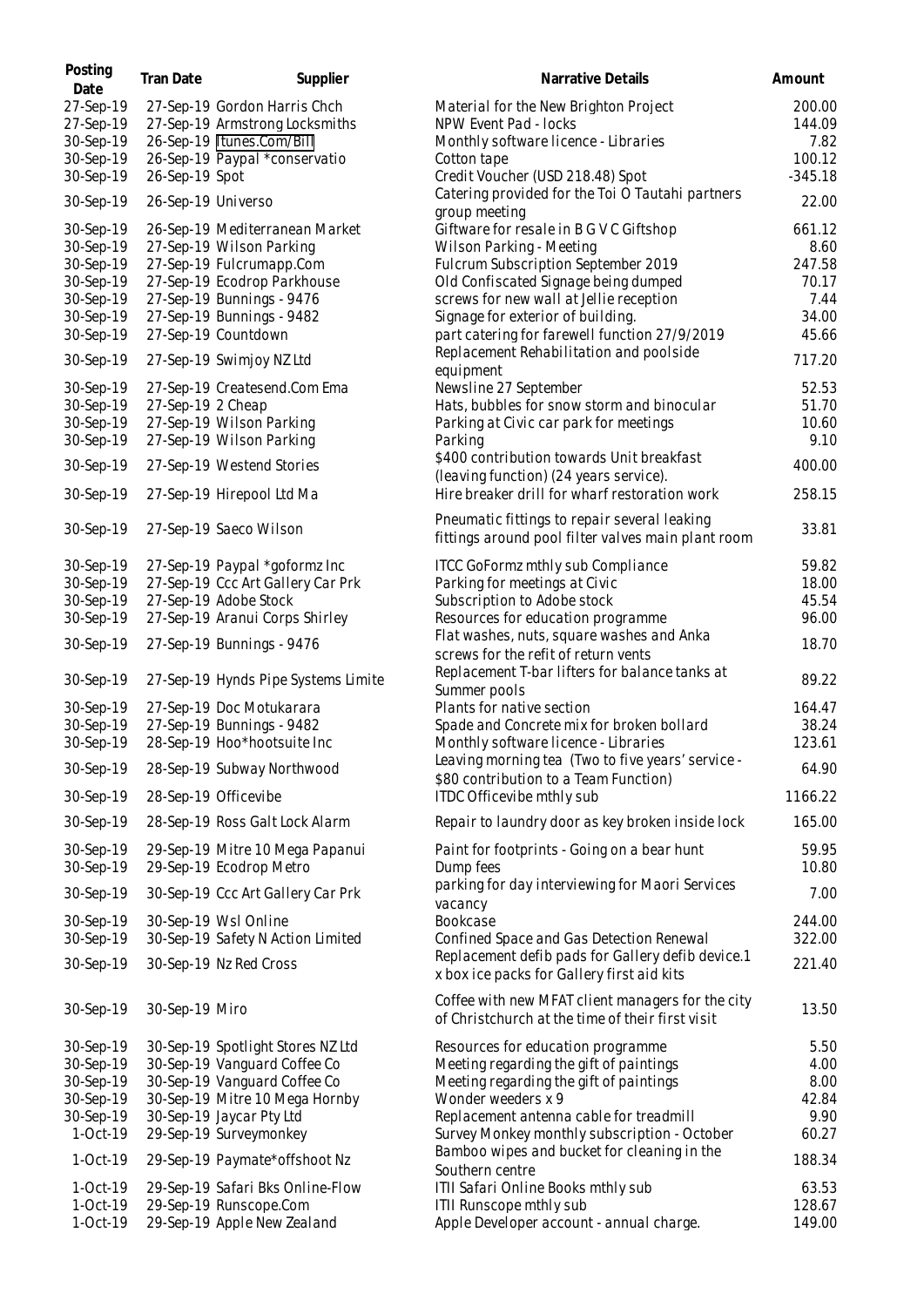| 1-Oct-19<br>29-Sep-19 Ecart Uni Of Melb<br>Library book<br>1-Oct-19<br>30-Sep-19 Wilson Parking<br>Wilson Parking - Meeting<br>4.60<br>1-Oct-19<br>30-Sep-19 Mainland Fasteners Ltd<br>G3 Engine - WO<br>Safety clothing and equipment for three staff<br>1-Oct-19<br>30-Sep-19 Nz Safety Blackwoods<br>members, one being a new start<br>Coming up for the Friends: talk by SCAPE<br>1-Oct-19<br>30-Sep-19 Createsend.Com Ema<br>16.09<br>Managing Curator and Hurst Seager architectural<br>tour<br>1-Oct-19<br>30-Sep-19 Stk*shutterstock<br>Central market video music download<br>1-Oct-19<br>30-Sep-19 Stk*shutterstock<br>Central market video music download<br>1-Oct-19<br>30-Sep-19 Mitre 10 Mega Ferrymead<br>Cable Ties, Plant<br>1-Oct-19<br>30-Sep-19 Oderings Nurseries<br>Indoor plants Good Company & Nursery<br>Replacement doorstop bungs for damaged door<br>1-Oct-19<br>30-Sep-19 Para Rubber Christchur<br>stops<br>UV books, key board, magnetic blocks for room<br>1-Oct-19<br>30-Sep-19 Kmart - Riccarton<br>themes<br>Catering items for the Antarctic Season Opening<br>1-Oct-19<br>30-Sep-19 Countdown<br>Distinguished Visitors function<br>1-Oct-19<br>30-Sep-19 Ross Galt Lock & Key<br>Keys for summer pool sites<br>51.00<br>1-Oct-19<br>30-Sep-19 Wilson Parking<br>Civic parking<br>6.60<br>1-Oct-19<br>30-Sep-19 Wilson Parking<br>Civic parking<br>6.60<br>1-Oct-19<br>30-Sep-19 Bunnings - 9482<br>Flexi tub garden buckets for grounds x 7<br>41.58<br>1-Oct-19<br>30-Sep-19 Bunnings - 9482<br>Steel fence posts for BG<br>60.00<br>Steel fence posts and black tree tie for rose<br>1-Oct-19<br>30-Sep-19 Bunnings - 9476<br>garden<br>1-Oct-19<br>30-Sep-19 Terra Viva Home & Garden<br>659.75<br>Central Rose Garden replacement roses x 25<br>709.55<br>30-Sep-19 Egmont Seed Co Ltd<br>Wild flower seed for Hagley<br>1-Oct-19<br>79.81<br>30-Sep-19 Productplan.Com<br>Trial product plan software - monthly fee<br>1-Oct-19<br>5.29<br>1-Oct-19<br>1-Oct-19 Pak N Save Hornby<br>Milk for Hornby Library staff room<br>1-Oct-19<br>1-Oct-19 Addressfinder By Ablet<br>Monthly software licence - Libraries<br>149.50<br>1-Oct-19 Ccc Parking<br>Central Parking<br>1-Oct-19<br>6.70<br>1-Oct-19 Chch City Council Civic<br>Parking coupons - 3 x 60 min and 1 x 30 min<br>108.50<br>1-Oct-19<br>1-Oct-19 Cial Online Parking<br>Auck acq - parking<br>24.70<br>1-Oct-19<br>1-Oct-19 Mitre 10 Mega Papanui<br>fittings for chlorine ute and trailer<br>75.70<br>1-Oct-19<br>1-Oct-19 Countdown<br>Batteries for bear hunt walking festival event<br>1-Oct-19<br>10.00<br>28.74<br>1-Oct-19 Placemakers Riccarton<br>x6 grinding Disc.<br>1-Oct-19<br>1-Oct-19 James Bull & Co<br>x6 Security padlocks.<br>434.70<br>1-Oct-19<br>1-Oct-19<br>1-Oct-19 Rubber Stamps By Mont<br>Date stamp - self inking for Planning Team<br>53.60<br>crate handles for Youle crate<br>1-Oct-19<br>1-Oct-19 Placemakers Riccarton<br>66.47<br>179.00<br>1-Oct-19<br>1-Oct-19 Pgg Wrightson Chch<br>Gumboots<br>1-Oct-19<br>1-Oct-19 Mitre 10 Beckenham<br>Gardening and safety gloves for BG staff<br>174.93<br>Cleaning and painting equipment for spin studio<br>113.60<br>1-Oct-19<br>1-Oct-19 Mitre 10 Mega Papanui<br>at Graham Condon<br>1-Oct-19<br>1-Oct-19 Burwood Produce<br>animal food greens<br>20.00<br>20 little bubbles for distribution to community<br>2-Oct-19<br>24-Sep-19 Balloon Art & Gifts<br>libraries<br>Provided lunch for kids involved in filming the<br>30-Sep-19 Dominos Shirley<br>2-Oct-19<br>What Now kids-cam segment<br>Facebook charges for September for Intersection<br>30-Sep-19 Facebk *ush5tnedr2<br>2-Oct-19<br>Safety<br>September Facebook charges for Elections;<br>2-Oct-19<br>30-Sep-19 Facebk *cu2ngmet62<br>Tributes of Aroha; Kickstart Roadside; Tree<br>planting<br>30-Sep-19 Dunedin City Council<br>meeting regarding the gift of paintings<br>2-Oct-19<br>6.50<br>2-Oct-19<br>30-Sep-19 Paypal *nzpcn<br>NZ Plant Conservation trust conference fee<br>545.00<br>2-Oct-19<br>30-Sep-19 Paypal *mindkitsItd<br>3D printer filament order for TU and SO<br>440.25<br>30-Sep-19 Facebk *mlg8bn6zs2<br>450.70<br>2-Oct-19<br>Facebook promotions - various library events<br>1200.03<br>1-Oct-19 Four Corner (NZ)<br>Goods for resale<br>2-Oct-19<br>1-Oct-19 Toms Emporium<br>Gems for Nebular Art Lesson Term 4<br>100.00<br>2-Oct-19<br>1-Oct-19 Super Cheap Auto<br>Water Blaster for OBCG<br>378.99<br>2-Oct-19<br>1-Oct-19 Wilson Parking<br>2-Oct-19<br>Parking at Civic - receipt not retrieved<br>18.60<br>1-Oct-19 Hcd Christchurch<br>2-Oct-19<br>hose and fittings for chlorine plant<br>501.33<br>batteries for the bubble machine going on a Bear<br>2-Oct-19<br>1-Oct-19 1 \$ 8 Shop The Palms Mall | Posting<br>Date | Tran Date | Supplier | Narrative Details | Amount |
|-----------------------------------------------------------------------------------------------------------------------------------------------------------------------------------------------------------------------------------------------------------------------------------------------------------------------------------------------------------------------------------------------------------------------------------------------------------------------------------------------------------------------------------------------------------------------------------------------------------------------------------------------------------------------------------------------------------------------------------------------------------------------------------------------------------------------------------------------------------------------------------------------------------------------------------------------------------------------------------------------------------------------------------------------------------------------------------------------------------------------------------------------------------------------------------------------------------------------------------------------------------------------------------------------------------------------------------------------------------------------------------------------------------------------------------------------------------------------------------------------------------------------------------------------------------------------------------------------------------------------------------------------------------------------------------------------------------------------------------------------------------------------------------------------------------------------------------------------------------------------------------------------------------------------------------------------------------------------------------------------------------------------------------------------------------------------------------------------------------------------------------------------------------------------------------------------------------------------------------------------------------------------------------------------------------------------------------------------------------------------------------------------------------------------------------------------------------------------------------------------------------------------------------------------------------------------------------------------------------------------------------------------------------------------------------------------------------------------------------------------------------------------------------------------------------------------------------------------------------------------------------------------------------------------------------------------------------------------------------------------------------------------------------------------------------------------------------------------------------------------------------------------------------------------------------------------------------------------------------------------------------------------------------------------------------------------------------------------------------------------------------------------------------------------------------------------------------------------------------------------------------------------------------------------------------------------------------------------------------------------------------------------------------------------------------------------------------------------------------------------------------------------------------------------------------------------------------------------------------------------------------------------------------------------------------------------------------------------------------------------------------------------------------------------------------------------------------------------------------------------------------------------------------------------------------------------------------------------------------------------------------------------------------------------------------------------------------------------------------------------------------------------------------------------------------------------------------------------------------------------------------------------------------------------------------------------------------------------------------------------------------------------------------------------------------------------------------------------------------------------------------------------------------------------------|-----------------|-----------|----------|-------------------|--------|
|                                                                                                                                                                                                                                                                                                                                                                                                                                                                                                                                                                                                                                                                                                                                                                                                                                                                                                                                                                                                                                                                                                                                                                                                                                                                                                                                                                                                                                                                                                                                                                                                                                                                                                                                                                                                                                                                                                                                                                                                                                                                                                                                                                                                                                                                                                                                                                                                                                                                                                                                                                                                                                                                                                                                                                                                                                                                                                                                                                                                                                                                                                                                                                                                                                                                                                                                                                                                                                                                                                                                                                                                                                                                                                                                                                                                                                                                                                                                                                                                                                                                                                                                                                                                                                                                                                                                                                                                                                                                                                                                                                                                                                                                                                                                                                                                     |                 |           |          |                   | 198.61 |
|                                                                                                                                                                                                                                                                                                                                                                                                                                                                                                                                                                                                                                                                                                                                                                                                                                                                                                                                                                                                                                                                                                                                                                                                                                                                                                                                                                                                                                                                                                                                                                                                                                                                                                                                                                                                                                                                                                                                                                                                                                                                                                                                                                                                                                                                                                                                                                                                                                                                                                                                                                                                                                                                                                                                                                                                                                                                                                                                                                                                                                                                                                                                                                                                                                                                                                                                                                                                                                                                                                                                                                                                                                                                                                                                                                                                                                                                                                                                                                                                                                                                                                                                                                                                                                                                                                                                                                                                                                                                                                                                                                                                                                                                                                                                                                                                     |                 |           |          |                   |        |
|                                                                                                                                                                                                                                                                                                                                                                                                                                                                                                                                                                                                                                                                                                                                                                                                                                                                                                                                                                                                                                                                                                                                                                                                                                                                                                                                                                                                                                                                                                                                                                                                                                                                                                                                                                                                                                                                                                                                                                                                                                                                                                                                                                                                                                                                                                                                                                                                                                                                                                                                                                                                                                                                                                                                                                                                                                                                                                                                                                                                                                                                                                                                                                                                                                                                                                                                                                                                                                                                                                                                                                                                                                                                                                                                                                                                                                                                                                                                                                                                                                                                                                                                                                                                                                                                                                                                                                                                                                                                                                                                                                                                                                                                                                                                                                                                     |                 |           |          |                   | 77.61  |
|                                                                                                                                                                                                                                                                                                                                                                                                                                                                                                                                                                                                                                                                                                                                                                                                                                                                                                                                                                                                                                                                                                                                                                                                                                                                                                                                                                                                                                                                                                                                                                                                                                                                                                                                                                                                                                                                                                                                                                                                                                                                                                                                                                                                                                                                                                                                                                                                                                                                                                                                                                                                                                                                                                                                                                                                                                                                                                                                                                                                                                                                                                                                                                                                                                                                                                                                                                                                                                                                                                                                                                                                                                                                                                                                                                                                                                                                                                                                                                                                                                                                                                                                                                                                                                                                                                                                                                                                                                                                                                                                                                                                                                                                                                                                                                                                     |                 |           |          |                   | 596.24 |
|                                                                                                                                                                                                                                                                                                                                                                                                                                                                                                                                                                                                                                                                                                                                                                                                                                                                                                                                                                                                                                                                                                                                                                                                                                                                                                                                                                                                                                                                                                                                                                                                                                                                                                                                                                                                                                                                                                                                                                                                                                                                                                                                                                                                                                                                                                                                                                                                                                                                                                                                                                                                                                                                                                                                                                                                                                                                                                                                                                                                                                                                                                                                                                                                                                                                                                                                                                                                                                                                                                                                                                                                                                                                                                                                                                                                                                                                                                                                                                                                                                                                                                                                                                                                                                                                                                                                                                                                                                                                                                                                                                                                                                                                                                                                                                                                     |                 |           |          |                   |        |
|                                                                                                                                                                                                                                                                                                                                                                                                                                                                                                                                                                                                                                                                                                                                                                                                                                                                                                                                                                                                                                                                                                                                                                                                                                                                                                                                                                                                                                                                                                                                                                                                                                                                                                                                                                                                                                                                                                                                                                                                                                                                                                                                                                                                                                                                                                                                                                                                                                                                                                                                                                                                                                                                                                                                                                                                                                                                                                                                                                                                                                                                                                                                                                                                                                                                                                                                                                                                                                                                                                                                                                                                                                                                                                                                                                                                                                                                                                                                                                                                                                                                                                                                                                                                                                                                                                                                                                                                                                                                                                                                                                                                                                                                                                                                                                                                     |                 |           |          |                   |        |
|                                                                                                                                                                                                                                                                                                                                                                                                                                                                                                                                                                                                                                                                                                                                                                                                                                                                                                                                                                                                                                                                                                                                                                                                                                                                                                                                                                                                                                                                                                                                                                                                                                                                                                                                                                                                                                                                                                                                                                                                                                                                                                                                                                                                                                                                                                                                                                                                                                                                                                                                                                                                                                                                                                                                                                                                                                                                                                                                                                                                                                                                                                                                                                                                                                                                                                                                                                                                                                                                                                                                                                                                                                                                                                                                                                                                                                                                                                                                                                                                                                                                                                                                                                                                                                                                                                                                                                                                                                                                                                                                                                                                                                                                                                                                                                                                     |                 |           |          |                   | 91.78  |
|                                                                                                                                                                                                                                                                                                                                                                                                                                                                                                                                                                                                                                                                                                                                                                                                                                                                                                                                                                                                                                                                                                                                                                                                                                                                                                                                                                                                                                                                                                                                                                                                                                                                                                                                                                                                                                                                                                                                                                                                                                                                                                                                                                                                                                                                                                                                                                                                                                                                                                                                                                                                                                                                                                                                                                                                                                                                                                                                                                                                                                                                                                                                                                                                                                                                                                                                                                                                                                                                                                                                                                                                                                                                                                                                                                                                                                                                                                                                                                                                                                                                                                                                                                                                                                                                                                                                                                                                                                                                                                                                                                                                                                                                                                                                                                                                     |                 |           |          |                   | 91.78  |
|                                                                                                                                                                                                                                                                                                                                                                                                                                                                                                                                                                                                                                                                                                                                                                                                                                                                                                                                                                                                                                                                                                                                                                                                                                                                                                                                                                                                                                                                                                                                                                                                                                                                                                                                                                                                                                                                                                                                                                                                                                                                                                                                                                                                                                                                                                                                                                                                                                                                                                                                                                                                                                                                                                                                                                                                                                                                                                                                                                                                                                                                                                                                                                                                                                                                                                                                                                                                                                                                                                                                                                                                                                                                                                                                                                                                                                                                                                                                                                                                                                                                                                                                                                                                                                                                                                                                                                                                                                                                                                                                                                                                                                                                                                                                                                                                     |                 |           |          |                   | 135.90 |
|                                                                                                                                                                                                                                                                                                                                                                                                                                                                                                                                                                                                                                                                                                                                                                                                                                                                                                                                                                                                                                                                                                                                                                                                                                                                                                                                                                                                                                                                                                                                                                                                                                                                                                                                                                                                                                                                                                                                                                                                                                                                                                                                                                                                                                                                                                                                                                                                                                                                                                                                                                                                                                                                                                                                                                                                                                                                                                                                                                                                                                                                                                                                                                                                                                                                                                                                                                                                                                                                                                                                                                                                                                                                                                                                                                                                                                                                                                                                                                                                                                                                                                                                                                                                                                                                                                                                                                                                                                                                                                                                                                                                                                                                                                                                                                                                     |                 |           |          |                   | 954.73 |
|                                                                                                                                                                                                                                                                                                                                                                                                                                                                                                                                                                                                                                                                                                                                                                                                                                                                                                                                                                                                                                                                                                                                                                                                                                                                                                                                                                                                                                                                                                                                                                                                                                                                                                                                                                                                                                                                                                                                                                                                                                                                                                                                                                                                                                                                                                                                                                                                                                                                                                                                                                                                                                                                                                                                                                                                                                                                                                                                                                                                                                                                                                                                                                                                                                                                                                                                                                                                                                                                                                                                                                                                                                                                                                                                                                                                                                                                                                                                                                                                                                                                                                                                                                                                                                                                                                                                                                                                                                                                                                                                                                                                                                                                                                                                                                                                     |                 |           |          |                   | 5.97   |
|                                                                                                                                                                                                                                                                                                                                                                                                                                                                                                                                                                                                                                                                                                                                                                                                                                                                                                                                                                                                                                                                                                                                                                                                                                                                                                                                                                                                                                                                                                                                                                                                                                                                                                                                                                                                                                                                                                                                                                                                                                                                                                                                                                                                                                                                                                                                                                                                                                                                                                                                                                                                                                                                                                                                                                                                                                                                                                                                                                                                                                                                                                                                                                                                                                                                                                                                                                                                                                                                                                                                                                                                                                                                                                                                                                                                                                                                                                                                                                                                                                                                                                                                                                                                                                                                                                                                                                                                                                                                                                                                                                                                                                                                                                                                                                                                     |                 |           |          |                   | 76.50  |
|                                                                                                                                                                                                                                                                                                                                                                                                                                                                                                                                                                                                                                                                                                                                                                                                                                                                                                                                                                                                                                                                                                                                                                                                                                                                                                                                                                                                                                                                                                                                                                                                                                                                                                                                                                                                                                                                                                                                                                                                                                                                                                                                                                                                                                                                                                                                                                                                                                                                                                                                                                                                                                                                                                                                                                                                                                                                                                                                                                                                                                                                                                                                                                                                                                                                                                                                                                                                                                                                                                                                                                                                                                                                                                                                                                                                                                                                                                                                                                                                                                                                                                                                                                                                                                                                                                                                                                                                                                                                                                                                                                                                                                                                                                                                                                                                     |                 |           |          |                   | 13.00  |
|                                                                                                                                                                                                                                                                                                                                                                                                                                                                                                                                                                                                                                                                                                                                                                                                                                                                                                                                                                                                                                                                                                                                                                                                                                                                                                                                                                                                                                                                                                                                                                                                                                                                                                                                                                                                                                                                                                                                                                                                                                                                                                                                                                                                                                                                                                                                                                                                                                                                                                                                                                                                                                                                                                                                                                                                                                                                                                                                                                                                                                                                                                                                                                                                                                                                                                                                                                                                                                                                                                                                                                                                                                                                                                                                                                                                                                                                                                                                                                                                                                                                                                                                                                                                                                                                                                                                                                                                                                                                                                                                                                                                                                                                                                                                                                                                     |                 |           |          |                   |        |
|                                                                                                                                                                                                                                                                                                                                                                                                                                                                                                                                                                                                                                                                                                                                                                                                                                                                                                                                                                                                                                                                                                                                                                                                                                                                                                                                                                                                                                                                                                                                                                                                                                                                                                                                                                                                                                                                                                                                                                                                                                                                                                                                                                                                                                                                                                                                                                                                                                                                                                                                                                                                                                                                                                                                                                                                                                                                                                                                                                                                                                                                                                                                                                                                                                                                                                                                                                                                                                                                                                                                                                                                                                                                                                                                                                                                                                                                                                                                                                                                                                                                                                                                                                                                                                                                                                                                                                                                                                                                                                                                                                                                                                                                                                                                                                                                     |                 |           |          |                   |        |
|                                                                                                                                                                                                                                                                                                                                                                                                                                                                                                                                                                                                                                                                                                                                                                                                                                                                                                                                                                                                                                                                                                                                                                                                                                                                                                                                                                                                                                                                                                                                                                                                                                                                                                                                                                                                                                                                                                                                                                                                                                                                                                                                                                                                                                                                                                                                                                                                                                                                                                                                                                                                                                                                                                                                                                                                                                                                                                                                                                                                                                                                                                                                                                                                                                                                                                                                                                                                                                                                                                                                                                                                                                                                                                                                                                                                                                                                                                                                                                                                                                                                                                                                                                                                                                                                                                                                                                                                                                                                                                                                                                                                                                                                                                                                                                                                     |                 |           |          |                   |        |
|                                                                                                                                                                                                                                                                                                                                                                                                                                                                                                                                                                                                                                                                                                                                                                                                                                                                                                                                                                                                                                                                                                                                                                                                                                                                                                                                                                                                                                                                                                                                                                                                                                                                                                                                                                                                                                                                                                                                                                                                                                                                                                                                                                                                                                                                                                                                                                                                                                                                                                                                                                                                                                                                                                                                                                                                                                                                                                                                                                                                                                                                                                                                                                                                                                                                                                                                                                                                                                                                                                                                                                                                                                                                                                                                                                                                                                                                                                                                                                                                                                                                                                                                                                                                                                                                                                                                                                                                                                                                                                                                                                                                                                                                                                                                                                                                     |                 |           |          |                   |        |
|                                                                                                                                                                                                                                                                                                                                                                                                                                                                                                                                                                                                                                                                                                                                                                                                                                                                                                                                                                                                                                                                                                                                                                                                                                                                                                                                                                                                                                                                                                                                                                                                                                                                                                                                                                                                                                                                                                                                                                                                                                                                                                                                                                                                                                                                                                                                                                                                                                                                                                                                                                                                                                                                                                                                                                                                                                                                                                                                                                                                                                                                                                                                                                                                                                                                                                                                                                                                                                                                                                                                                                                                                                                                                                                                                                                                                                                                                                                                                                                                                                                                                                                                                                                                                                                                                                                                                                                                                                                                                                                                                                                                                                                                                                                                                                                                     |                 |           |          |                   |        |
|                                                                                                                                                                                                                                                                                                                                                                                                                                                                                                                                                                                                                                                                                                                                                                                                                                                                                                                                                                                                                                                                                                                                                                                                                                                                                                                                                                                                                                                                                                                                                                                                                                                                                                                                                                                                                                                                                                                                                                                                                                                                                                                                                                                                                                                                                                                                                                                                                                                                                                                                                                                                                                                                                                                                                                                                                                                                                                                                                                                                                                                                                                                                                                                                                                                                                                                                                                                                                                                                                                                                                                                                                                                                                                                                                                                                                                                                                                                                                                                                                                                                                                                                                                                                                                                                                                                                                                                                                                                                                                                                                                                                                                                                                                                                                                                                     |                 |           |          |                   | 124.94 |
|                                                                                                                                                                                                                                                                                                                                                                                                                                                                                                                                                                                                                                                                                                                                                                                                                                                                                                                                                                                                                                                                                                                                                                                                                                                                                                                                                                                                                                                                                                                                                                                                                                                                                                                                                                                                                                                                                                                                                                                                                                                                                                                                                                                                                                                                                                                                                                                                                                                                                                                                                                                                                                                                                                                                                                                                                                                                                                                                                                                                                                                                                                                                                                                                                                                                                                                                                                                                                                                                                                                                                                                                                                                                                                                                                                                                                                                                                                                                                                                                                                                                                                                                                                                                                                                                                                                                                                                                                                                                                                                                                                                                                                                                                                                                                                                                     |                 |           |          |                   |        |
|                                                                                                                                                                                                                                                                                                                                                                                                                                                                                                                                                                                                                                                                                                                                                                                                                                                                                                                                                                                                                                                                                                                                                                                                                                                                                                                                                                                                                                                                                                                                                                                                                                                                                                                                                                                                                                                                                                                                                                                                                                                                                                                                                                                                                                                                                                                                                                                                                                                                                                                                                                                                                                                                                                                                                                                                                                                                                                                                                                                                                                                                                                                                                                                                                                                                                                                                                                                                                                                                                                                                                                                                                                                                                                                                                                                                                                                                                                                                                                                                                                                                                                                                                                                                                                                                                                                                                                                                                                                                                                                                                                                                                                                                                                                                                                                                     |                 |           |          |                   |        |
|                                                                                                                                                                                                                                                                                                                                                                                                                                                                                                                                                                                                                                                                                                                                                                                                                                                                                                                                                                                                                                                                                                                                                                                                                                                                                                                                                                                                                                                                                                                                                                                                                                                                                                                                                                                                                                                                                                                                                                                                                                                                                                                                                                                                                                                                                                                                                                                                                                                                                                                                                                                                                                                                                                                                                                                                                                                                                                                                                                                                                                                                                                                                                                                                                                                                                                                                                                                                                                                                                                                                                                                                                                                                                                                                                                                                                                                                                                                                                                                                                                                                                                                                                                                                                                                                                                                                                                                                                                                                                                                                                                                                                                                                                                                                                                                                     |                 |           |          |                   |        |
|                                                                                                                                                                                                                                                                                                                                                                                                                                                                                                                                                                                                                                                                                                                                                                                                                                                                                                                                                                                                                                                                                                                                                                                                                                                                                                                                                                                                                                                                                                                                                                                                                                                                                                                                                                                                                                                                                                                                                                                                                                                                                                                                                                                                                                                                                                                                                                                                                                                                                                                                                                                                                                                                                                                                                                                                                                                                                                                                                                                                                                                                                                                                                                                                                                                                                                                                                                                                                                                                                                                                                                                                                                                                                                                                                                                                                                                                                                                                                                                                                                                                                                                                                                                                                                                                                                                                                                                                                                                                                                                                                                                                                                                                                                                                                                                                     |                 |           |          |                   |        |
|                                                                                                                                                                                                                                                                                                                                                                                                                                                                                                                                                                                                                                                                                                                                                                                                                                                                                                                                                                                                                                                                                                                                                                                                                                                                                                                                                                                                                                                                                                                                                                                                                                                                                                                                                                                                                                                                                                                                                                                                                                                                                                                                                                                                                                                                                                                                                                                                                                                                                                                                                                                                                                                                                                                                                                                                                                                                                                                                                                                                                                                                                                                                                                                                                                                                                                                                                                                                                                                                                                                                                                                                                                                                                                                                                                                                                                                                                                                                                                                                                                                                                                                                                                                                                                                                                                                                                                                                                                                                                                                                                                                                                                                                                                                                                                                                     |                 |           |          |                   |        |
|                                                                                                                                                                                                                                                                                                                                                                                                                                                                                                                                                                                                                                                                                                                                                                                                                                                                                                                                                                                                                                                                                                                                                                                                                                                                                                                                                                                                                                                                                                                                                                                                                                                                                                                                                                                                                                                                                                                                                                                                                                                                                                                                                                                                                                                                                                                                                                                                                                                                                                                                                                                                                                                                                                                                                                                                                                                                                                                                                                                                                                                                                                                                                                                                                                                                                                                                                                                                                                                                                                                                                                                                                                                                                                                                                                                                                                                                                                                                                                                                                                                                                                                                                                                                                                                                                                                                                                                                                                                                                                                                                                                                                                                                                                                                                                                                     |                 |           |          |                   |        |
|                                                                                                                                                                                                                                                                                                                                                                                                                                                                                                                                                                                                                                                                                                                                                                                                                                                                                                                                                                                                                                                                                                                                                                                                                                                                                                                                                                                                                                                                                                                                                                                                                                                                                                                                                                                                                                                                                                                                                                                                                                                                                                                                                                                                                                                                                                                                                                                                                                                                                                                                                                                                                                                                                                                                                                                                                                                                                                                                                                                                                                                                                                                                                                                                                                                                                                                                                                                                                                                                                                                                                                                                                                                                                                                                                                                                                                                                                                                                                                                                                                                                                                                                                                                                                                                                                                                                                                                                                                                                                                                                                                                                                                                                                                                                                                                                     |                 |           |          |                   |        |
|                                                                                                                                                                                                                                                                                                                                                                                                                                                                                                                                                                                                                                                                                                                                                                                                                                                                                                                                                                                                                                                                                                                                                                                                                                                                                                                                                                                                                                                                                                                                                                                                                                                                                                                                                                                                                                                                                                                                                                                                                                                                                                                                                                                                                                                                                                                                                                                                                                                                                                                                                                                                                                                                                                                                                                                                                                                                                                                                                                                                                                                                                                                                                                                                                                                                                                                                                                                                                                                                                                                                                                                                                                                                                                                                                                                                                                                                                                                                                                                                                                                                                                                                                                                                                                                                                                                                                                                                                                                                                                                                                                                                                                                                                                                                                                                                     |                 |           |          |                   |        |
|                                                                                                                                                                                                                                                                                                                                                                                                                                                                                                                                                                                                                                                                                                                                                                                                                                                                                                                                                                                                                                                                                                                                                                                                                                                                                                                                                                                                                                                                                                                                                                                                                                                                                                                                                                                                                                                                                                                                                                                                                                                                                                                                                                                                                                                                                                                                                                                                                                                                                                                                                                                                                                                                                                                                                                                                                                                                                                                                                                                                                                                                                                                                                                                                                                                                                                                                                                                                                                                                                                                                                                                                                                                                                                                                                                                                                                                                                                                                                                                                                                                                                                                                                                                                                                                                                                                                                                                                                                                                                                                                                                                                                                                                                                                                                                                                     |                 |           |          |                   |        |
|                                                                                                                                                                                                                                                                                                                                                                                                                                                                                                                                                                                                                                                                                                                                                                                                                                                                                                                                                                                                                                                                                                                                                                                                                                                                                                                                                                                                                                                                                                                                                                                                                                                                                                                                                                                                                                                                                                                                                                                                                                                                                                                                                                                                                                                                                                                                                                                                                                                                                                                                                                                                                                                                                                                                                                                                                                                                                                                                                                                                                                                                                                                                                                                                                                                                                                                                                                                                                                                                                                                                                                                                                                                                                                                                                                                                                                                                                                                                                                                                                                                                                                                                                                                                                                                                                                                                                                                                                                                                                                                                                                                                                                                                                                                                                                                                     |                 |           |          |                   |        |
|                                                                                                                                                                                                                                                                                                                                                                                                                                                                                                                                                                                                                                                                                                                                                                                                                                                                                                                                                                                                                                                                                                                                                                                                                                                                                                                                                                                                                                                                                                                                                                                                                                                                                                                                                                                                                                                                                                                                                                                                                                                                                                                                                                                                                                                                                                                                                                                                                                                                                                                                                                                                                                                                                                                                                                                                                                                                                                                                                                                                                                                                                                                                                                                                                                                                                                                                                                                                                                                                                                                                                                                                                                                                                                                                                                                                                                                                                                                                                                                                                                                                                                                                                                                                                                                                                                                                                                                                                                                                                                                                                                                                                                                                                                                                                                                                     |                 |           |          |                   |        |
|                                                                                                                                                                                                                                                                                                                                                                                                                                                                                                                                                                                                                                                                                                                                                                                                                                                                                                                                                                                                                                                                                                                                                                                                                                                                                                                                                                                                                                                                                                                                                                                                                                                                                                                                                                                                                                                                                                                                                                                                                                                                                                                                                                                                                                                                                                                                                                                                                                                                                                                                                                                                                                                                                                                                                                                                                                                                                                                                                                                                                                                                                                                                                                                                                                                                                                                                                                                                                                                                                                                                                                                                                                                                                                                                                                                                                                                                                                                                                                                                                                                                                                                                                                                                                                                                                                                                                                                                                                                                                                                                                                                                                                                                                                                                                                                                     |                 |           |          |                   |        |
|                                                                                                                                                                                                                                                                                                                                                                                                                                                                                                                                                                                                                                                                                                                                                                                                                                                                                                                                                                                                                                                                                                                                                                                                                                                                                                                                                                                                                                                                                                                                                                                                                                                                                                                                                                                                                                                                                                                                                                                                                                                                                                                                                                                                                                                                                                                                                                                                                                                                                                                                                                                                                                                                                                                                                                                                                                                                                                                                                                                                                                                                                                                                                                                                                                                                                                                                                                                                                                                                                                                                                                                                                                                                                                                                                                                                                                                                                                                                                                                                                                                                                                                                                                                                                                                                                                                                                                                                                                                                                                                                                                                                                                                                                                                                                                                                     |                 |           |          |                   |        |
|                                                                                                                                                                                                                                                                                                                                                                                                                                                                                                                                                                                                                                                                                                                                                                                                                                                                                                                                                                                                                                                                                                                                                                                                                                                                                                                                                                                                                                                                                                                                                                                                                                                                                                                                                                                                                                                                                                                                                                                                                                                                                                                                                                                                                                                                                                                                                                                                                                                                                                                                                                                                                                                                                                                                                                                                                                                                                                                                                                                                                                                                                                                                                                                                                                                                                                                                                                                                                                                                                                                                                                                                                                                                                                                                                                                                                                                                                                                                                                                                                                                                                                                                                                                                                                                                                                                                                                                                                                                                                                                                                                                                                                                                                                                                                                                                     |                 |           |          |                   |        |
|                                                                                                                                                                                                                                                                                                                                                                                                                                                                                                                                                                                                                                                                                                                                                                                                                                                                                                                                                                                                                                                                                                                                                                                                                                                                                                                                                                                                                                                                                                                                                                                                                                                                                                                                                                                                                                                                                                                                                                                                                                                                                                                                                                                                                                                                                                                                                                                                                                                                                                                                                                                                                                                                                                                                                                                                                                                                                                                                                                                                                                                                                                                                                                                                                                                                                                                                                                                                                                                                                                                                                                                                                                                                                                                                                                                                                                                                                                                                                                                                                                                                                                                                                                                                                                                                                                                                                                                                                                                                                                                                                                                                                                                                                                                                                                                                     |                 |           |          |                   |        |
|                                                                                                                                                                                                                                                                                                                                                                                                                                                                                                                                                                                                                                                                                                                                                                                                                                                                                                                                                                                                                                                                                                                                                                                                                                                                                                                                                                                                                                                                                                                                                                                                                                                                                                                                                                                                                                                                                                                                                                                                                                                                                                                                                                                                                                                                                                                                                                                                                                                                                                                                                                                                                                                                                                                                                                                                                                                                                                                                                                                                                                                                                                                                                                                                                                                                                                                                                                                                                                                                                                                                                                                                                                                                                                                                                                                                                                                                                                                                                                                                                                                                                                                                                                                                                                                                                                                                                                                                                                                                                                                                                                                                                                                                                                                                                                                                     |                 |           |          |                   |        |
|                                                                                                                                                                                                                                                                                                                                                                                                                                                                                                                                                                                                                                                                                                                                                                                                                                                                                                                                                                                                                                                                                                                                                                                                                                                                                                                                                                                                                                                                                                                                                                                                                                                                                                                                                                                                                                                                                                                                                                                                                                                                                                                                                                                                                                                                                                                                                                                                                                                                                                                                                                                                                                                                                                                                                                                                                                                                                                                                                                                                                                                                                                                                                                                                                                                                                                                                                                                                                                                                                                                                                                                                                                                                                                                                                                                                                                                                                                                                                                                                                                                                                                                                                                                                                                                                                                                                                                                                                                                                                                                                                                                                                                                                                                                                                                                                     |                 |           |          |                   |        |
|                                                                                                                                                                                                                                                                                                                                                                                                                                                                                                                                                                                                                                                                                                                                                                                                                                                                                                                                                                                                                                                                                                                                                                                                                                                                                                                                                                                                                                                                                                                                                                                                                                                                                                                                                                                                                                                                                                                                                                                                                                                                                                                                                                                                                                                                                                                                                                                                                                                                                                                                                                                                                                                                                                                                                                                                                                                                                                                                                                                                                                                                                                                                                                                                                                                                                                                                                                                                                                                                                                                                                                                                                                                                                                                                                                                                                                                                                                                                                                                                                                                                                                                                                                                                                                                                                                                                                                                                                                                                                                                                                                                                                                                                                                                                                                                                     |                 |           |          |                   |        |
|                                                                                                                                                                                                                                                                                                                                                                                                                                                                                                                                                                                                                                                                                                                                                                                                                                                                                                                                                                                                                                                                                                                                                                                                                                                                                                                                                                                                                                                                                                                                                                                                                                                                                                                                                                                                                                                                                                                                                                                                                                                                                                                                                                                                                                                                                                                                                                                                                                                                                                                                                                                                                                                                                                                                                                                                                                                                                                                                                                                                                                                                                                                                                                                                                                                                                                                                                                                                                                                                                                                                                                                                                                                                                                                                                                                                                                                                                                                                                                                                                                                                                                                                                                                                                                                                                                                                                                                                                                                                                                                                                                                                                                                                                                                                                                                                     |                 |           |          |                   |        |
|                                                                                                                                                                                                                                                                                                                                                                                                                                                                                                                                                                                                                                                                                                                                                                                                                                                                                                                                                                                                                                                                                                                                                                                                                                                                                                                                                                                                                                                                                                                                                                                                                                                                                                                                                                                                                                                                                                                                                                                                                                                                                                                                                                                                                                                                                                                                                                                                                                                                                                                                                                                                                                                                                                                                                                                                                                                                                                                                                                                                                                                                                                                                                                                                                                                                                                                                                                                                                                                                                                                                                                                                                                                                                                                                                                                                                                                                                                                                                                                                                                                                                                                                                                                                                                                                                                                                                                                                                                                                                                                                                                                                                                                                                                                                                                                                     |                 |           |          |                   | 207.00 |
|                                                                                                                                                                                                                                                                                                                                                                                                                                                                                                                                                                                                                                                                                                                                                                                                                                                                                                                                                                                                                                                                                                                                                                                                                                                                                                                                                                                                                                                                                                                                                                                                                                                                                                                                                                                                                                                                                                                                                                                                                                                                                                                                                                                                                                                                                                                                                                                                                                                                                                                                                                                                                                                                                                                                                                                                                                                                                                                                                                                                                                                                                                                                                                                                                                                                                                                                                                                                                                                                                                                                                                                                                                                                                                                                                                                                                                                                                                                                                                                                                                                                                                                                                                                                                                                                                                                                                                                                                                                                                                                                                                                                                                                                                                                                                                                                     |                 |           |          |                   | 62.30  |
|                                                                                                                                                                                                                                                                                                                                                                                                                                                                                                                                                                                                                                                                                                                                                                                                                                                                                                                                                                                                                                                                                                                                                                                                                                                                                                                                                                                                                                                                                                                                                                                                                                                                                                                                                                                                                                                                                                                                                                                                                                                                                                                                                                                                                                                                                                                                                                                                                                                                                                                                                                                                                                                                                                                                                                                                                                                                                                                                                                                                                                                                                                                                                                                                                                                                                                                                                                                                                                                                                                                                                                                                                                                                                                                                                                                                                                                                                                                                                                                                                                                                                                                                                                                                                                                                                                                                                                                                                                                                                                                                                                                                                                                                                                                                                                                                     |                 |           |          |                   | 35.42  |
|                                                                                                                                                                                                                                                                                                                                                                                                                                                                                                                                                                                                                                                                                                                                                                                                                                                                                                                                                                                                                                                                                                                                                                                                                                                                                                                                                                                                                                                                                                                                                                                                                                                                                                                                                                                                                                                                                                                                                                                                                                                                                                                                                                                                                                                                                                                                                                                                                                                                                                                                                                                                                                                                                                                                                                                                                                                                                                                                                                                                                                                                                                                                                                                                                                                                                                                                                                                                                                                                                                                                                                                                                                                                                                                                                                                                                                                                                                                                                                                                                                                                                                                                                                                                                                                                                                                                                                                                                                                                                                                                                                                                                                                                                                                                                                                                     |                 |           |          |                   | 940.14 |
|                                                                                                                                                                                                                                                                                                                                                                                                                                                                                                                                                                                                                                                                                                                                                                                                                                                                                                                                                                                                                                                                                                                                                                                                                                                                                                                                                                                                                                                                                                                                                                                                                                                                                                                                                                                                                                                                                                                                                                                                                                                                                                                                                                                                                                                                                                                                                                                                                                                                                                                                                                                                                                                                                                                                                                                                                                                                                                                                                                                                                                                                                                                                                                                                                                                                                                                                                                                                                                                                                                                                                                                                                                                                                                                                                                                                                                                                                                                                                                                                                                                                                                                                                                                                                                                                                                                                                                                                                                                                                                                                                                                                                                                                                                                                                                                                     |                 |           |          |                   |        |
|                                                                                                                                                                                                                                                                                                                                                                                                                                                                                                                                                                                                                                                                                                                                                                                                                                                                                                                                                                                                                                                                                                                                                                                                                                                                                                                                                                                                                                                                                                                                                                                                                                                                                                                                                                                                                                                                                                                                                                                                                                                                                                                                                                                                                                                                                                                                                                                                                                                                                                                                                                                                                                                                                                                                                                                                                                                                                                                                                                                                                                                                                                                                                                                                                                                                                                                                                                                                                                                                                                                                                                                                                                                                                                                                                                                                                                                                                                                                                                                                                                                                                                                                                                                                                                                                                                                                                                                                                                                                                                                                                                                                                                                                                                                                                                                                     |                 |           |          |                   |        |
|                                                                                                                                                                                                                                                                                                                                                                                                                                                                                                                                                                                                                                                                                                                                                                                                                                                                                                                                                                                                                                                                                                                                                                                                                                                                                                                                                                                                                                                                                                                                                                                                                                                                                                                                                                                                                                                                                                                                                                                                                                                                                                                                                                                                                                                                                                                                                                                                                                                                                                                                                                                                                                                                                                                                                                                                                                                                                                                                                                                                                                                                                                                                                                                                                                                                                                                                                                                                                                                                                                                                                                                                                                                                                                                                                                                                                                                                                                                                                                                                                                                                                                                                                                                                                                                                                                                                                                                                                                                                                                                                                                                                                                                                                                                                                                                                     |                 |           |          |                   |        |
|                                                                                                                                                                                                                                                                                                                                                                                                                                                                                                                                                                                                                                                                                                                                                                                                                                                                                                                                                                                                                                                                                                                                                                                                                                                                                                                                                                                                                                                                                                                                                                                                                                                                                                                                                                                                                                                                                                                                                                                                                                                                                                                                                                                                                                                                                                                                                                                                                                                                                                                                                                                                                                                                                                                                                                                                                                                                                                                                                                                                                                                                                                                                                                                                                                                                                                                                                                                                                                                                                                                                                                                                                                                                                                                                                                                                                                                                                                                                                                                                                                                                                                                                                                                                                                                                                                                                                                                                                                                                                                                                                                                                                                                                                                                                                                                                     |                 |           |          |                   |        |
|                                                                                                                                                                                                                                                                                                                                                                                                                                                                                                                                                                                                                                                                                                                                                                                                                                                                                                                                                                                                                                                                                                                                                                                                                                                                                                                                                                                                                                                                                                                                                                                                                                                                                                                                                                                                                                                                                                                                                                                                                                                                                                                                                                                                                                                                                                                                                                                                                                                                                                                                                                                                                                                                                                                                                                                                                                                                                                                                                                                                                                                                                                                                                                                                                                                                                                                                                                                                                                                                                                                                                                                                                                                                                                                                                                                                                                                                                                                                                                                                                                                                                                                                                                                                                                                                                                                                                                                                                                                                                                                                                                                                                                                                                                                                                                                                     |                 |           |          |                   |        |
|                                                                                                                                                                                                                                                                                                                                                                                                                                                                                                                                                                                                                                                                                                                                                                                                                                                                                                                                                                                                                                                                                                                                                                                                                                                                                                                                                                                                                                                                                                                                                                                                                                                                                                                                                                                                                                                                                                                                                                                                                                                                                                                                                                                                                                                                                                                                                                                                                                                                                                                                                                                                                                                                                                                                                                                                                                                                                                                                                                                                                                                                                                                                                                                                                                                                                                                                                                                                                                                                                                                                                                                                                                                                                                                                                                                                                                                                                                                                                                                                                                                                                                                                                                                                                                                                                                                                                                                                                                                                                                                                                                                                                                                                                                                                                                                                     |                 |           |          |                   |        |
|                                                                                                                                                                                                                                                                                                                                                                                                                                                                                                                                                                                                                                                                                                                                                                                                                                                                                                                                                                                                                                                                                                                                                                                                                                                                                                                                                                                                                                                                                                                                                                                                                                                                                                                                                                                                                                                                                                                                                                                                                                                                                                                                                                                                                                                                                                                                                                                                                                                                                                                                                                                                                                                                                                                                                                                                                                                                                                                                                                                                                                                                                                                                                                                                                                                                                                                                                                                                                                                                                                                                                                                                                                                                                                                                                                                                                                                                                                                                                                                                                                                                                                                                                                                                                                                                                                                                                                                                                                                                                                                                                                                                                                                                                                                                                                                                     |                 |           |          |                   |        |
|                                                                                                                                                                                                                                                                                                                                                                                                                                                                                                                                                                                                                                                                                                                                                                                                                                                                                                                                                                                                                                                                                                                                                                                                                                                                                                                                                                                                                                                                                                                                                                                                                                                                                                                                                                                                                                                                                                                                                                                                                                                                                                                                                                                                                                                                                                                                                                                                                                                                                                                                                                                                                                                                                                                                                                                                                                                                                                                                                                                                                                                                                                                                                                                                                                                                                                                                                                                                                                                                                                                                                                                                                                                                                                                                                                                                                                                                                                                                                                                                                                                                                                                                                                                                                                                                                                                                                                                                                                                                                                                                                                                                                                                                                                                                                                                                     |                 |           |          |                   |        |
|                                                                                                                                                                                                                                                                                                                                                                                                                                                                                                                                                                                                                                                                                                                                                                                                                                                                                                                                                                                                                                                                                                                                                                                                                                                                                                                                                                                                                                                                                                                                                                                                                                                                                                                                                                                                                                                                                                                                                                                                                                                                                                                                                                                                                                                                                                                                                                                                                                                                                                                                                                                                                                                                                                                                                                                                                                                                                                                                                                                                                                                                                                                                                                                                                                                                                                                                                                                                                                                                                                                                                                                                                                                                                                                                                                                                                                                                                                                                                                                                                                                                                                                                                                                                                                                                                                                                                                                                                                                                                                                                                                                                                                                                                                                                                                                                     |                 |           |          |                   |        |
|                                                                                                                                                                                                                                                                                                                                                                                                                                                                                                                                                                                                                                                                                                                                                                                                                                                                                                                                                                                                                                                                                                                                                                                                                                                                                                                                                                                                                                                                                                                                                                                                                                                                                                                                                                                                                                                                                                                                                                                                                                                                                                                                                                                                                                                                                                                                                                                                                                                                                                                                                                                                                                                                                                                                                                                                                                                                                                                                                                                                                                                                                                                                                                                                                                                                                                                                                                                                                                                                                                                                                                                                                                                                                                                                                                                                                                                                                                                                                                                                                                                                                                                                                                                                                                                                                                                                                                                                                                                                                                                                                                                                                                                                                                                                                                                                     |                 |           |          | Hunt Walk         | 7.73   |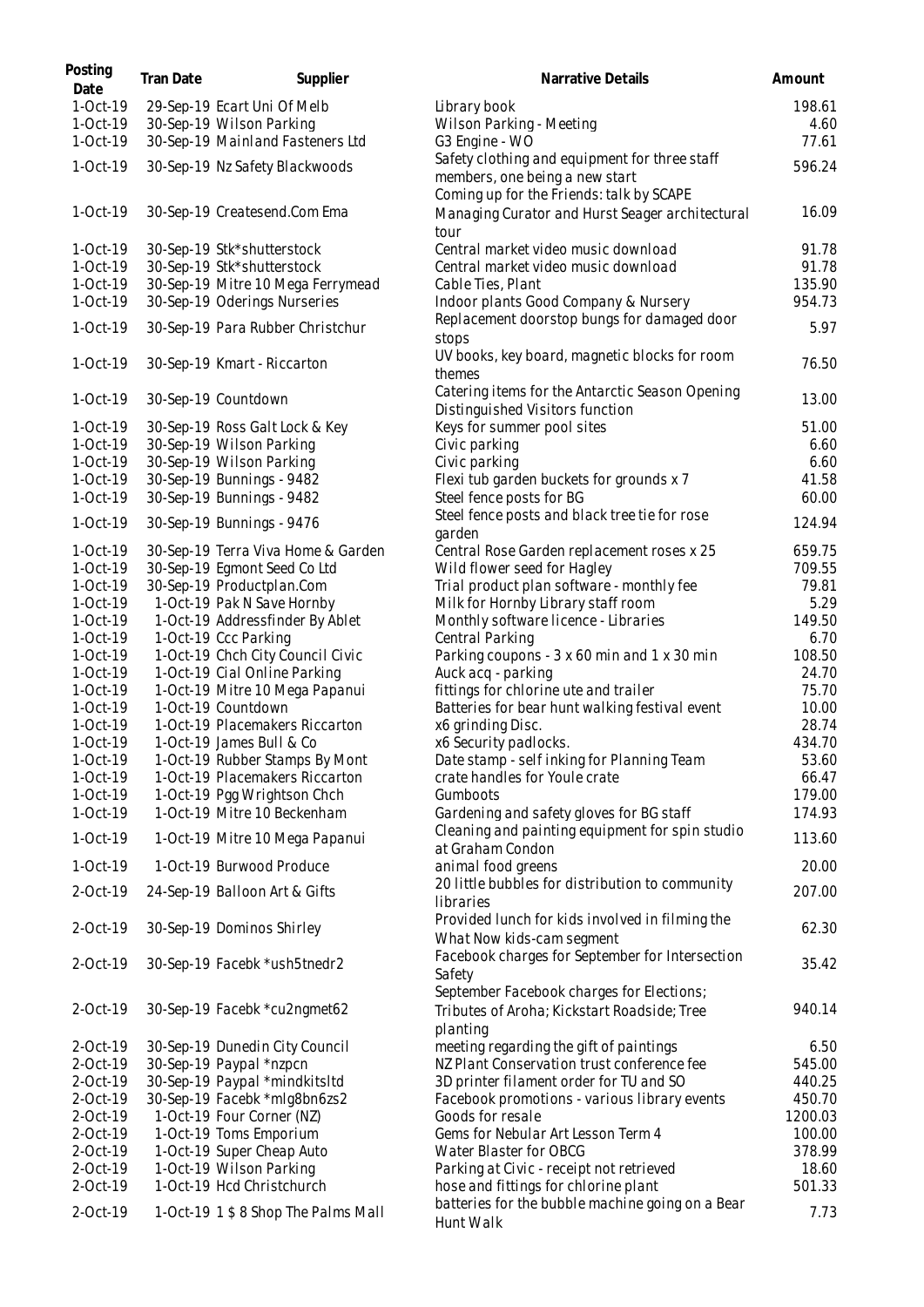| Posting<br>Date      | Tran Date         | Supplier                                                          | Narrative Details                                                                                | Amount          |
|----------------------|-------------------|-------------------------------------------------------------------|--------------------------------------------------------------------------------------------------|-----------------|
| 2-Oct-19             |                   | 1-Oct-19 Bunnings - 9476                                          | Chalk for the Bear Hunt foot prints                                                              | 44.55           |
| 2-Oct-19             | 1-Oct-19 Repco    |                                                                   | Event equipment trailer part.                                                                    | 5.59            |
| 2-Oct-19             | 1-Oct-19 Q Store  |                                                                   | Double ink pad for entry stamps to event                                                         | 7.98            |
| 2-Oct-19             | 1-Oct-19 Repco    |                                                                   | CLEANER for mowers.                                                                              | 40.99           |
| 2-Oct-19             |                   | 1-Oct-19 Blacks Fasteners                                         | Head bolts and nuts and washers for tables.                                                      | 140.09          |
| 2-Oct-19             |                   | 1-Oct-19 Nova Energy                                              | River of Words interactive installation - 110<br>Cashel Street                                   | 127.98          |
| 2-Oct-19             |                   | 1-Oct-19 Para Rubber Christchur                                   | sponge seal for Youle crate                                                                      | 87.96           |
| 2-Oct-19             |                   | 1-Oct-19 Nightlife Music                                          | Pioneer nightlife music fees                                                                     | 343.86          |
| 2-Oct-19             |                   | 1-Oct-19 Nightlife Music                                          | Jellie Park nightlife music fees                                                                 | 343.86          |
| 2-Oct-19             |                   | 1-Oct-19 Nightlife Music                                          | Nightlife music fees                                                                             | 437.63          |
| 2-Oct-19             |                   | 1-Oct-19 Kevin Daly Mowers Ltd                                    | sharpen edging shears                                                                            | 150.00          |
| 2-Oct-19             |                   | 1-Oct-19 Nz Safety Blackwoods                                     | Sun hat                                                                                          | 14.21           |
| 2-Oct-19             |                   | 1-Oct-19 Mitre 10 Mega Ferrymead                                  | Sandpaper, masking tape BBQ trailer work                                                         | 57.66           |
| 2-Oct-19             |                   | 1-Oct-19 Pb Tech Online 09 5269200                                | Mini Display port to HDMI x 2                                                                    | 46.89           |
| 2-Oct-19             |                   | 1-Oct-19 Pb Tech Online 09 5269200                                | 3 x replacement laptop bags                                                                      | 396.66          |
| 2-Oct-19             |                   | 1-Oct-19 Bunnings - 9476                                          | Brass Screws for Sauna Wood                                                                      | 5.10            |
| 2-Oct-19             |                   | 1-Oct-19 Lft Group                                                | Repairs to Pool Radios                                                                           | 147.03          |
| 2-Oct-19             |                   | 1-Oct-19 Lft Group                                                | Repairs to Pool Radios                                                                           | 189.34          |
| 2-Oct-19             |                   | 1-Oct-19 Lft Group                                                | Repairs to Pool Radios                                                                           | 210.64          |
| 2-Oct-19             |                   | 1-Oct-19 Lft Group                                                | Repairs to Pool Radios                                                                           | 359.15          |
| 2-Oct-19             |                   | 1-Oct-19 Vegeland                                                 | animal food green veges                                                                          | 13.89           |
| 2-Oct-19             |                   | 1-Oct-19 Supervalue Sumner                                        | Milk purchases for September                                                                     | 20.52           |
|                      |                   |                                                                   | Pak'nSave - Walking Festival - Gruffalo Explorer -                                               |                 |
| 2-Oct-19             |                   | 1-Oct-19 Pakn Save Rangiora                                       | Event costs                                                                                      | 80.76           |
| 2-Oct-19             |                   | 2-Oct-19 Mitre 10 Beckenham                                       | Clear Acrylic Sheet & Galv Wire                                                                  | 41.74           |
| 2-Oct-19             |                   | 2-Oct-19 Wsl Eastgate                                             | <b>LCH Stationery</b>                                                                            | 40.48           |
| 2-Oct-19             |                   | 2-Oct-19 Farmlands Hornby                                         | Barley for animal pest bait                                                                      | 41.91           |
| 2-Oct-19             |                   | 2-Oct-19 Blue Star Taxis                                          | Soak it up conference 2019                                                                       | 37.60           |
| 2-Oct-19             |                   | 2-Oct-19 Ccc Parking                                              | Parking                                                                                          | 8.50            |
| 2-Oct-19             |                   | 2-Oct-19 Fendalton Service Ctr                                    | Parking coupons for Fendalton Library                                                            | 46.50           |
| 2-Oct-19             |                   | 2-Oct-19 James Bull & Co                                          | Set of keys for Troy.                                                                            | 63.09           |
| 2-Oct-19             |                   | 2-Oct-19 Freshchoice Barrington                                   | coffee and milk for ranger tearooms                                                              | 30.52           |
| 2-Oct-19             |                   | 2-Oct-19 Twl 220 Riccarton                                        | Uniform - shorts x4                                                                              | 144.00          |
| 2-Oct-19             |                   | 2-Oct-19 Cactus Outdoor Limited                                   | Uniform x1 hard wearing shorts                                                                   | 169.15          |
| 2-Oct-19             |                   | 2-Oct-19 Central Innovation                                       | ITCC ArchiCAD mthly sub                                                                          | 339.25          |
| 2-Oct-19             |                   | 2-Oct-19 Pgg Wrightson Chch                                       | Rose spraying gloves, Saw sliky super                                                            | 143.95          |
| 2-Oct-19             |                   | 2-Oct-19 New World Prestons                                       | Yeast for feeding up pig food                                                                    | 3.99            |
| 2-Oct-19             |                   | 2-Oct-19 Burwood Produce                                          | Whole barley for feeding up pigs                                                                 | 40.00           |
| 2-Oct-19             |                   | 2-Oct-19 New World Fendalton                                      | Cleaning products for shelves                                                                    | 23.13           |
| 3-Oct-19             |                   | 30-Sep-19 Itunes.Com/Bill                                         | Monthly software licence - Libraries                                                             | 37.38           |
| 3-Oct-19             | 30-Sep-19 Goformz |                                                                   | ITCC GoFormz mthly sub Health                                                                    | 124.64          |
| 3-Oct-19             |                   | 1-Oct-19 Flock Curiosity Asse                                     | Goods for resale                                                                                 | 591.37          |
| 3-Oct-19<br>3-Oct-19 |                   | 1-Oct-19 Createsend.Com Ema<br>1-Oct-19 Justins Active Managem    | Beca Christchurch Heritage Festival 2019 (#5)<br>New Zealand Fitness Industry Leaders Roundtable | 16.15<br>214.99 |
|                      |                   |                                                                   |                                                                                                  |                 |
| $3-Oct-19$           |                   | 1-Oct-19 Fulcrumapp.Com                                           | Supply of data capture tool CWW assets<br>Data collection software monthly account for           | 1127.76         |
| 3-Oct-19             |                   | 1-Oct-19 Fulcrumapp.Com                                           | District Planning<br>Boxes for class materials organisation in the                               | 62.65           |
| 3-Oct-19             |                   | 2-Oct-19 Storage Box-Tower Junctio                                | education centre space                                                                           | 29.98           |
| 3-Oct-19             |                   | 2-Oct-19 Goldrush Tours & Suppli                                  | Midge Progamme - WO                                                                              | 45.00           |
| 3-Oct-19<br>3-Oct-19 |                   | 2-Oct-19 George Henry & Co Ltd<br>2-Oct-19 Para Rubber Christchur | Workshop Consumables - WO                                                                        | 329.71          |
|                      |                   |                                                                   | Rubber test piece for hockey goals at NPW                                                        | 20.16           |
| 3-Oct-19             |                   | 2-Oct-19 Super Cheap Auto                                         | Credit Voucher Super Cheap Auto - battery<br>returned                                            | $-179.99$       |
| 3-Oct-19             |                   | 2-Oct-19 The Service Company Ltd C                                | Biozyme cleaning chemicals                                                                       | 457.70          |
| 3-Oct-19             |                   | 2-Oct-19 Createsend.Com Ema                                       | What's On October Newsletter                                                                     | 170.46          |
| 3-Oct-19             |                   | 2-Oct-19 The Naked Baker Ltd                                      | Gruffalo Coffee for the volunteers                                                               | 30.80           |
| 3-Oct-19             |                   | 2-Oct-19 Bunnings - 9482                                          | M5 x 15mm bolts + nuts. Qty 18                                                                   | 5.60            |
| 3-Oct-19             |                   | 2-Oct-19 Wilson Parking                                           | Parking at Civic car park for meetings                                                           | 24.60           |
| 3-Oct-19             |                   | 2-Oct-19 Order Of St John                                         | First Aid Refresher for RT member                                                                | 159.00          |
| 3-Oct-19             |                   | 2-Oct-19 Bunnings - 9476                                          | Drill pack                                                                                       | 48.20           |
| 3-Oct-19             |                   | 2-Oct-19 Trees For Canterbury                                     | bamboo stakes for horseshoe lake plant guards                                                    | 250.00          |
| 3-Oct-19             |                   | 2-Oct-19 Nz Planning                                              | NZPI - Running a Good Process                                                                    | 450.00          |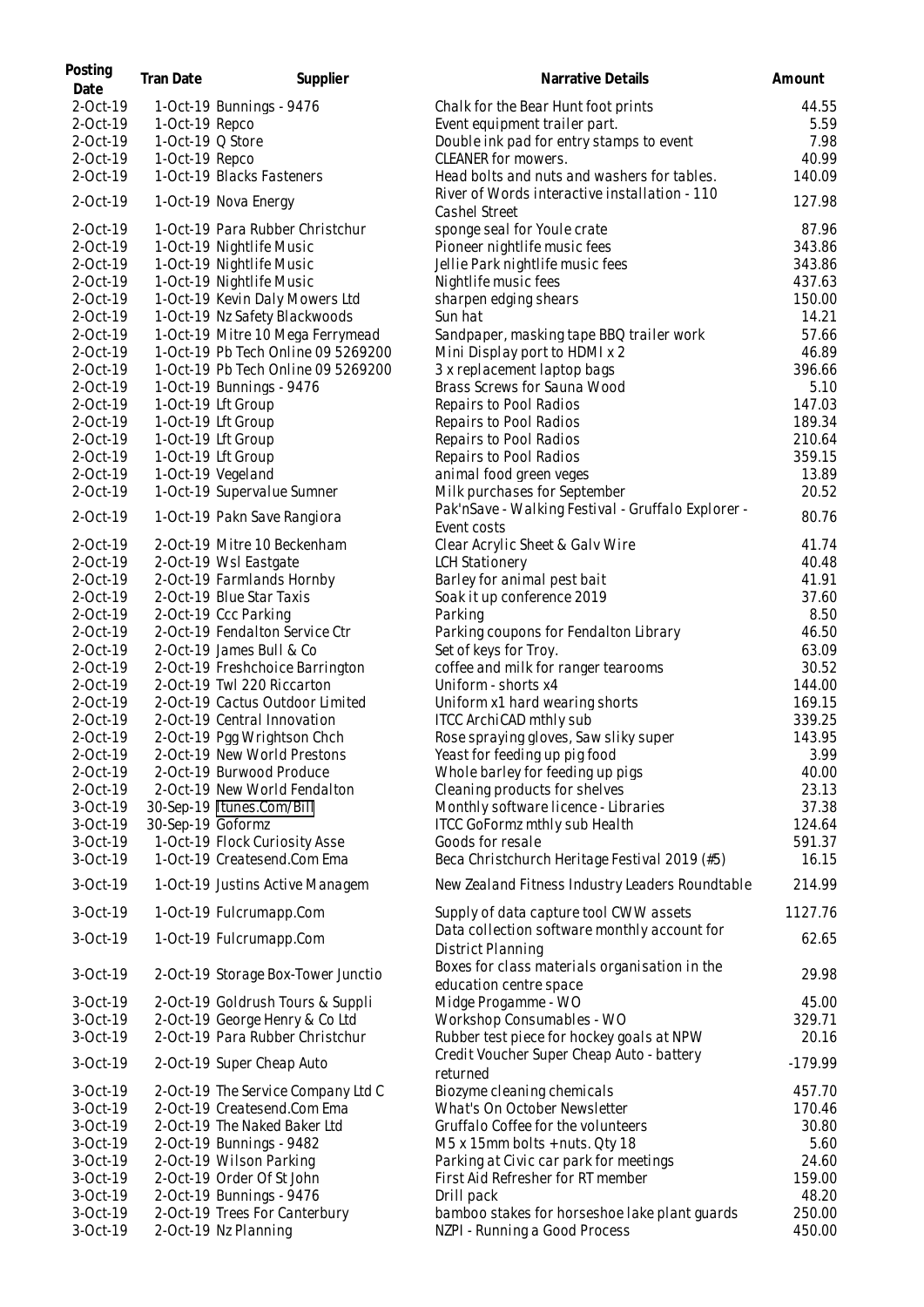| Posting<br>Date      | Tran Date     | Supplier                                                            | Narrative Details                                                                   | Amount          |
|----------------------|---------------|---------------------------------------------------------------------|-------------------------------------------------------------------------------------|-----------------|
| 3-Oct-19             |               | 2-Oct-19 Dyers Rd Landscape                                         | Rocks for volunteer planting Settlers Crescent                                      | 139.20          |
| 3-Oct-19             |               | 2-Oct-19 Wilson Parking                                             | Parking                                                                             | 9.10            |
| 3-Oct-19             |               | 2-Oct-19 Mainland Fasteners Ltd                                     | label remover, joint connector bolts                                                | 240.33          |
| 3-Oct-19             |               | 2-Oct-19 Fosters Outdoor Power                                      | x2 Helmets + x2 pairs of good gloves                                                | 292.00          |
| 3-Oct-19<br>3-Oct-19 |               | 2-Oct-19 Wilson Parking<br>2-Oct-19 Cashel St Post Shop             | truck parking for meeting at civic office                                           | 8.60<br>3.30    |
| 3-Oct-19             |               | 2-Oct-19 Unichem Cashel Pharmacy                                    | Postage - special vote papers<br>Postage - special vote papers                      | 3.30            |
|                      |               |                                                                     | paint scraper and magnetic strips for Redwood                                       |                 |
| 3-Oct-19             |               | 2-Oct-19 Mitre 10 Mega Hornby                                       | Library set up                                                                      | 12.74           |
| 3-Oct-19             |               | 2-Oct-19 Briscoes Hornby                                            | electric jug and toaster for staff room after<br>refurbishment                      | 139.98          |
| 3-Oct-19             |               | 2-Oct-19 Nz Safety Blackwoods                                       | Respirator Kits and cartridges                                                      | 286.32          |
| 3-Oct-19             |               | 2-Oct-19 Terra Viva Home & Garden                                   | Central Rose garden rose replacements                                               | 468.53          |
| 3-Oct-19             |               | 2-Oct-19 Nz Safety Blackwoods                                       | Safety boots and Safety glasses for new staff                                       | 333.23          |
| 3-Oct-19             |               | 2-Oct-19 Pb Technologies Christchu                                  | Movable Arm for Myzone Display Computer Spin<br>Room                                | 94.30           |
| 3-Oct-19             |               | 2-Oct-19 Harvey Norman Northw                                       | Replacement Freeview Satellite Receivers                                            | 254.00          |
| 3-Oct-19             |               | 2-Oct-19 Photo & Video Interntnl                                    | copy of Magnetic Observatory slide show for<br>education purposes                   | 25.90           |
| 3-Oct-19             |               | 2-Oct-19 Kmart - Riccarton                                          | Baby doll as part of the children's toys                                            | 15.00           |
| 3-Oct-19             |               | 3-Oct-19 Cial Online Parking                                        | Car parking at Christchurch Airport for LGSPG<br>meeting in Wellington              | 24.00           |
| 3-Oct-19             |               | 3-Oct-19 The Rockpool                                               | Catering for leaving function                                                       | 80.00           |
| 3-Oct-19             |               | 3-Oct-19 Countdown                                                  | AA batteries for office                                                             | 8.00            |
| 3-Oct-19             |               | 3-Oct-19 Countdown                                                  | CCC contribution to morning tea for Gallery Head                                    | 90.16           |
|                      |               |                                                                     | curator leaving event. Per policy.                                                  |                 |
| 3-Oct-19             |               | 3-Oct-19 Freshchoice City Mkt                                       | Catering supplies for Cutover Weekend<br>4/10/2019 - Deposit Paid                   | 1.00            |
| 3-Oct-19             |               | 3-Oct-19 Twl 220 Riccarton                                          | Lego and construction bricks for Learning Centre<br>and Makerspace                  | 56.00           |
| 3-Oct-19             |               | 3-Oct-19 Mitre 10 Mega Ferrymead                                    | Sanding pads for cleaning sharp edges off return<br>pool grills at Waltham Pool     | 31.96           |
| 3-Oct-19             |               | 3-Oct-19 Mitre 10 Mega Ferrymead                                    | Rubber mallets / combi staking                                                      | 15.84           |
| 3-Oct-19             |               | 3-Oct-19 Garden Box                                                 | Central Rose Garden compost                                                         | 75.81           |
| 3-Oct-19             |               | 3-Oct-19 Mitre 10 Mega Papanui                                      | New toilet seats                                                                    | 236.00          |
| 3-Oct-19             |               | 3-Oct-19 Timely Limited                                             | Monthly sub for booking phone set up                                                | 40.25           |
| 3-Oct-19             | 3-Oct-19 1day |                                                                     | Headset SD calls/working from home                                                  | 44.98           |
|                      |               |                                                                     | Subway lunch for volunteers involved with The                                       |                 |
| 3-Oct-19             |               | 3-Oct-19 Subway Parklands Ltd                                       | Gruffalo walking festival                                                           | 176.20          |
| 4-Oct-19             |               | 1-Oct-19 Itunes.Com/Bill                                            | Monthly software licence - Libraries                                                | 411.21          |
| 4-Oct-19             |               | 2-Oct-19 Www.Alamy.Com                                              | Purchase of images for Bulletin B.198 from Alamy<br>Stock photo                     | 76.93           |
| 4-Oct-19             |               | 2-Oct-19 Sangs Asian Cuisine                                        | Soak it up conference 2019                                                          | 139.61          |
| 4-Oct-19             |               | 2-Oct-19 Glo.Com                                                    | Online Yoga training tool                                                           | 29.60           |
| 4-Oct-19             |               | 2-Oct-19 Uber Trip Help.Uber.Com                                    | Uber transaction that was reversed. Credit<br>voucher issued and coded accordingly. | 18.27           |
| 4-Oct-19             |               | 2-Oct-19 Uber Trip Help.Uber.Com                                    | Credit Voucher Uber Trip. Incorrectly charged.                                      | $-18.27$        |
| 4-Oct-19             |               | 2-Oct-19 Christchurch Airport                                       | Trafinz Workshop - Wellington                                                       | 30.00           |
| 4-Oct-19             |               | 2-Oct-19 Abebooks                                                   | Library book                                                                        | 36.92           |
| 4-Oct-19             |               | 2-Oct-19 Abebooks                                                   | Library book                                                                        | 134.87          |
| 4-Oct-19             |               | 3-Oct-19 Bunnings - 9482                                            | posts for dump station signs                                                        | 159.50          |
| 4-Oct-19             |               | 3-Oct-19 Edgeware Mower & Chain                                     | push mower service and recoil for leaf blower                                       | 192.90          |
| 4-Oct-19             |               | 3-Oct-19 Bunnings - 9482                                            | dustpan tie downs Philips bits drill bit                                            | 265.26          |
| 4-Oct-19             |               | 3-Oct-19 Wilson Parking                                             | Wilson Parking - Meeting                                                            | 14.60           |
| 4-Oct-19             |               | 3-Oct-19 Wilson Parking                                             | Wilson Parking - Meeting                                                            | 14.60           |
| 4-Oct-19             |               | 3-Oct-19 Caltex Hornby                                              | Milk for Hornby Staff Room                                                          | 10.40           |
| 4-Oct-19             |               | 3-Oct-19 Dhl Express                                                | Import duties, taxes and freight on goods for<br>resale plus credit card charge.    | 244.07          |
| 4-Oct-19             |               | 3-Oct-19 Sp * Potikipoi                                             | Goods for resale                                                                    | 567.00          |
| 4-Oct-19             |               | 3-Oct-19 Bunnings - 9476                                            | batteries and spear hooks for Fandango lights in<br><b>BGVC function centre.</b>    | 74.79           |
| 4-Oct-19<br>4-Oct-19 |               | 3-Oct-19 Mainland Fasteners Ltd<br>3-Oct-19 Forman Building Systems | G3 Engine Fabriciate Cover - WO<br>G3 Fabriciation - WO                             | 91.56<br>276.84 |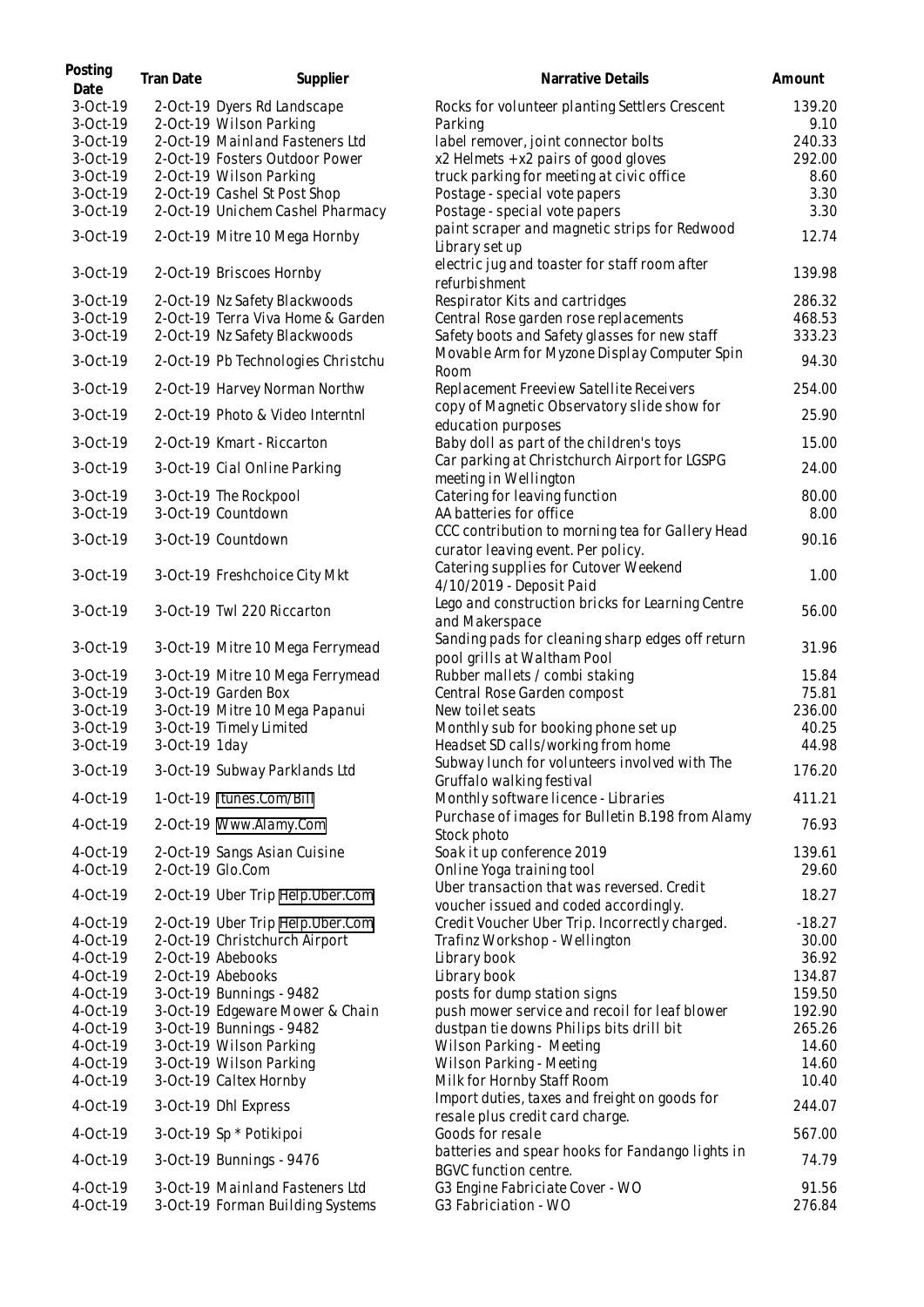| Posting<br>Date | Tran Date     | Supplier                           | Narrative Details                                                                       | Amount   |
|-----------------|---------------|------------------------------------|-----------------------------------------------------------------------------------------|----------|
| 4-Oct-19        |               | 3-Oct-19 Bunnings - 9482           | Replacement parts for Wayne Youle Alone<br>Installation at Pataka                       | 24.62    |
| 4-Oct-19        |               | 3-Oct-19 Twl 175 South City        | Components for Brent Harris Digital Display in<br>Towards The Swamp exhibition          | 77.00    |
| $4-Oct-19$      |               | 3-Oct-19 Eb *canterbury Branch     | HRNZ Flexible Working Arrangements Training                                             | 5.00     |
| 4-Oct-19        |               | 3-Oct-19 Createsend.Com Ema        | Graffiti News - October 2019                                                            | 9.76     |
| 4-Oct-19        |               | 3-Oct-19 Wilson Parking            | Parking at Civic car park for meetings                                                  | 8.60     |
| 4-Oct-19        |               | 3-Oct-19 Vtnz Lichfield St         | COF for the GLZ142 Mercedes Sprinter Libraries<br>Van.                                  | 144.00   |
| 4-Oct-19        | 3-Oct-19 Nama |                                    | Naval Point Development Plan Workshop<br>Catering 3 Oct 2019                            | 32.00    |
| 4-Oct-19        |               | 3-Oct-19 French Bakery Limited     | CCC contribution to morning tea for Gallery Head<br>curator leaving event. Per policy.  | 79.30    |
| 4-Oct-19        |               | 3-Oct-19 Shardlows Packaging       | foil tape for Youle crate                                                               | 25.88    |
| 4-Oct-19        |               | 3-Oct-19 George Henry & Co Ltd     | router bit for workshop                                                                 | 45.85    |
| 4-Oct-19        |               | 3-Oct-19 Hirepool Ltd Ma           | Credit Voucher Hirepool Ltd Ma                                                          | $-56.27$ |
| 4-Oct-19        |               | 3-Oct-19 Hirepool Ltd Ma           | Hire of Rotary hoe for section d                                                        | 160.00   |
| 4-Oct-19        |               | 3-Oct-19 Jaycar Pty Ltd            | Test simple foot counter for AK                                                         | 159.80   |
| 4-Oct-19        |               | 3-Oct-19 Abebooks                  | Library book                                                                            | 27.60    |
| 4-Oct-19        |               | 3-Oct-19 Hellers Shop Chch         | Hellers - Hoon Hay Hoops Junior Hoops - Event<br>costs - Prizes.                        | 115.00   |
| 4-Oct-19        |               | 4-Oct-19 New World Durham Street   | Heritage Week 2019 - Festival Launch Event -<br><b>MISC</b>                             | 12.57    |
| 4-Oct-19        |               | 4-Oct-19 Fab Plastics Limited      | Key tag reminders                                                                       | 373.75   |
| 4-Oct-19        |               | 4-Oct-19 Armstrong Locksmiths      | Security upgrade of storage cupboards - Health &<br>Safety - Cleaning products & paint. | 426.70   |
| 4-Oct-19        |               | 4-Oct-19 Pioneer Stadium Cafe      | Food for member focus groups                                                            | 63.30    |
| 4-Oct-19        |               | 4-Oct-19 New World Durham Street   | Akaroa Wharf - Workshop Catering Session One 4<br>Oct 2019                              | 73.98    |
| 4-Oct-19        |               | 4-Oct-19 Nzls Cle - Zeald          | Environment Law Intensive                                                               | 695.00   |
| 4-Oct-19        |               | 4-Oct-19 Freshchoice City Mkt      | Catering supplies for Cutover Weekend<br>4/10/2019                                      | 289.70   |
| 4-Oct-19        |               | 4-Oct-19 Cial Online Parking       | Airport parking while in Wellington to collect new<br>acquisitions.                     | 26.40    |
| 4-Oct-19        |               | 4-Oct-19 Bargain Chemist Shirley   | panadol for lab staff                                                                   | 18.97    |
| 4-Oct-19        |               | 4-Oct-19 Garden Box                | Garden compost x 3 scoop for central rose garden                                        | 113.72   |
| 4-Oct-19        |               | 4-Oct-19 Wsl Eastgate              | Wall Hooks and a note book purchased for<br>Linwood                                     | 16.99    |
| 4-Oct-19        |               | 4-Oct-19 Twl 178 Barrington        | Recyclable cups - drinking fountain was out of<br>operation                             | 9.00     |
| $4-Oct-19$      |               | 4-Oct-19 Twl 220 Riccarton         | Recyclable cups - drinking fountain was out of<br>operation                             | 18.00    |
| 4-Oct-19        |               | 4-Oct-19 Pak N Save Northlands     | Grocery's for resale in the shop                                                        | 52.08    |
| 4-Oct-19        |               | 4-Oct-19 Beckenham Service Ctr     | CCC parking coupons for staff attending meetings                                        | 77.50    |
| 4-Oct-19        |               | 4-Oct-19 Mitre 10 Mega Hornby      | NPW maintenance for the temp seating trailer                                            | 162.85   |
| 7-Oct-19        |               | 3-Oct-19 Smp*the Alex Bar And Gr   | Soak it up 2019                                                                         | 96.19    |
| 7-Oct-19        |               | 3-Oct-19 Createsend.Com Ema        | Cycling newsletter October                                                              | 43.86    |
| 7-Oct-19        |               | 3-Oct-19 Createsend.Com Ema        | Newsline 4 October                                                                      | 52.69    |
| 7-Oct-19        |               | 3-Oct-19 Cpaa Nz                   | CPAA training                                                                           | 125.00   |
| 7-Oct-19        |               | 3-Oct-19 Aliexpress.Com            | Reflective strip for bikes                                                              | 45.47    |
| 7-Oct-19        |               | 3-Oct-19 Paypal *mrsbottomle       | Floral decoration for the CCC Electoral Office.                                         | 58.00    |
| 7-Oct-19        |               | 3-Oct-19 Amazon Web Services       | Hosting fee for Smart Christchurch projects.                                            | 71.16    |
| 7-Oct-19        |               | 3-Oct-19 Html Email Check          | ITDC htmlemailcheck mthly sub                                                           | 24.45    |
| 7-Oct-19        |               | 3-Oct-19 Abebooks                  | Library book                                                                            | 56.98    |
| 7-Oct-19        |               | 3-Oct-19 Abebooks                  | Library book                                                                            | 134.09   |
| 7-Oct-19        |               | 4-Oct-19 Casbolts                  | misc equipment                                                                          | 89.00    |
| 7-Oct-19        | 4-Oct-19 Alga |                                    | ALGA presentation                                                                       | 28.75    |
| 7-Oct-19        |               | 4-Oct-19 Biolab Scientific         | acid for scarifying Sophora seed                                                        | 98.96    |
| 7-Oct-19        |               | 4-Oct-19 Omc Power Equipment       | Replacement tie rod for broken part on small                                            | 131.67   |
| 7-Oct-19        |               | 4-Oct-19 Cashel Box Lobby Post Sho | avant<br>Shipping artwork                                                               | 82.20    |
|                 |               |                                    |                                                                                         |          |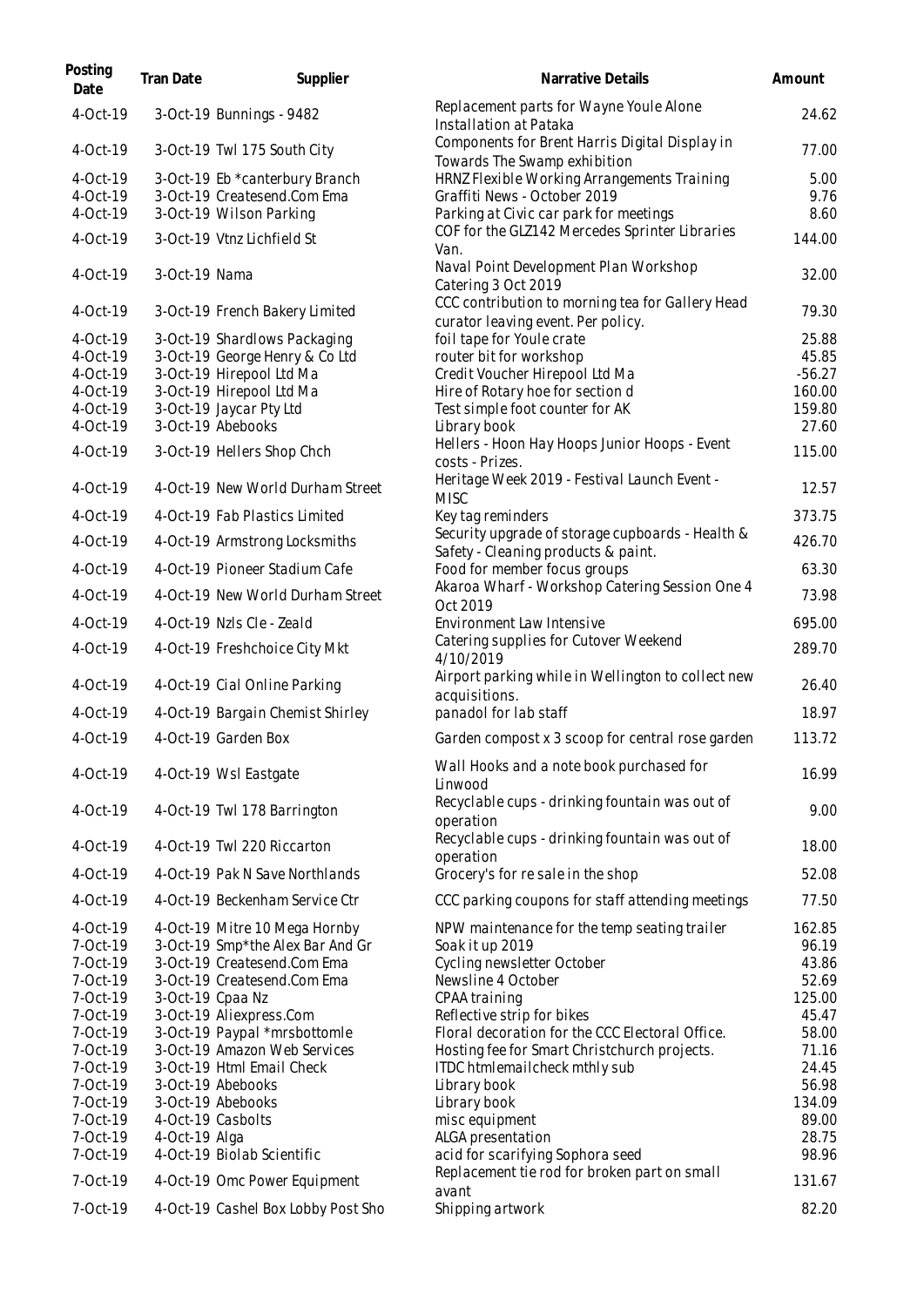| Posting<br>Date      | Tran Date     | Supplier                                                 | Narrative Details                                                                                       | Amount         |
|----------------------|---------------|----------------------------------------------------------|---------------------------------------------------------------------------------------------------------|----------------|
| 7-Oct-19             |               | 4-Oct-19 Power Tool People Ltd                           | Laser Cut Timber pieces for Magnet Wall in<br>Parents Room                                              | 309.35         |
| 7-Oct-19             |               | 4-Oct-19 Pak N Save Wainoni                              | Huggies Swim Nappies for Resale                                                                         | 517.05         |
| 7-Oct-19             |               | 4-Oct-19 Freshchoice City Mkt                            | Heritage Week 2019 - Festival Launch Event -<br><b>MISC</b>                                             | 21.20          |
| 7-Oct-19             |               | 4-Oct-19 Spectrum Lighting & Sound                       | Heritage Week 2019 - Opening Launch Event -<br>Lighting & Sound                                         | 167.90         |
| 7-Oct-19             |               | 4-Oct-19 Wilson P508 Symonds                             | Auck - acq parking                                                                                      | 10.60          |
| 7-Oct-19             |               | 4-Oct-19 Z Skyway                                        | Fuel - rental car - Auck acq                                                                            | 20.60          |
| 7-Oct-19             |               | 4-Oct-19 Ramen Takara Limited                            | Auck acq - per diem                                                                                     | 28.00          |
| 7-Oct-19             |               | 4-Oct-19 Little Bird Organics                            | Auck acq - per diem                                                                                     | 29.50          |
| 7-Oct-19             |               | 4-Oct-19 Mitre 10 Mega Papanui                           | pipe fittings for chlorine ute                                                                          | 43.21          |
| 7-Oct-19             |               | 4-Oct-19 Nz Safety Blackwoods                            | Safety equipment                                                                                        | 595.23         |
| 7-Oct-19             |               | 4-Oct-19 Bunnings - 9482                                 | 2 x isopropyl alcohol 500ml                                                                             | 20.00          |
| 7-Oct-19             |               | 4-Oct-19 Peter Timbs Meats                               | volunteer support horseshoe lake Avon Otakoro<br>forest park and Trees for Canterbury planting<br>event | 126.71         |
| 7-Oct-19<br>7-Oct-19 |               | 4-Oct-19 Wilson Parking<br>4-Oct-19 New World St Martins | Parking to attend meeting<br>Walking Festival Event Expenses                                            | 12.60<br>57.56 |
| 7-Oct-19             |               | 4-Oct-19 Subway Barrington                               | This expenditure was not required credit to follow                                                      | 268.00         |
| 7-Oct-19             |               | 4-Oct-19 Bunnings - 9476                                 | Seeds                                                                                                   | 60.60          |
| 7-Oct-19             |               | 4-Oct-19 Formassembly.Com                                | ITDC FormAssembly mthly sub                                                                             | 424.04         |
| 7-Oct-19             |               | 4-Oct-19 Ccc Art Gallery Car Prk                         | Parking for meetings at Civic                                                                           | 15.00          |
| 7-Oct-19             |               | 4-Oct-19 R & S Trade Group Ltd                           | Hire of Safety harness Tripod and winch for<br>confined space entry to clean out balance tanks          | 505.74         |
| 7-Oct-19             |               | 4-Oct-19 Bp Connect Qe li                                | Milk for BLFP                                                                                           | 9.00           |
| 7-Oct-19             |               | 4-Oct-19 Ecodrop Metro                                   | Dump fees                                                                                               | 539.80         |
| 7-Oct-19             |               | 4-Oct-19 Nz Safety Blackwoods                            | Tyvex coverall spray suit x 2                                                                           | 29.48          |
| 7-Oct-19             |               | 4-Oct-19 Gardenpost & Wildflower W                       | Wildflower seeds for section c                                                                          | 65.40          |
| 7-Oct-19             |               | 4-Oct-19 Nz Safety Blackwoods                            | Credit Voucher Nz Safety Blackwoods<br>Removal of old office chairs from Graham                         | $-146.90$      |
| 7-Oct-19             |               | 4-Oct-19 Ecodrop Styx                                    | Condon                                                                                                  | 10.80          |
| 7-Oct-19             | 4-Oct-19 Spot |                                                          | Tracking device for field staff                                                                         | 79.35          |
| 7-Oct-19             |               | 4-Oct-19 Super Cheap Auto                                | Demineralised Water                                                                                     | 10.99          |
| 7-Oct-19             |               | 4-Oct-19 The Service Company Ltd C                       | <b>Bio-Zyme Cleaning Products</b>                                                                       | 458.70         |
| 7-Oct-19             |               | 4-Oct-19 Spotlight Stores NZ Ltd                         | Glue and table cloths for programming                                                                   | 93.30          |
| 7-Oct-19             |               | 4-Oct-19 Bunnings - 9482                                 | Stain for seat, paint brushes, rags                                                                     | 98.97          |
| 7-Oct-19             |               | 4-Oct-19 The Service Company Ltd C                       | Pro bleach, detergent, paper towels, rubbish bags                                                       | 279.96         |
| $7-0ct-19$           |               | 5-Oct-19 Wsl Riccarton                                   | Misc stationary items for Vic park HQ                                                                   | 135.44         |
| 7-Oct-19             |               | 5-Oct-19 Countdown                                       | Supplies for programming Magic the Gathering                                                            | 9.77           |
| 7-Oct-19             |               | 5-Oct-19 Smarte Carte                                    | Soak it up conference 2019                                                                              | 23.87          |
| 7-Oct-19<br>7-Oct-19 |               | 5-Oct-19 Createsend.Com Ema                              | CAG - October e-newsletter                                                                              | 145.35         |
|                      |               | 5-Oct-19 Macpac Tower Junction                           | Replacement gloves<br>New brakes for bikes - replacement for wear and                                   | 17.99          |
| 7-Oct-19             |               | 5-Oct-19 Evolution Cycles                                | tear damage                                                                                             | 189.90         |
| 7-Oct-19             |               | 5-Oct-19 Bunnings - 9476                                 | Lighting for CD Center Harbour basin<br>volunteer support Avon Otakaro Forest Park and                  | 510.03         |
| 7-Oct-19             |               | 5-Oct-19 Fresh Choice Parklands                          | Trees for Canterbury planting event at horseshoe<br>lake                                                | 79.60          |
| 7-Oct-19             |               | 5-Oct-19 Sweet As, Les Delices                           | Akaroa Wharf - Workshop Catering Session Two 5<br>Oct 2019.                                             | 29.24          |
| 7-Oct-19             |               | 5-Oct-19 Wsl South City                                  | Diary for 2020 & 2 wall planners                                                                        | 29.97          |
| 7-Oct-19             |               | 5-Oct-19 Burwood Produce                                 | Stock feed purchased for pigs                                                                           | 27.50          |
| 7-Oct-19             |               | 5-Oct-19 Fulcrumapp.Com                                  | Fee for fulcrum users for data collections                                                              | 185.22         |
| 7-Oct-19             |               | 5-Oct-19 Westend Stories                                 | Catering supplies for Cutover Weekend<br>4/10/2019                                                      | 19.10          |
| 7-Oct-19             |               | 5-Oct-19 Freshchoice City Mkt                            | Catering supplies for Cutover Weekend<br>4/10/2019                                                      | 152.36         |
| 7-Oct-19             |               | 5-Oct-19 Msft * E040097cnn                               | Monthly Microsoft 365 sub                                                                               | 3.62           |
| 7-Oct-19             |               | 5-Oct-19 Wsl Belfast                                     | Card for programming                                                                                    | 34.99          |
| 7-Oct-19             |               | 6-Oct-19 Storage Box-Tower Junctio                       | storage boxes                                                                                           | 49.98          |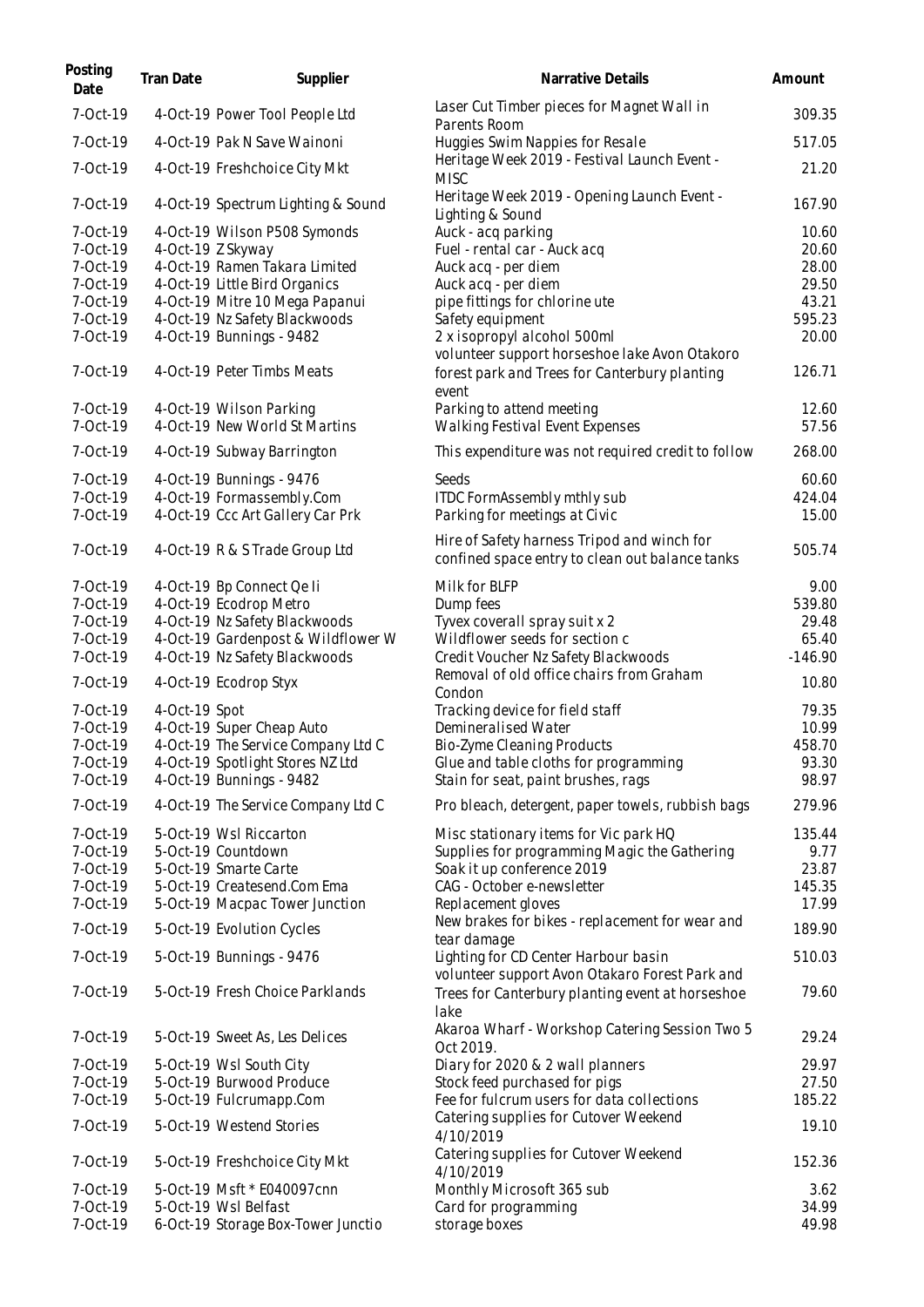| Posting<br>Date                    | Tran Date     | Supplier                                                       | Narrative Details                                                                                                                           | Amount                  |
|------------------------------------|---------------|----------------------------------------------------------------|---------------------------------------------------------------------------------------------------------------------------------------------|-------------------------|
| 7-Oct-19                           |               | 6-Oct-19 Ecodrop Metro                                         | Dump fees                                                                                                                                   | 10.80                   |
| 7-Oct-19                           |               | 6-Oct-19 New World Durham Street                               | Catering supplies for Cutover Weekend<br>4/10/2019                                                                                          | 194.50                  |
| $7-0ct-19$<br>7-Oct-19<br>7-Oct-19 | 6-Oct-19 Adjo | 6-Oct-19 Bp Connect Hoon Hay<br>6-Oct-19 Cafe Time             | Morning tea supplies for mtb track volunteers<br>Food and drink costs during trip to Dunedin<br>Food and drink costs during trip to Dunedin | 11.97<br>15.00<br>35.50 |
| 7-Oct-19                           |               | 6-Oct-19 Countdown                                             | Countdown - Hoon Hay Hoops Junior Hoops -<br>Event costs                                                                                    | 49.90                   |
| 7-Oct-19                           |               | 7-Oct-19 Mitre 10 Mega Papanui                                 | Volunteer expenses for Bishopdale Regeneration<br>Project                                                                                   | 700.00                  |
| 7-Oct-19<br>7-Oct-19               |               | 7-Oct-19 Uoc Parking Meters<br>7-Oct-19 Countdown              | <b>UC Parking</b>                                                                                                                           | 3.50<br>5.64            |
| 7-Oct-19                           |               | 7-Oct-19 Countdown                                             | Catering<br>Catering                                                                                                                        | 13.22                   |
| 7-Oct-19                           |               | 7-Oct-19 Subway Barbadoes                                      | Events Team - Behavioral Training 2019 - Catering                                                                                           | 118.50                  |
| 7-Oct-19                           |               | 7-Oct-19 Freshchoice Barrington                                | Walking Festival Event Expenses                                                                                                             | 5.60                    |
| 7-Oct-19<br>7-Oct-19               |               | 7-Oct-19 Twl 120 Northlands<br>7-Oct-19 Chch City Council      | Walking Festival Event Expenses<br>Expenditure Not Required - Credit to come                                                                | 19.96<br>13.50          |
| 7-Oct-19                           |               | 7-Oct-19 Chch City Council                                     | Expenditure Not Required - Credit to come                                                                                                   | 13.50                   |
| 7-Oct-19                           |               | 7-Oct-19 Wishbone Christchurch A                               | Food expenses while in Wellington to collect new                                                                                            | 10.10                   |
| 7-Oct-19                           |               | 7-Oct-19 Twl 170 Lyall Bay                                     | acquisitions<br>Storage tub for packing new acquisitions                                                                                    | 28.00                   |
| 7-Oct-19                           |               | 7-Oct-19 Caltex Redwood                                        | milk for staffroom                                                                                                                          | 7.98                    |
| 7-Oct-19                           |               | 7-Oct-19 Jizo Japanese Cafe                                    | Food and drink costs during trip to Dunedin                                                                                                 | 33.00                   |
| 7-Oct-19                           |               | 7-Oct-19 Kilmarnock Enterprises                                | SfB headset refurbishment                                                                                                                   | 49.91                   |
| 7-Oct-19                           |               | 7-Oct-19 Countdown                                             | Milk for Carlyle                                                                                                                            | 6.27                    |
| 7-Oct-19                           |               | 7-Oct-19 Masterpet Corp Ltd                                    | Dog food for CCC Animal Shelter                                                                                                             | 899.88                  |
| 7-Oct-19                           |               | 7-Oct-19 Belfast Vet Clinic                                    | animal area visit for pig and sheep                                                                                                         | 181.60                  |
| 7-Oct-19<br>8-Oct-19               |               | 7-Oct-19 Mitre 10 Beckenham<br>4-Oct-19 Alh Group 8794 Alexhdl | Hooks for get well bags at redwood library<br>Soak it up conference 2019                                                                    | 32.28<br>112.64         |
| 8-Oct-19                           |               | 5-Oct-19 Ssp Starbuck T1                                       | Soak it up conference 2019                                                                                                                  | 8.28                    |
| 8-Oct-19                           |               | 5-Oct-19 Ssp Starbuck T1                                       | Soak it up conference 2019                                                                                                                  | 16.56                   |
| 8-Oct-19                           |               | 5-Oct-19 Airport Retail Enter                                  | Soak it up conference 2019                                                                                                                  | 40.86                   |
| 8-Oct-19                           |               | 6-Oct-19 Spotify P0d09aaf47                                    | One month music licence for the gallery                                                                                                     | 14.99                   |
| 8-Oct-19                           |               | 6-Oct-19 Dnh*godaddy.Com Nzd                                   | ITTI Godaddy Std SSL research.ccc.govt.nz yrly                                                                                              | 126.49                  |
| 8-Oct-19                           |               | 6-Oct-19 MIt Howl At The Moon                                  | Food and drink costs during trip to Dunedin                                                                                                 | 70.00                   |
| 8-Oct-19                           |               | 6-Oct-19 Abebooks                                              | Library book                                                                                                                                | 85.70                   |
| 8-Oct-19                           |               | 6-Oct-19 Amzn Mktp Uk*mo86u9nj4                                | Library book                                                                                                                                | 111.94                  |
| 8-Oct-19                           |               | 7-Oct-19 Paknsave Moorhouse                                    | Purchase of 2 eco light bulbs to install in<br>temporary accommodation units.                                                               | 9.98                    |
| 8-Oct-19                           |               | 7-Oct-19 Bunnings - 9476                                       | Aluminium plate / drill bit for ladder access fix -<br>H/S roof access                                                                      | 236.49                  |
| 8-Oct-19                           |               | 7-Oct-19 Twl 178 Barrington                                    | Lion in the Meadow Network Storytimes Gear                                                                                                  | 24.00                   |
| 8-Oct-19                           |               | 7-Oct-19 Lincraft NZ Limited                                   | Lion in the Meadow Network Storytimes Gear<br>Resources to be used in conjunction with Family                                               | 31.47                   |
| 8-Oct-19                           |               | 7-Oct-19 Storage Box-Tower Junctio                             | History Fun Day Promotion                                                                                                                   | 25.98                   |
| 8-Oct-19                           |               | 7-Oct-19 Bunnings - 9482                                       | Replacement Hex Key for tool kit and fittings to fix<br>poolside whiteboard.                                                                | 31.59                   |
| 8-Oct-19                           |               | 7-Oct-19 Paul Craig Limited                                    | ATL framing                                                                                                                                 | 647.96                  |
| 8-Oct-19                           |               | 7-Oct-19 New World Durham Street                               | Welfare Response Team Training<br>\$1.00 is the transaction fee for using a credit                                                          | 32.35                   |
| 8-Oct-19                           |               | 7-Oct-19 Freshchoice City Mkt                                  | card with online payment at FreshChoice City<br>Market                                                                                      | 1.00                    |
| 8-Oct-19                           |               | 7-Oct-19 Wilson Parking                                        | Parking to attend meeting                                                                                                                   | 8.60                    |
| 8-Oct-19                           |               | 7-Oct-19 Four Square Akaroa                                    | tea, coffee, milk, cleaning products etc                                                                                                    | 36.70                   |
| 8-Oct-19                           |               | 7-Oct-19 Wilson Parking                                        | Parking                                                                                                                                     | 9.10                    |
| 8-Oct-19                           |               | 7-Oct-19 Subway Barrington                                     | Credit Voucher Subway Barrington - Charged<br>04/10/19 but no longer required                                                               | $-268.00$               |
| 8-Oct-19                           |               | 7-Oct-19 Parking Services                                      | Parking expenses while in Wellington to collect<br>new acquisitions                                                                         | 5.00                    |
| 8-Oct-19                           |               | 7-Oct-19 Parking Services                                      | Parking expenses while in Wellington to collect<br>new acquisitions                                                                         | 5.50                    |
| 8-Oct-19                           |               | 7-Oct-19 Nikau 2018 Limited                                    | Food expenses while in Wellington to collect new<br>acquisitions                                                                            | 34.00                   |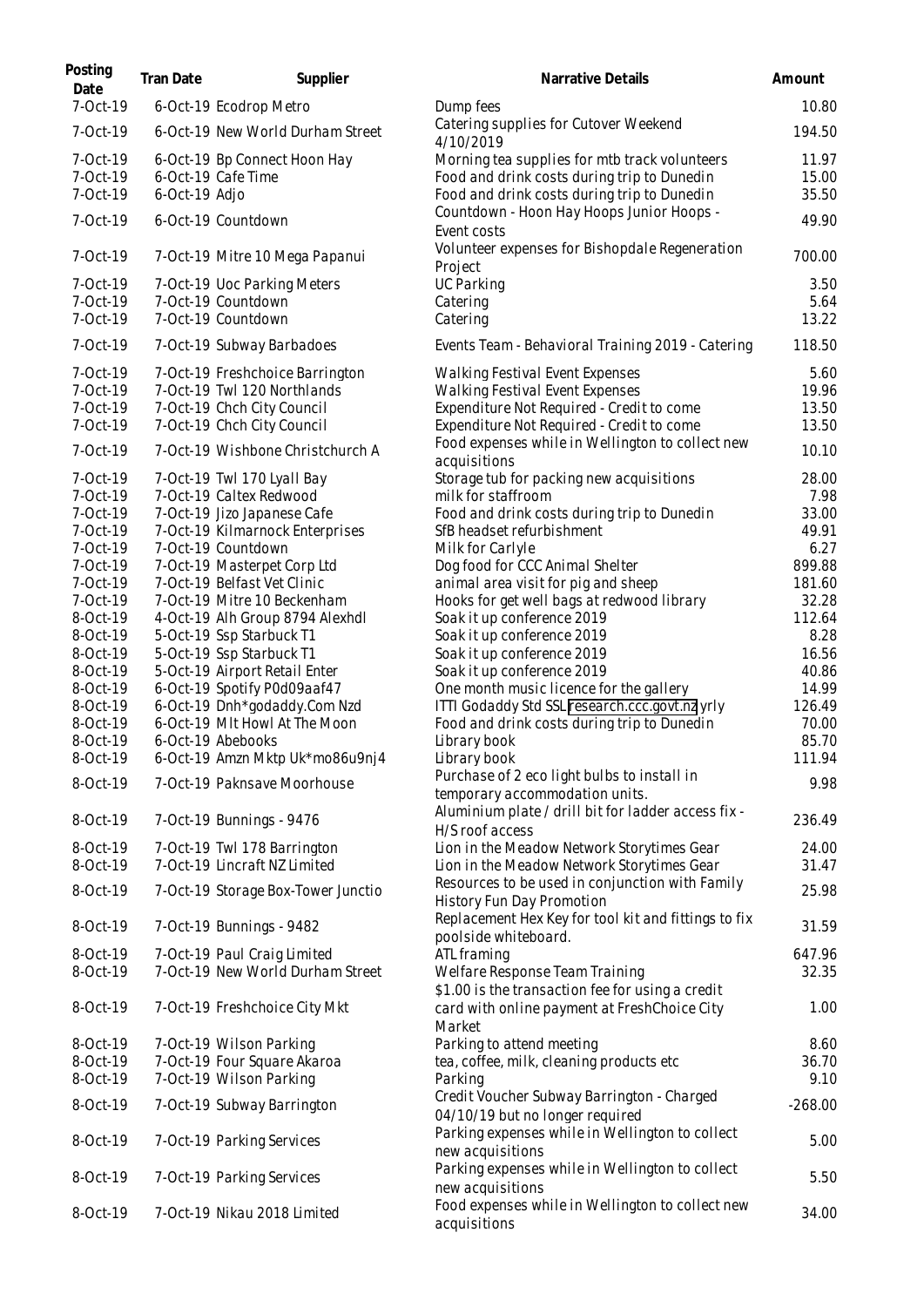| Posting<br>Date      | Tran Date        | Supplier                                                         | Narrative Details                                                                          | Amount           |
|----------------------|------------------|------------------------------------------------------------------|--------------------------------------------------------------------------------------------|------------------|
| 8-Oct-19             |                  | 7-Oct-19 Ross Galt Lock & Key                                    | 20 new parks master keps                                                                   | 882.00           |
| 8-Oct-19             |                  | 7-Oct-19 The Green Room Cafe                                     | Food and drink costs during trip to Dunedin                                                | 33.50            |
| 8-Oct-19             |                  | 7-Oct-19 The Esplanade                                           | Food and drink costs during trip to Dunedin                                                | 48.00            |
| 8-Oct-19             |                  | 7-Oct-19 Bp 2go Balclutha                                        | Fuel costs during trip to Dunedin                                                          | 111.75           |
| 8-Oct-19<br>8-Oct-19 |                  | 7-Oct-19 Pb Tech Online 09 5269200<br>7-Oct-19 Bunnings - 9476   | 6 x wireless mice - I for NB; 1 for RE; 4 spares.                                          | 100.43<br>29.96  |
| 8-Oct-19             |                  | 7-Oct-19 Propeller Swim School                                   | Suction Cups for new floor plates<br>testing chemicals                                     | 690.58           |
| 8-Oct-19             | 7-Oct-19 G-Req   |                                                                  | G-Reg Conference Registrations                                                             | 1950.00          |
|                      |                  |                                                                  | Café Ine - Hoon Hay Hoops Junior Hoops -                                                   |                  |
| 8-Oct-19             |                  | 7-Oct-19 Cafe Ine                                                | Volunteer Expenses                                                                         | 26.80            |
| 8-Oct-19             |                  | 8-Oct-19 Pgg Wrightson Chch                                      | Grazon for Quarry Face. Glyphosate for select<br>spraying of public excluded areas of HQP. | 955.99           |
| 8-Oct-19             |                  | 8-Oct-19 Topmag C0184 Chch                                       | Pallet Jack for Maintenance shed / events                                                  | 399.90           |
| 8-Oct-19             | 8-Oct-19 Hapa    |                                                                  | Annual Leader Workshop 2019 - external speaker<br>qifts x4                                 | 86.40            |
| 8-Oct-19             |                  | 8-Oct-19 Briscoes Hornby                                         | Mugs for Rescue CChallenge                                                                 | 154.78           |
| 8-Oct-19             |                  | 8-Oct-19 Chch City Council                                       | Credit Voucher Chch City Council - Charged<br>07/10/19                                     | $-13.50$         |
| 8-Oct-19             |                  | 8-Oct-19 Chch City Council                                       | Credit Voucher Chch City Council - Charged<br>07/10/19                                     | $-13.50$         |
| 8-Oct-19             |                  | 8-Oct-19 Computer Food                                           | toner kits                                                                                 | 206.88           |
| 8-Oct-19             |                  | 8-Oct-19 Ccc Art Gallery Car Prk                                 | Parking for meetings at Civic                                                              | 10.00            |
| 8-Oct-19             |                  | 8-Oct-19 Garden Box                                              | Springfield limestone chip for limestone garden<br>and premium bark chip                   | 187.15           |
| 8-Oct-19             |                  | 8-Oct-19 Xcm Group Limited                                       | 2 pairs of trousers                                                                        | 121.67           |
| 8-Oct-19             |                  | 8-Oct-19 Road Signs And Traffic                                  | Road safety equipment for bus lane filming                                                 | 236.90           |
| 9-Oct-19<br>9-Oct-19 |                  | 7-Oct-19 Enscape3d.Com<br>7-Oct-19 2co.Com*filezillapro.C 10     | Realistic render tool monthly fee<br>FilezillaPro                                          | 70.22<br>31.59   |
|                      |                  |                                                                  | Electronic monthly subscription to chart building                                          |                  |
| 9-Oct-19             |                  | 7-Oct-19 Highcharts Cloud                                        | software for Greater Christchurch                                                          | 14.65            |
| 9-Oct-19             |                  | 7-Oct-19 Surveymonkey                                            | Survey Monkey Subscription - September 2019                                                | 39.00            |
| 9-Oct-19<br>9-Oct-19 | 7-Oct-19 Spot    | 7-Oct-19 Pix4d Sa                                                | ITCS Pix4D annual renewal<br>Tracking device II for field staff. Service charge            | 1416.15<br>42.08 |
|                      |                  | 8-Oct-19 Nz Safety Blackwoods                                    | for November.                                                                              | 133.34           |
| 9-Oct-19<br>9-Oct-19 |                  | 8-Oct-19 Twl 123 Eastgate                                        | Replacement safety boots<br>Lyttelton Rec Ground partnership agreement                     | 19.00            |
| 9-Oct-19             |                  | 8-Oct-19 Power Farming Canty Ltd                                 | Drive shaft for tractor (Parks) NPW                                                        | 209.70           |
| 9-Oct-19             |                  | 8-Oct-19 Nz Safety Blackwoods                                    | Spray mask, gloves and goggles                                                             | 123.07           |
| 9-Oct-19             |                  | 8-Oct-19 Ccc Art Gallery Car Prk                                 | Parking - Cruise Meetings at Civic                                                         | 6.00             |
| 9-Oct-19             |                  | 8-Oct-19 Pack And Send Wellington                                | Pack n Send                                                                                | 130.00           |
| 9-Oct-19             |                  | 8-Oct-19 Storage Box - Papanui                                   | Baskets for customer trolleys                                                              | 67.96            |
| 9-Oct-19             |                  | 8-Oct-19 Bunnings - 9476                                         | Trellis plastic, tree stake, plant tie whites and<br>wire ties                             | 361.38           |
| 9-Oct-19             |                  | 8-Oct-19 Countdown                                               | Super glue                                                                                 | 4.99             |
| 9-Oct-19             |                  | 8-Oct-19 RJP Panel & Paint Suppl                                 | Paint stripper - BBQ trailer                                                               | 47.93            |
| 9-Oct-19<br>9-Oct-19 |                  | 8-Oct-19 The Naked Baker Ltd<br>8-Oct-19 RJP Panel & Paint Suppl | Coffee for BLFP<br>Paint - BBQ trailer                                                     | 60.00<br>406.70  |
| 9-Oct-19             |                  | 8-Oct-19 Chain Reaction                                          | Credit Voucher Chain Reaction                                                              | $-55.00$         |
| 9-Oct-19             |                  | 8-Oct-19 Chain Reaction                                          | this is an overcharge by Chain reaction - credit to<br>follow RC                           | 55.00            |
| 9-Oct-19             |                  | 8-Oct-19 Chain Reaction                                          | Avanti Bike repairs done at Chain Reaction                                                 | 55.00            |
| 9-Oct-19             |                  | 8-Oct-19 The Standard Kitchen                                    | Food and drink costs during trip to Dunedin                                                | 6.00             |
| 9-Oct-19             |                  | 8-Oct-19 Morning Magpie                                          | Food and drink costs during trip to Dunedin                                                | 12.50            |
| 9-Oct-19             |                  | 8-Oct-19 The Standard Kitchen                                    | Food and drink costs during trip to Dunedin                                                | 26.00            |
| 9-Oct-19             | 8-Oct-19 Side-On |                                                                  | Food and drink costs during trip to Dunedin                                                | 38.00            |
| 9-Oct-19<br>9-Oct-19 | 8-Oct-19 Yuki    | 8-Oct-19 Bunnings - 9476                                         | Food and drink costs during trip to Dunedin<br>CLR and rescue Ple                          | 72.00<br>83.96   |
| 9-Oct-19             |                  | 9-Oct-19 Countdown                                               | Lyttelton Rec Ground partnership agreement                                                 | 18.00            |
| 9-Oct-19             |                  | 9-Oct-19 Wsl Eastgate                                            | Coffee plunger for Board                                                                   | 23.96            |
| 9-Oct-19             |                  | 9-Oct-19 Relish Catering                                         | CCC / Ashburton District Council GIS                                                       | 266.23           |
|                      |                  |                                                                  | Collaboration Day                                                                          |                  |
| 9-Oct-19             |                  | 9-Oct-19 Lab Supply Limited                                      | Isopropyl for lab                                                                          | 173.08           |
| 9-Oct-19<br>9-Oct-19 |                  | 9-Oct-19 Connovation<br>9-Oct-19 Southern Woods Nursery          | D block rat poison for Bromley pest control<br>Populus x euramericanan 'Veronese'          | 1042.94<br>48.00 |
| 9-Oct-19             |                  | 9-Oct-19 Wsl Papanui                                             | stylus for photocopier                                                                     | 8.99             |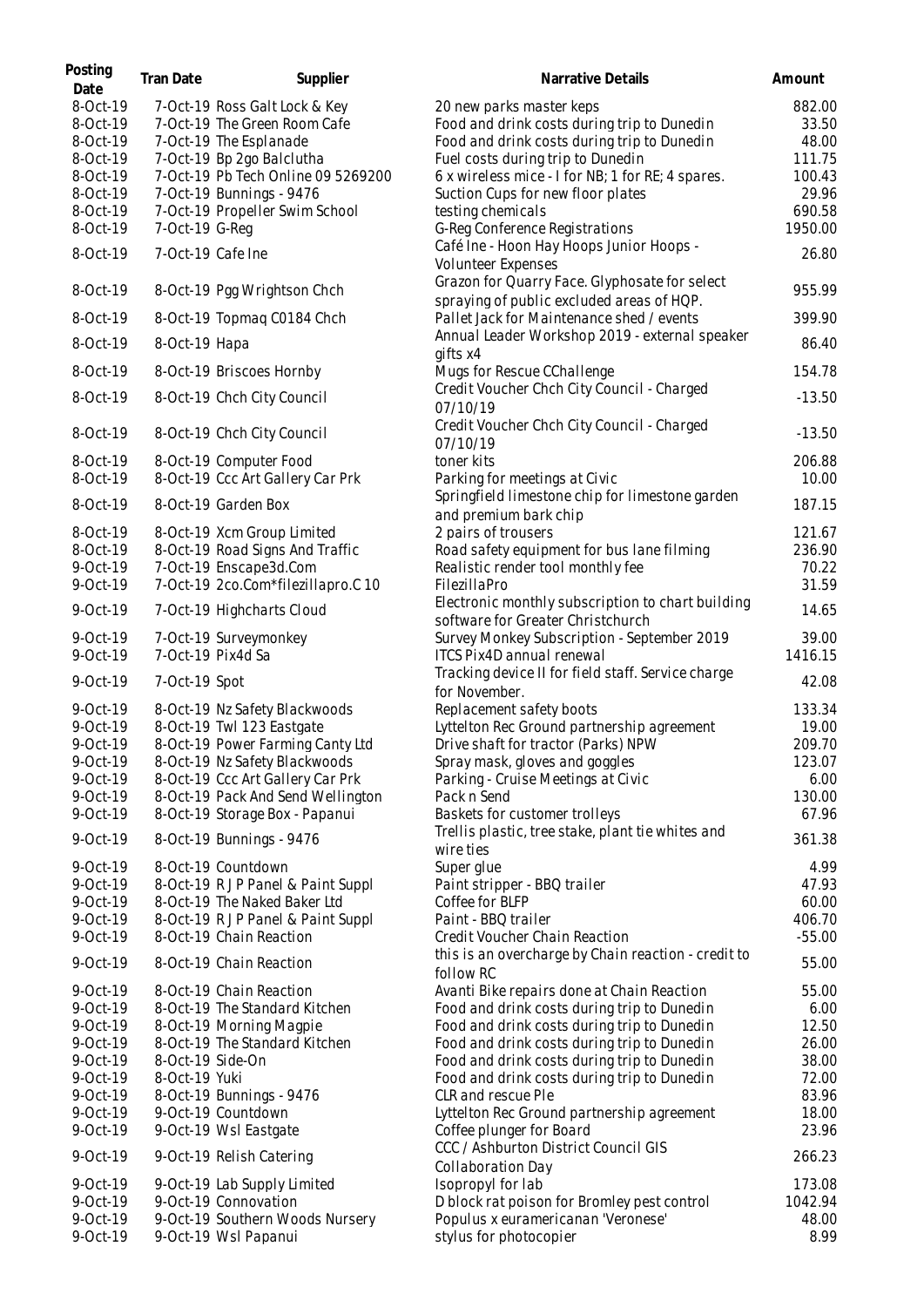| Posting<br>Date        | Tran Date                            | Supplier                                             | Narrative Details                                                                          | Amount        |
|------------------------|--------------------------------------|------------------------------------------------------|--------------------------------------------------------------------------------------------|---------------|
| 9-Oct-19               |                                      | 9-Oct-19 Wsl Papanui                                 | cash box and pinboard for back office refurbis                                             | 34.99         |
| 9-Oct-19               |                                      | 9-Oct-19 Countdown                                   | Food and drink costs during trip to Dunedin                                                | 8.30          |
| 9-Oct-19               |                                      | 9-Oct-19 The Kitchen Table                           | Food and drink costs during trip to Dunedin                                                | 13.28         |
| 9-Oct-19               |                                      | 9-Oct-19 Bridgestone Christchurc                     | replacement tyre for walker mower                                                          | 87.54         |
| 10-Oct-19              |                                      | 8-Oct-19 Property Council Of New Z                   | South Island Annual Market Summit                                                          | 69.00         |
| 10-Oct-19              |                                      | 8-Oct-19 Paypal *oldsoll                             | Albumen carte de visite photographic portrait of<br>King Tawhiao, 1882, by George Steel    | 292.93        |
| 10-Oct-19              |                                      | 8-Oct-19 Garmin Europe Ltd                           | Professional Flex Advanced Plan                                                            | 59.00         |
| 10-Oct-19              |                                      | 8-Oct-19 Aliexpress.Com                              | 30 x I Love my Bike Bells - cycle safety promotions                                        | 47.33         |
| 10-Oct-19              |                                      | 8-Oct-19 Aliexpress.Com                              | 80 x I Love my Bike Bells for cycle safety<br>promotions                                   | 168.58        |
| 10-Oct-19              |                                      | 8-Oct-19 Www.Aliexpress.Com                          | 100 x small black bike bells for cycle safety<br>promotions                                | 170.08        |
| 10-Oct-19              |                                      | 8-Oct-19 Aliexpress.Com                              | 200 x reflective slapbands for cycle safety<br>promotions                                  | 184.84        |
| 10-Oct-19              |                                      | 9-Oct-19 Tyre General Rangiora                       | two tyres front tractor                                                                    | 792.00        |
| 10-Oct-19              |                                      | 9-Oct-19 Wilson Parking                              | Wilson Parking - Meeting                                                                   | 14.60         |
| 10-Oct-19              |                                      | 9-Oct-19 Countdown                                   | Leaving Morning tea                                                                        | 79.38         |
| 10-Oct-19              |                                      | 9-Oct-19 Oderings Nurseries                          | veg plants for curators house garden                                                       | 9.99          |
| 10-Oct-19              |                                      | 9-Oct-19 Bunnings - 9476                             | hooks for signage in the curators house garden                                             | 17.74         |
| 10-Oct-19              |                                      | 9-Oct-19 Forman Building Systems                     | G3 Fabriciation - WO                                                                       | 47.54         |
| 10-Oct-19              |                                      | 9-Oct-19 Saecowilson - Christch                      | G3 Cylinder Heads - WO                                                                     | 74.61         |
| 10-Oct-19              |                                      | 9-Oct-19 Mainland Fasterners                         | Workshop Consumables - WO                                                                  | 296.14        |
| 10-Oct-19              |                                      | 9-Oct-19 Whitcoulls Sth City 95                      | Leaving card                                                                               | 10.99         |
| 10-Oct-19              |                                      | 9-Oct-19 Mbie-Lbp                                    | LBP licence                                                                                | 239.00        |
| 10-Oct-19              |                                      | 9-Oct-19 Bridon New Zealand - Chch                   | Chain, links for gate and tie down for gear - NPW                                          | 117.24        |
| 10-Oct-19              |                                      | 9-Oct-19 Hirepool Ltd Hb                             | Auger Hire for new fence install NPW back<br>entrance                                      | 133.52        |
| 10-Oct-19              |                                      | 9-Oct-19 Bunnings - 9482                             | 8 x 450mm Plant hooks (white)                                                              | 31.12         |
| 10-Oct-19              |                                      | 9-Oct-19 Wilson Parking                              | Parking at Civic car park for meetings                                                     | 10.60         |
| 10-Oct-19              |                                      | 9-Oct-19 Wilson Parking                              | Parking to attend meeting                                                                  | 14.60         |
| 10-Oct-19              |                                      | 9-Oct-19 New World Durham Street                     | Sundry materials for team forum                                                            | 9.95          |
| 10-Oct-19              |                                      | 9-Oct-19 New World Durham Street                     | Supplies for Team Forum                                                                    | 35.59         |
| 10-Oct-19              |                                      | 9-Oct-19 Bunnings - 9476                             | rope for barrier                                                                           | 69.90         |
|                        |                                      |                                                      | boxes and trays for back office after Redwood                                              |               |
| 10-Oct-19              |                                      | 9-Oct-19 Look Sharp Store Northlin                   | Library refrbishment                                                                       | 24.00         |
| 10-Oct-19              |                                      | 9-Oct-19 Look Sharp Store Northlin                   | organisers and trays for back office, Redwood<br>Library refurbishment                     | 44.00         |
| 10-Oct-19              |                                      | 9-Oct-19 Resene Lichfield St 031                     | Exhibition supplies ATL exhibition<br>Destruction of exhibition equipment (plinth) no      | 32.20         |
| 10-Oct-19              |                                      | 9-Oct-19 Otago Waste Services                        | longer required following Tony de Lautour                                                  | 33.50         |
| 10-Oct-19              |                                      |                                                      | exhibition                                                                                 | 49.50         |
| 10-Oct-19              | 9-Oct-19 Side-On<br>9-Oct-19 Side-On |                                                      | Food and drink costs during trip to Dunedin<br>Food and drink costs during trip to Dunedin | 54.00         |
| 10-Oct-19              |                                      | 9-Oct-19 St Pierres                                  | Catering for the Shirley Inter-Agency Community                                            | 22.00         |
|                        |                                      |                                                      | Network Meeting held on 17 October 2019                                                    |               |
| 10-Oct-19              |                                      | 9-Oct-19 St Pierres                                  | Catering for the Papanui Inter-Agency Community<br>Network Meeting - 15 October 2019       | 22.00         |
| 10-Oct-19              |                                      | 9-Oct-19 The Service Company Ltd C                   | park cleaning item for brookland spit area loo<br>and smoko room                           | 237.74        |
| 10-Oct-19              |                                      | 9-Oct-19 Bunnings - 9476                             | De-solve-it the sticky remover                                                             | 16.95         |
| 10-Oct-19              |                                      | 9-Oct-19 Bp Connect Hoon Hay                         | BP Connect - Hoon Hay Fiesta - Event costs - Gas<br>for BBQ                                | 77.98         |
| 10-Oct-19              |                                      | 10-Oct-19 Mrc Global (NZ) Ltd                        | Workshop Consumables - WO                                                                  | 608.80        |
| 10-Oct-19              |                                      | 10-Oct-19 Ccc Art Gallery Car Prk                    | CCC car parking                                                                            | 9.00          |
| 10-Oct-19              |                                      | 10-Oct-19 Mitre 10 Mega Ferrymead                    | Electric multiboards for events.                                                           | 55.86         |
| 10-Oct-19              |                                      | 10-Oct-19 Freshchoice City Mkt                       | FreshChoice City Market - biscuits purchase for<br>Elected Members 3 day Induction         | 69.53         |
| 10-Oct-19<br>10-Oct-19 |                                      | 10-Oct-19 New World Northwood<br>10-Oct-19 Countdown | Groynes milk 5 x 1lt long life<br>Milk                                                     | 9.45<br>13.50 |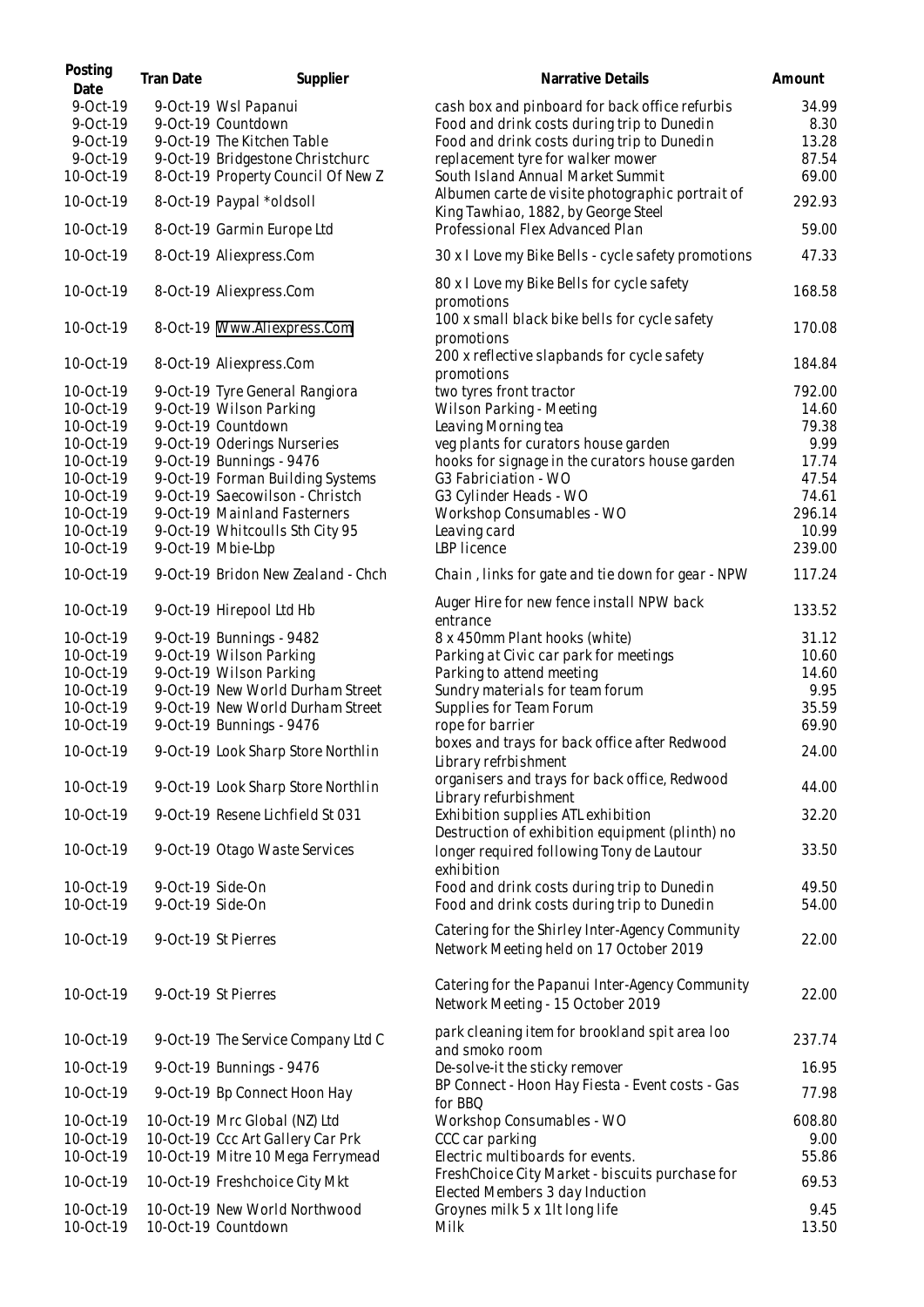| Posting<br>Date | Tran Date           | Supplier                           | Narrative Details                                                                                      | Amount   |
|-----------------|---------------------|------------------------------------|--------------------------------------------------------------------------------------------------------|----------|
| 10-Oct-19       |                     | 10-Oct-19 Flowers On Cashmere      | Flower arrangement for the Council Inaugural<br>Meeting on 24 October at the Christchurch Town<br>Hall | 135.00   |
| 10-Oct-19       |                     | 10-Oct-19 Mitre 10 Mega Ferrymead  | Dry mix asphalt                                                                                        | 247.20   |
| 10-Oct-19       |                     | 10-Oct-19 Pgg Wrightson Chch       | Knapsac sprayer and protective pacman vest for<br>use with knapsac                                     | 308.00   |
| 10-Oct-19       |                     | 10-Oct-19 Southern Woods Nursery   | Pklants for section B                                                                                  | 507.54   |
| 10-Oct-19       |                     | 10-Oct-19 Ccc Art Gallery Car Prk  | Parking for meetings at Civic                                                                          | 4.00     |
| 10-Oct-19       |                     | 10-Oct-19 Fishpond Co NZ           | books for staff research on park wildlife areas<br>and habitats                                        | 94.31    |
| 11-Oct-19       |                     | 8-Oct-19 Aliexpress                | 200 x reflective slap bands for cycle safety                                                           | 184.72   |
| 11-Oct-19       |                     | 9-Oct-19 Property Council Of New Z | Registration for Property Council of NZ Annual                                                         | 69.00    |
| 11-Oct-19       |                     | 9-Oct-19 Bookdepository.Com        | Market Summit October 2019<br>Referance Manuals                                                        | 1062.29  |
| 11-Oct-19       |                     | 9-Oct-19 Enscape3d.Com             | Credit Voucher (AUD 64.00) Enscape3d.Com                                                               | $-68.26$ |
| 11-Oct-19       |                     | 9-Oct-19 Loopy Tunes               | New CD for Preschool Programming                                                                       | 25.00    |
| 11-Oct-19       |                     | 9-Oct-19 Createsend.Com Ema        | Graffiti News - October 2019                                                                           | 7.36     |
| 11-Oct-19       |                     | 9-Oct-19 Dri*cloudberry Labtm      | Cloudberry - Digital Heritage Repository                                                               | 79.74    |
| 11-Oct-19       |                     | 9-Oct-19 Property Council Of New Z | South Island Annual Market Summit 2019                                                                 | 138.00   |
| 11-Oct-19       |                     | 9-Oct-19 Asana.Com                 | Project Management Tool licence fee                                                                    | 548.44   |
| 11-Oct-19       |                     | 10-Oct-19 Nz Safety Blackwoods     | Safety boots                                                                                           | 195.38   |
| 11-Oct-19       |                     | 10-Oct-19 Caltex Hornby            | Milk for Hornby staff room                                                                             | 8.40     |
|                 |                     |                                    | Padlocks for Old Municipal Chambers and                                                                |          |
| 11-Oct-19       |                     | 10-Oct-19 Ross Galt Lock & Key     | Canterbury Provincial Chambers                                                                         | 150.70   |
| 11-Oct-19       |                     | 10-Oct-19 Lyttelton Supervalue     | dishwashing liquid and emergency white tac                                                             | 15.27    |
| 11-Oct-19       |                     | 10-Oct-19 Wilson Parking           | Wilson Parking - Meeting                                                                               | 14.60    |
| 11-Oct-19       |                     | 10-Oct-19 Para Rubber Christchur   | G3 Cylinder Heads - WO                                                                                 | 93.15    |
| 11-Oct-19       |                     | 10-Oct-19 Bunnings - 9476          | Double sided tape, knife for signs at NPW                                                              | 65.98    |
| 11-Oct-19       |                     | 10-Oct-19 Fulton Hogan Sign Shop   | Fire evac signs for NPW                                                                                | 281.98   |
| 11-Oct-19       |                     | 10-Oct-19 Outsider Mountain Sprt   | Boots for temp staff                                                                                   | 297.85   |
| 11-Oct-19       |                     | 10-Oct-19 Armstrong Locksmiths     | Client Keys for Parklands CC Hirer                                                                     | 18.00    |
| 11-Oct-19       |                     | 10-Oct-19 Wilson Parking           | Parking while at meeting                                                                               | 10.60    |
| 11-Oct-19       |                     | 10-Oct-19 Nz Safety Blackwoods     | reusable gloves for Lab                                                                                | 16.63    |
| 11-Oct-19       |                     | 10-Oct-19 Omc Power Equipment      | New chainsaw mitts                                                                                     | 151.96   |
| 11-Oct-19       |                     | 10-Oct-19 Sprout Social, Inc       | ITDC SproutSocial mthly sub                                                                            | 523.64   |
| 11-Oct-19       |                     | 10-Oct-19 The Standard Kitchen     | Food and drink costs during Tony de Lautour                                                            | 6.00     |
| 11-Oct-19       |                     | 10-Oct-19 The Standard Kitchen     | exhibition<br>Food and drink costs during trip to Dunedin                                              | 26.00    |
| 11-Oct-19       | 10-Oct-19 Side-On   |                                    | Food and drink costs during trip to Dunedin                                                            | 43.50    |
| 11-Oct-19       | 10-Oct-19 The Jitsu |                                    | Food and drink costs during trip to Dunedin                                                            | 54.50    |
| 11-Oct-19       |                     | 10-Oct-19 Super Cheap Auto         | Replacement lamp for tail light - V855                                                                 | 4.49     |
| 11-Oct-19       | 10-Oct-19 Vegeland  |                                    | animal area greens for pig and rabbits                                                                 | 9.76     |
| 11-Oct-19       |                     | 10-Oct-19 Nz Safety Blackwoods     | Motorbike boots                                                                                        | 159.89   |
|                 |                     |                                    | Motor bike pants, gloves, wet weather pants                                                            |          |
| 11-Oct-19       | 10-Oct-19 Casbolts  |                                    | Motorbike visor                                                                                        | 446.00   |
| 11-Oct-19       |                     | 10-Oct-19 Northwood Post Shop      | Postage for a guests phone to be sent back to<br>Australia, quest has reimbursed us                    | 63.20    |
| 11-Oct-19       |                     | 10-Oct-19 Vendhq.Com               | Software fee                                                                                           | 1058.20  |
| 11-Oct-19       |                     | 10-Oct-19 Couplands Bakeries       | Milk for staff room                                                                                    | 2.85     |
| 11-Oct-19       |                     | 10-Oct-19 Wilson Parking           | Parking                                                                                                | 6.60     |
| 11-Oct-19       |                     | 11-Oct-19 Cial Online Parking      | Parking at Christchurch Airport while attending<br>Building and Construction: Regulation and Law       | 82.00    |
|                 |                     |                                    | Conference<br>Purchase of padlock for a shipping container at                                          |          |
| 11-Oct-19       |                     | 11-Oct-19 Mitre 10 Mega Ferrymead  | Kilronan for storage                                                                                   | 53.50    |
| 11-Oct-19       |                     | 11-Oct-19 New World Halswell       | Walking Festival Treats for walkers                                                                    | 14.35    |
| 11-Oct-19       |                     | 11-Oct-19 Mitre 10 Beckenham       | Keys for the Lawnmower contractor                                                                      | 21.00    |
| 11-Oct-19       |                     | 11-Oct-19 Adgraphix Ltd            | Number 9s for time changes on gate signs at Vic<br>Park and sugarloaf                                  | 155.79   |
| 11-Oct-19       |                     | 11-Oct-19 Ccc Parking              | parking for meeting in Tūranga                                                                         | 3.50     |
| 11-Oct-19       |                     | 11-Oct-19 Spotlight Stores NZ Ltd  | Nylon Gather Hook 50pk, WHT                                                                            | 4.00     |
| 11-Oct-19       |                     | 11-Oct-19 Ccc Parking              | Parking for two meetings at Civic                                                                      | 6.70     |
| 11-Oct-19       |                     | 11-Oct-19 Wet & Forget Christchur  | Wet and forget 10L commm, Dave B                                                                       | 180.00   |
| 11-Oct-19       |                     | 11-Oct-19 Mitre 10 Mega Papanui    | Drill bits & hardware                                                                                  | 232.80   |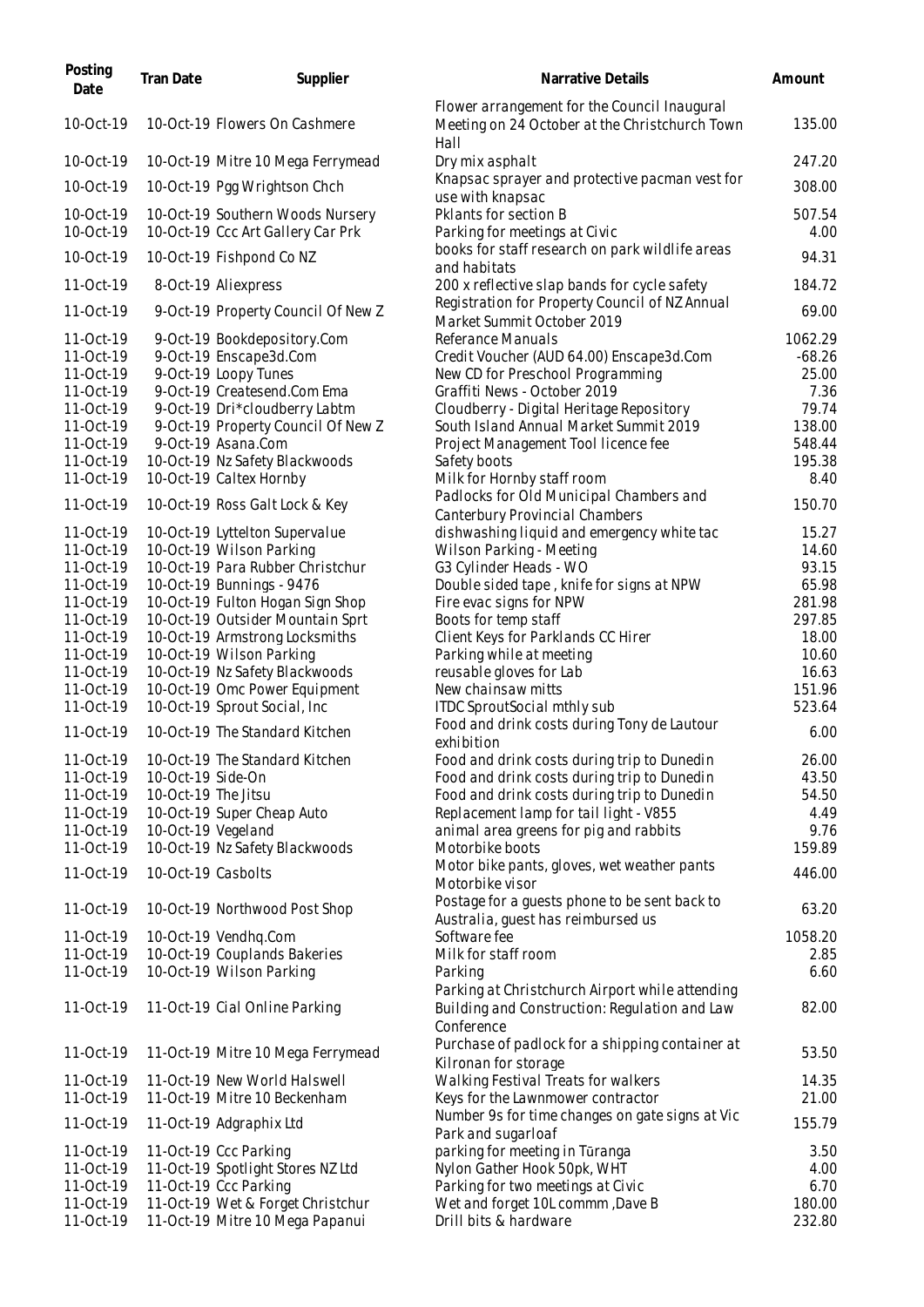| Posting<br>Date        | Tran Date      | Supplier                                                               | Narrative Details                                                                              | Amount          |
|------------------------|----------------|------------------------------------------------------------------------|------------------------------------------------------------------------------------------------|-----------------|
| 11-Oct-19              |                | 11-Oct-19 Connovation                                                  | Rat bait for oxidation pond predator programme                                                 | 774.47          |
| 11-Oct-19              |                | 11-Oct-19 Countdown                                                    | Milk                                                                                           | 23.64           |
| 11-Oct-19              |                | 11-Oct-19 Mitre 10 Mega Ferrymead                                      | Replacement hose and fittings with wall hanger<br>for plant room at Belfast Pool               | 97.94           |
| 11-Oct-19              | 11-Oct-19 Adjo |                                                                        | Food and drink costs during Tony de Lautour<br>exhibition                                      | 32.50           |
| 11-Oct-19              |                | 11-Oct-19 Pgg Wrightson Chch                                           | Sulphur for adding into soil prep mix for Erica<br>garden                                      | 64.99           |
| 14-Oct-19              |                | 9-Oct-19 Trumba Corporation                                            | Monthly software licence - Libraries                                                           | 162.85          |
| 14-Oct-19<br>14-Oct-19 |                | 10-Oct-19 Createsend.Com Ema<br>10-Oct-19 Rhs London                   | Newsline 11 October<br>Royal Horticultural Society sub - The Garden                            | 52.77<br>117.85 |
| 14-Oct-19              | 10-Oct-19 Spot |                                                                        | Tracking device for field staff. Service charge for                                            | 42.12           |
| 14-Oct-19              |                | 11-Oct-19 Wilson Parking                                               | November.<br>Wilson Parking - Meeting                                                          | 10.60           |
| 14-Oct-19              |                | 11-Oct-19 Trenches Restaurant Bar                                      | Catering for meeting                                                                           | 71.00           |
| 14-Oct-19<br>14-Oct-19 |                | 11-Oct-19 Bunnings - 9476<br>11-Oct-19 Bunnings - 9476                 | Paint and Brush for Jellie wall upgrade<br>Tripod for laser level (Tools)                      | 72.40<br>82.00  |
| 14-Oct-19              |                | 11-Oct-19 Pak N Save Northlands                                        | Forks for Taiora QEII Staff Room                                                               | 15.16           |
| 14-Oct-19              |                | 11-Oct-19 Briscoes Papanui                                             | Hair Dryers for Customer Use at Graham Condon                                                  | 59.98           |
|                        |                |                                                                        | 1) Nappies for Resale. 2) Batteries for Group                                                  |                 |
| 14-Oct-19              |                | 11-Oct-19 Pak N Save Northlands                                        | Fitness. 3) Cups for Water Dispenser at GC<br>Reception                                        | 509.77          |
| 14-Oct-19              |                | 11-Oct-19 Countdown                                                    | Walking Festival 2019 - Coastal Pathway                                                        | 6.00            |
| 14-Oct-19              |                | 11-Oct-19 Wilson Parking                                               | Civic meeting parking<br>Fireworks Spectacular 2019 - Vendor Registration                      | 10.60           |
| 14-Oct-19              |                | 11-Oct-19 Smk*wufoo.Com Charge                                         | - Wufoo                                                                                        | 55.05           |
| 14-Oct-19              |                | 11-Oct-19 Articheck.Co.Uk                                              | Articheck subscription                                                                         | 465.30          |
| 14-Oct-19<br>14-Oct-19 |                | 11-Oct-19 Engineering New Zealand<br>11-Oct-19 New World Durham Street | Eng NZ subscription<br>WRT fortnightly Training                                                | 483.00<br>19.29 |
| 14-Oct-19              |                | 11-Oct-19 Readylawn Industries                                         | Readylawn stadium turf 60 Quantity park.                                                       | 465.00          |
| 14-Oct-19              |                | 11-Oct-19 Rex Wheels & Castors                                         | inner tube & hand grips                                                                        | 30.90           |
| 14-Oct-19              |                | 11-Oct-19 Bunnings - 9482                                              | consumables duct tape and lacing needle                                                        | 71.98           |
| 14-Oct-19              |                | 11-Oct-19 Sign Network Ltd                                             | Signs for school projects on reserves<br>IPENZ Engineering New Zealand annual                  | 56.20           |
| 14-Oct-19              |                | 11-Oct-19 Engineering New Zealand                                      | membership                                                                                     | 569.25          |
| 14-Oct-19<br>14-Oct-19 |                | 11-Oct-19 Engineering New Zealand<br>11-Oct-19 Ccc Art Gallery Car Prk | Annual Engineering New Zealand Membership -<br>Parking for meetings at Civic                   | 603.75<br>11.00 |
| 14-Oct-19              |                | 11-Oct-19 Redpaths Christchurch                                        | 3 No. compact fluorescent tubes for Lyttelton Pool                                             | 86.00           |
| 14-Oct-19              |                | 11-Oct-19 Nz Transport Agency                                          | Rego Purchase for trailer 7J821                                                                | 32.48           |
| 14-Oct-19              |                | 11-Oct-19 Nz Transport Agency                                          | Rego purchased for 7J822                                                                       | 32.48           |
| 14-Oct-19              |                | 11-Oct-19 Nz Transport Agency                                          | Rego for Q410C, duvachelles holiday park Kea.                                                  | 32.48           |
| 14-Oct-19<br>14-Oct-19 |                | 11-Oct-19 Couplands Bakeries                                           | Food and drink expenses during a trip to Dunedin                                               | 16.80<br>483.00 |
|                        |                | 11-Oct-19 Engineering New Zealand                                      | Engineering NZ Membership<br>Credit Voucher Amazon Mktplace - was for Button                   |                 |
| 14-Oct-19              |                | 11-Oct-19 Amznmktplace                                                 | Fix Type 1 Flush and Bracket Marker.                                                           | $-12.07$        |
| 14-Oct-19              |                | 11-Oct-19 Amznmktplace                                                 | Button Fix Type 1 Flush and Bracket Marker.<br>Basketball base/pole/board & hoop with 2 basket | 97.27           |
| 14-Oct-19              |                | 12-Oct-19 Rebel Sport Hornby                                           | balls                                                                                          | 608.98          |
| 14-Oct-19              |                | 12-Oct-19 Bunnings - 9500                                              | seedlings for cottage garden                                                                   | 9.60            |
| 14-Oct-19              |                | 12-Oct-19 Awwa.Org                                                     | Book order - Utility management for water and<br>was tewater operators                         | 374.05          |
| 14-Oct-19              |                | 12-Oct-19 Hoo*hootsuite Inc                                            | Hootsuite annual subscription for Digital Content                                              | 200.88          |
| 14-Oct-19              |                | 13-Oct-19 Blue Star Taxis                                              | Taxi for travel to point of departure for<br>Volunteering Conference in Wellington.            | 61.30           |
| 14-Oct-19              |                | 13-Oct-19 Ecodrop Metro                                                | Dump fees                                                                                      | 10.80           |
| 14-Oct-19              |                | 13-Oct-19 Harvey Norman Moorhouse                                      | Power bank for Collections team to charge                                                      | 148.95          |
| 14-Oct-19              |                | 13-Oct-19 Huntfish Co New Zealand C                                    | devices while collecting artwork/courier trip<br>New work boots                                | 359.99          |
| 14-Oct-19              |                | 13-Oct-19 Countdown                                                    | sunscreen                                                                                      | 27.00           |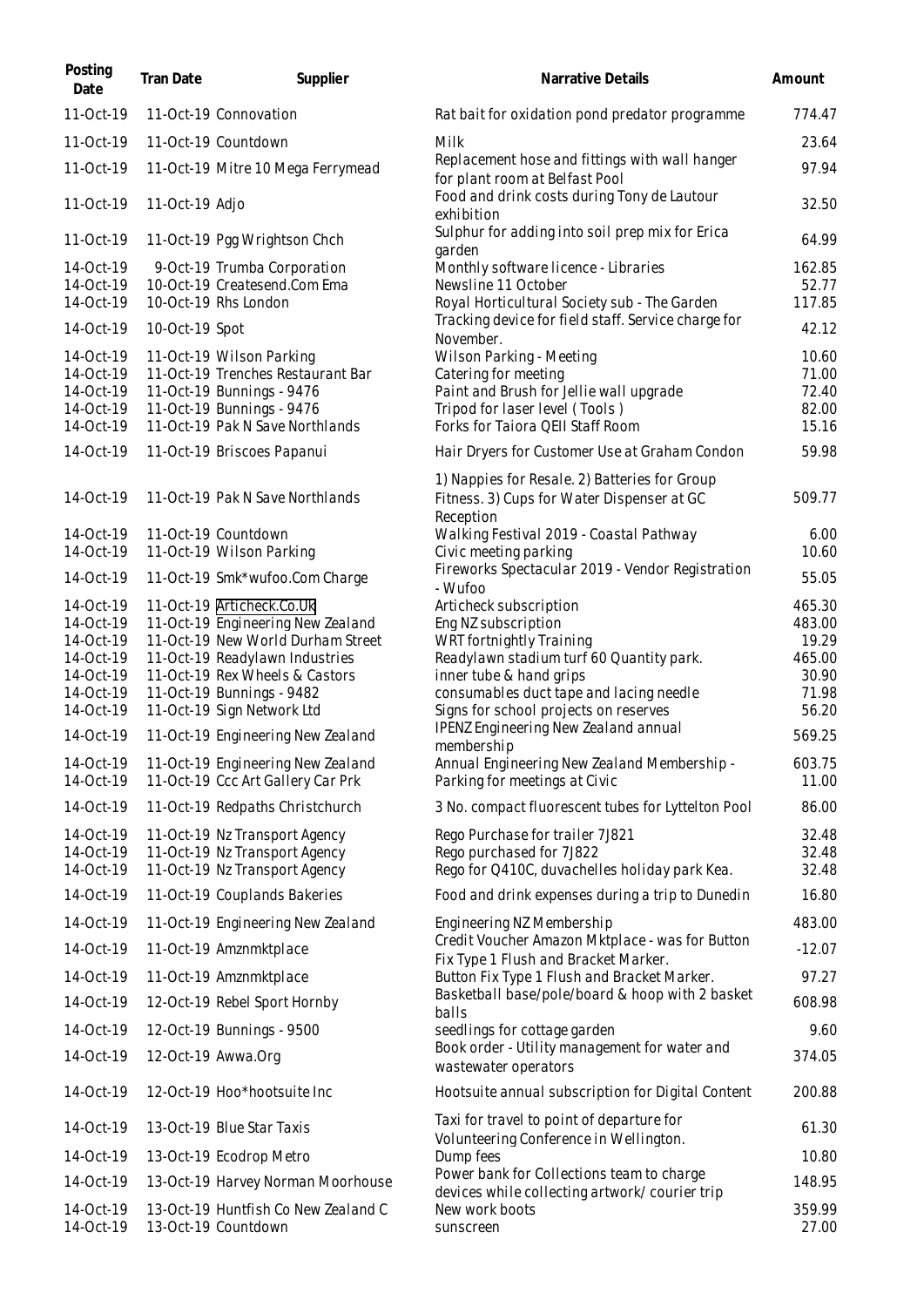| Posting<br>Date                                                                         | Tran Date          | Supplier                                                                                                                                                                                                                     | Narrative Details                                                                                                                                                                                      | Amount                                                         |
|-----------------------------------------------------------------------------------------|--------------------|------------------------------------------------------------------------------------------------------------------------------------------------------------------------------------------------------------------------------|--------------------------------------------------------------------------------------------------------------------------------------------------------------------------------------------------------|----------------------------------------------------------------|
| 14-Oct-19<br>14-Oct-19<br>14-Oct-19<br>14-Oct-19                                        |                    | 14-Oct-19 Nzrc Online Shop<br>14-Oct-19 Goldpine Christchurch<br>14-Oct-19 Stuff Media (Ps)<br>14-Oct-19 Eb *new Zealand Conser                                                                                              | NZ Red Cross First Aid Refresher<br>Gates for NPW ring road security<br>Stuff newspaper invoice payment<br>Conference                                                                                  | 130.00<br>716.58<br>315.59<br>200.00                           |
| 14-Oct-19                                                                               | 14-Oct-19          | Payment - Personal - Payment -<br>Thank You                                                                                                                                                                                  | Payment - Personal Payment - Thank You -<br>personal charge in error 17/09/19                                                                                                                          | $-56.22$                                                       |
| 14-Oct-19<br>14-Oct-19                                                                  |                    | 14-Oct-19 Photo Warehouse<br>14-Oct-19 Cial Online Parking                                                                                                                                                                   | 1/2 Roll of photographic paper<br>Airport carparking - Director to Auckland                                                                                                                            | 105.00<br>38.50                                                |
| 14-Oct-19                                                                               |                    | 14-Oct-19 Wgtn Combined Taxis                                                                                                                                                                                                | Wellington trip for Prime Minister's Literary<br>Awards, 14 Oct. Taxi from hotel to Te Papa                                                                                                            | 15.40                                                          |
| 14-Oct-19<br>14-Oct-19<br>14-Oct-19<br>14-Oct-19                                        | 14-Oct-19 Kiwigas  | 14-Oct-19 Countdown<br>14-Oct-19 Mitre 10 Mega Hornby<br>14-Oct-19 Xcm Group Limited                                                                                                                                         | Milk for Carlyle<br>gas bottle swap BBQ units 4,5,6<br>3 Torches for officers<br>Hi viz jacket                                                                                                         | 6.27<br>230.79<br>17.94<br>122.36                              |
| 15-Oct-19                                                                               |                    | 13-Oct-19 Mantishub.Com                                                                                                                                                                                                      | Mantis Hub Annual Sub plus 2 user packs SCADA                                                                                                                                                          | 801.53                                                         |
| 15-Oct-19<br>15-Oct-19<br>15-Oct-19                                                     |                    | 13-Oct-19 Amzn Mktp Uk*mo6y42a44<br>14-Oct-19 Caltex Hornby<br>14-Oct-19 Anglo Pacific Intnl                                                                                                                                 | Library book<br>Milk order for staff room<br>Customs, GST plus Credit card charge on two                                                                                                               | 43.95<br>12.40<br>318.57                                       |
| 15-Oct-19<br>15-Oct-19<br>15-Oct-19                                                     |                    | 14-Oct-19 Trade Depot Limited<br>14-Oct-19 Bunnings - 9476<br>14-Oct-19 Bunnings - 9476                                                                                                                                      | invoices on goods for resale<br>saddle clips for holding irrigation pipe<br>Washers for gate install<br>Air compressor fitting kit                                                                     | 25.00<br>1.64<br>4.99                                          |
| 15-Oct-19                                                                               |                    | 14-Oct-19 Bunnings - 9476                                                                                                                                                                                                    | Threaded rod / nuts/washers for gate install NPW                                                                                                                                                       | 32.72                                                          |
| 15-Oct-19                                                                               |                    | 14-Oct-19 Bunnings - 9476                                                                                                                                                                                                    | miscellaneous fasteners for equip repairs                                                                                                                                                              | 27.04                                                          |
| 15-Oct-19                                                                               |                    | 14-Oct-19 Engineering New Zealand                                                                                                                                                                                            | Annual engineeringNZ membership for senior<br>structural engineer                                                                                                                                      | 694.83                                                         |
| 15-Oct-19<br>15-Oct-19<br>15-Oct-19<br>15-Oct-19                                        |                    | 14-Oct-19 Createsend.Com Ema<br>14-Oct-19 Bunnings - 9482<br>14-Oct-19 Engineering New Zealand<br>14-Oct-19 Wilson Parking                                                                                                   | London Club 2019 October update<br>Irrigation fittings<br>Eng NZ subscription<br>Parking at Civic car park for meetings                                                                                | 10.07<br>23.91<br>529.00<br>14.60                              |
| 15-Oct-19                                                                               |                    | 14-Oct-19 Ballingers Hunting & Fish                                                                                                                                                                                          | Binoculars for pest control and wildlife<br>monitoring                                                                                                                                                 | 329.99                                                         |
| 15-Oct-19                                                                               |                    | 14-Oct-19 Conference Innovators                                                                                                                                                                                              | Attendance at NDF Conference Wellington in<br>order to present paper on Time Based Media<br>Conservation                                                                                               | 555.00                                                         |
| 15-Oct-19<br>15-Oct-19<br>15-Oct-19                                                     |                    | 14-Oct-19 Shardlows Packaging<br>14-Oct-19 New World St Martins<br>14-Oct-19 Fulton Hogan Sign Shop                                                                                                                          | Masking tape for Grid project.<br>Morning tea biscuits for volunteers<br>Thomson park-new entrance signs                                                                                               | 570.49<br>25.73<br>362.25                                      |
| 15-Oct-19                                                                               |                    | 14-Oct-19 Lep Engineering Plastics                                                                                                                                                                                           | Grate for the end of the hydroslide at Waltham<br>Pool                                                                                                                                                 | 126.50                                                         |
| 15-Oct-19<br>15-Oct-19                                                                  |                    | 14-Oct-19 Kings Seeds (Nz) Limited<br>14-Oct-19 Bunnings - 9482                                                                                                                                                              | Wild flower seed for section I<br>Shelving for cleaning store room                                                                                                                                     | 28.00<br>288.09                                                |
| 15-Oct-19                                                                               |                    | 14-Oct-19 Wgtn Combined Taxis                                                                                                                                                                                                | Wellington trip for Prime Minister's Literary<br>Awards, 14 Oct. Taxi from Te Papa to hotel<br>HTC Vive - VR Headset sponge / leather face                                                             | 16.00                                                          |
| 15-Oct-19<br>15-Oct-19<br>15-Oct-19<br>15-Oct-19<br>15-Oct-19<br>15-Oct-19<br>15-Oct-19 | 14-Oct-19 Casbolts | 14-Oct-19 Pb Tech Online 09 5269200<br>14-Oct-19 Pb Tech Online 09 5269200<br>14-Oct-19 Dawes Grain & Stock Fd<br>14-Oct-19 University Bookshop Otago<br>15-Oct-19 The Herb & Spice Mill<br>15-Oct-19 The Bakehouse Cashmere | shields. Replacements<br>Replacement HTC Vive cable - TU<br>animal area bird seed and carrot<br>Motor bike pants<br>Library book<br>Stock for resale<br>Training course (Main Pumps) afternoon Tea     | 18.86<br>128.12<br>83.00<br>229.00<br>44.99<br>483.94<br>24.00 |
| 15-Oct-19                                                                               |                    | 15-Oct-19 Wsl Riccarton                                                                                                                                                                                                      | Card holders for Elected Members 2019 induction                                                                                                                                                        | 34.98                                                          |
| 15-Oct-19<br>15-Oct-19<br>15-Oct-19<br>15-Oct-19<br>15-Oct-19                           |                    | 15-Oct-19 New World Fendalton<br>15-Oct-19 Nz Institute Of Landsc<br>15-Oct-19 Thode Knife & Saw Ltd<br>15-Oct-19 Lincraft NZ Limited<br>15-Oct-19 Twl 123 Eastgate                                                          | Catering for FWH Elected Members<br>registration to NZILA<br>Guillotine knife sharpen<br>Supplies for Learning Parties<br>Learning Parties Supplies<br>Parking at University of Canterbury for Library | 44.73<br>573.85<br>55.98<br>9.50<br>29.99                      |
| 15-Oct-19                                                                               |                    | 15-Oct-19 Uoc Parking Meters                                                                                                                                                                                                 | related meeting                                                                                                                                                                                        | 9.50                                                           |
| 15-Oct-19                                                                               |                    | 15-Oct-19 Wsl Papanui                                                                                                                                                                                                        | Packing tape required at short notice                                                                                                                                                                  | 9.00                                                           |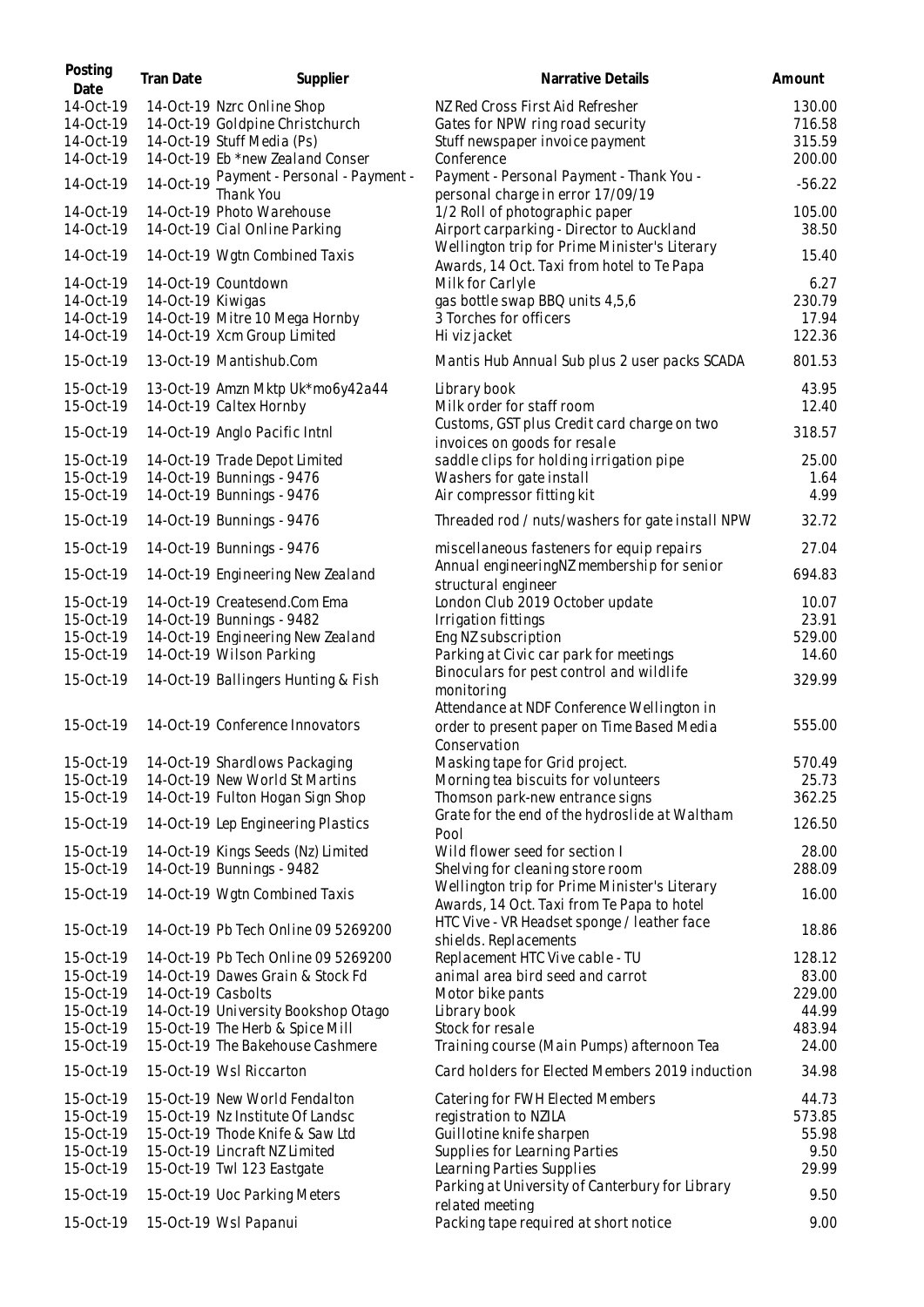| Posting<br>Date        | Tran Date         | Supplier                                                      | Narrative Details                                                                                  | Amount           |
|------------------------|-------------------|---------------------------------------------------------------|----------------------------------------------------------------------------------------------------|------------------|
| 15-Oct-19              |                   | 15-Oct-19 Twl 220 Riccarton                                   | Untensils for staff                                                                                | 47.00            |
| 15-Oct-19              |                   | 15-Oct-19 Countdown                                           | Milk purchase on P-card for staff room as new<br>milkie missed delivery                            | 27.00            |
| 15-Oct-19              |                   | 15-Oct-19 Relish Catering                                     | Catering Banks Peninsula Community Board<br>meeting                                                | 217.01           |
| 15-Oct-19              |                   | 15-Oct-19 Gordon Harris Chch                                  | <b>Exhibition Supplies</b>                                                                         | 31.98            |
| 15-Oct-19              |                   | 15-Oct-19 Mitre 10 Mega Hornby                                | Garden tools, edge shears and wolf multi weeded                                                    | 158.56           |
| 15-Oct-19              |                   | 15-Oct-19 Wgtn Combined Taxis                                 | Wellington trip for Prime Minister's Literary<br>Awards, 14 Oct. Taxi from hotel to airport        | 42.00            |
| 15-Oct-19              |                   | 15-Oct-19 Laura Fergusson Trust (Ca                           | Catering for Papanui-Innes Community Board<br>meeting on 13 September 2019.                        | 235.20           |
| 16-Oct-19              |                   | 11-Oct-19 Singaporeai 2430645308                              | Singapore Airlines taxes for sponsored travel to<br>Singapore                                      | 123.48           |
| 16-Oct-19              |                   | 11-Oct-19 Singaporeal 2430645503                              | Singapore airline taxes for sponsored flight to UK                                                 | 328.68           |
| 16-Oct-19              |                   | 11-Oct-19 Mayors For Peace                                    | Mayors For Peace membership fee for 2020.<br>Christchurch Mayor is the member.                     | 30.14            |
| 16-Oct-19              |                   | 14-Oct-19 Heebie Jeebies                                      | Goods for Resale                                                                                   | 476.86           |
| 16-Oct-19              |                   | 14-Oct-19 Createsend.Com Ema                                  | CBG newsletter spring 201                                                                          | 14.34            |
| 16-Oct-19              |                   | 14-Oct-19 Createsend.Com Ema                                  | News for the Friends<br>RSE - Graham Condon Swimsmart members                                      | 16.05            |
| 16-Oct-19              |                   | 14-Oct-19 Createsend.Com Ema                                  | update                                                                                             | 18.52            |
| 16-Oct-19              |                   | 14-Oct-19 Property Council Of New Z                           | Property Council - South Island 2019 Summit -<br>Office hire for CAG director to conduct interview | 69.00            |
| 16-Oct-19              |                   | 14-Oct-19 Servcorp New Zealand                                | for Head Curator role whilst in Wellington.                                                        | 244.00           |
| 16-Oct-19              |                   | 14-Oct-19 Www.Paessler.Com                                    | Monitoring software                                                                                | 2214.46          |
| 16-Oct-19              |                   | 15-Oct-19 Wilson Parking                                      | Wilson Parking - H&S Meeting Civic                                                                 | 14.60            |
| 16-Oct-19<br>16-Oct-19 |                   | 15-Oct-19 Placemakers Riccarton<br>15-Oct-19 Cashmere Cuisine | cold patch repair for path pot hole repairs<br>Main Pumps Training                                 | 239.95<br>2.80   |
| 16-Oct-19              |                   | 15-Oct-19 Taste @ Twenty                                      | Main Pumps Training                                                                                | 11.40            |
| 16-Oct-19              |                   | 15-Oct-19 Steel & Tube Processing C                           | Dryer 2 Valve - WO                                                                                 | 37.00            |
| 16-Oct-19              |                   | 15-Oct-19 John Brooks Ltd                                     | Digester 5 APC - WO                                                                                | 273.24           |
| 16-Oct-19              |                   | 15-Oct-19 Scott Machinery Limited                             | Workshop Consumables - WO                                                                          | 362.25           |
| 16-Oct-19              |                   | 15-Oct-19 Countdown                                           | Materials for craft activity.                                                                      | 5.00             |
| 16-Oct-19              |                   | 15-Oct-19 Engineering New Zealand                             | Annual engineeringNZ membership for senior<br>structural engineer                                  | 603.75           |
| 16-Oct-19              |                   | 15-Oct-19 Createsend.Com Ema                                  | New Brighton Clock Tower restoration                                                               | 7.38             |
| 16-Oct-19              |                   | 15-Oct-19 Wilson Parking                                      | Parking at Civic car park for meetings                                                             | 14.60            |
| 16-Oct-19              |                   | 15-Oct-19 Wilson Parking                                      | Parking for while attending training in Turanga                                                    | 11.10            |
| 16-Oct-19<br>16-Oct-19 |                   | 15-Oct-19 Kmart - Shirley<br>15-Oct-19 Nz Safety Blackwoods   | Clock purchased for tea room<br>Boots and sunglasses purchased for AMO                             | 11.00<br>253.51  |
| 16-Oct-19              |                   | 15-Oct-19 Kete Kai Cafe                                       | Refreshment expense at the Napier/Hastings trip.                                                   | 18.50            |
| 16-Oct-19              |                   | 15-Oct-19 Hcd Christchurch                                    | Replacement camlocks for the cleanout hoses for                                                    | 106.92           |
| 16-Oct-19              | 15-Oct-19 Carters |                                                               | the summer Pools<br><b>Exhibition Supplies</b>                                                     | 32.10            |
| 16-Oct-19              |                   | 15-Oct-19 Id Solutions                                        | Purchase of ID solutions carriage for plastic tags                                                 | 154.60           |
| 16-Oct-19              |                   | 15-Oct-19 Id Solutions                                        | Purchase of ID solutions plastic holders for ID<br>cards                                           | 1000.00          |
| 16-Oct-19<br>16-Oct-19 | 15-Oct-19 Repco   | 15-Oct-19 Richard Suckling                                    | \$150 towards Reading Glass lenses<br>New Ute battery                                              | 172.50<br>225.00 |
| 16-Oct-19              |                   | 15-Oct-19 Cial Online Parking                                 | Parking for Louise Henderson collection trip<br>wellington                                         | 54.00            |
| 16-Oct-19              |                   | 15-Oct-19 Pb Tech Online 09 5269200                           | Mouse for laptop                                                                                   | 24.98            |
| 16-Oct-19              |                   | 15-Oct-19 Couplands Bakeries                                  | For Papanui Inter-Agency Community Network<br>meeting held on 15 October 2019.                     | 66.40            |
| 16-Oct-19              |                   | 15-Oct-19 Pb Tech Online 09 5269200                           | Trial pair of noise cancelling headphones                                                          | 26.37            |
| 16-Oct-19              |                   | 16-Oct-19 Garden Box                                          | top course AP20 for path repairs                                                                   | 25.00            |
| 16-Oct-19              |                   | 16-Oct-19 Mobil Aranui                                        | Midge Boat Fuel - WO                                                                               | 106.68           |
| 16-Oct-19              |                   | 16-Oct-19 Mrc Global (NZ) Ltd                                 | Replace RSP4 expansion Joint - WO                                                                  | 139.78           |
| 16-Oct-19              |                   | 16-Oct-19 Gordon Harris Chch                                  | <b>Brushes</b>                                                                                     | 82.76            |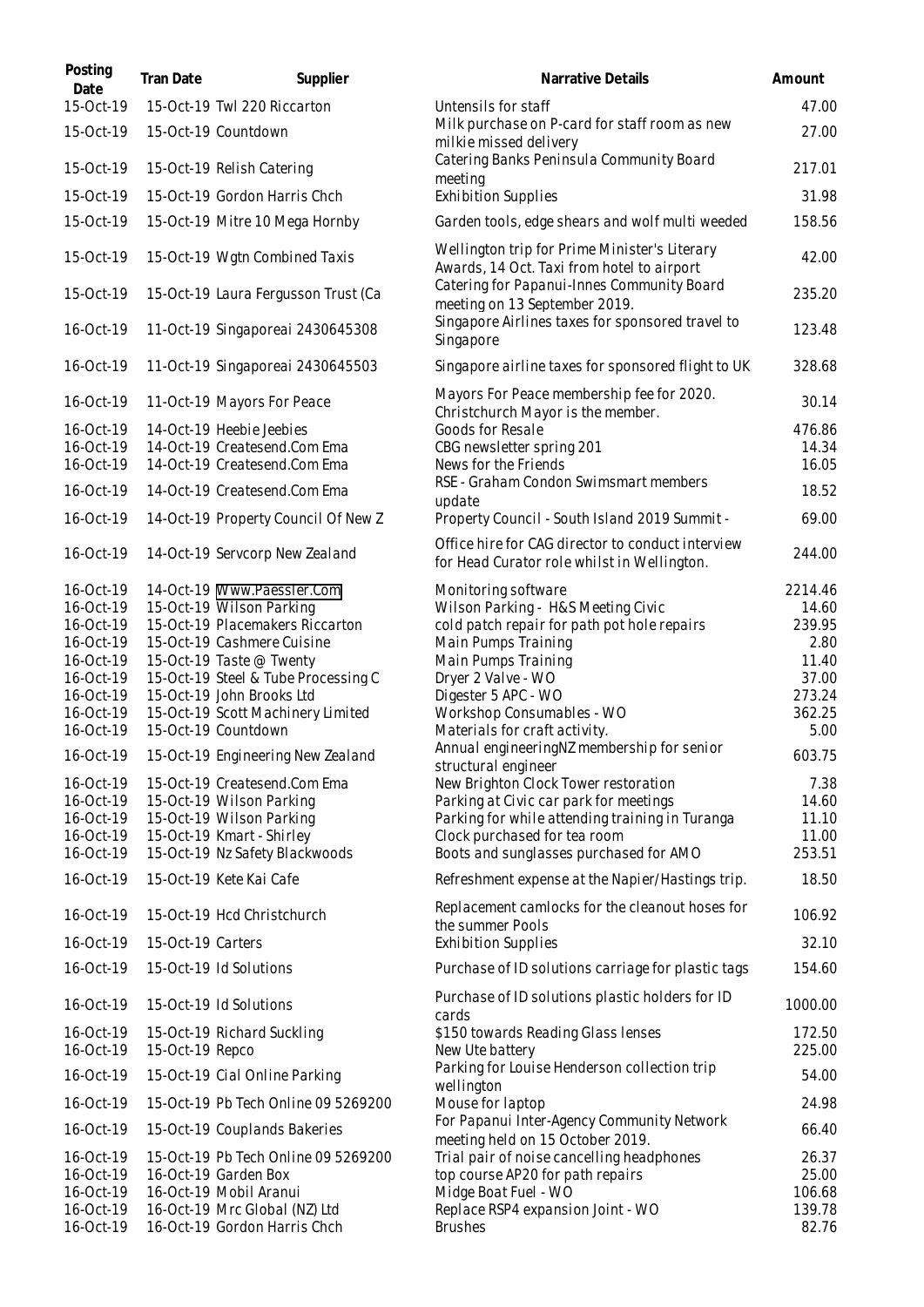| Posting<br>Date                                               | Tran Date          | Supplier                                                                                                                                                             | Narrative Details                                                                                                                                     | Amount                                      |
|---------------------------------------------------------------|--------------------|----------------------------------------------------------------------------------------------------------------------------------------------------------------------|-------------------------------------------------------------------------------------------------------------------------------------------------------|---------------------------------------------|
| 16-Oct-19<br>16-Oct-19<br>16-Oct-19                           |                    | 16-Oct-19 Twl 175 South City<br>16-Oct-19 Cial Online Parking<br>16-Oct-19 Goldpine Christchurch                                                                     | Tupperwares for storage/lab<br>Car parking for PFLG meeting in Wellington<br>Gate gudgen for fence on ring road.                                      | 124.00<br>20.20<br>33.23                    |
| 16-Oct-19                                                     |                    | 16-Oct-19 Reg Master Builders                                                                                                                                        | NZ Construction Industry Forum 2019 - at the                                                                                                          | 550.00                                      |
| 16-Oct-19<br>16-Oct-19<br>16-Oct-19                           |                    | 16-Oct-19 Freshchoice City Mkt<br>16-Oct-19 Countdown<br>16-Oct-19 Burwood Produce                                                                                   | Registered Master Builders Association<br>Catering for City Executives Workshop<br>Milk for Shirley office<br>Stock feed purchased for impounded pigs | 93.00<br>6.92<br>27.50                      |
| 16-Oct-19                                                     |                    | 16-Oct-19 Countdown                                                                                                                                                  | milk from Countdown for the staff-room - have<br>since updated the order                                                                              | 3.95                                        |
| 16-Oct-19<br>16-Oct-19<br>16-Oct-19<br>16-Oct-19              |                    | 16-Oct-19 Caltex Redwood<br>16-Oct-19 Wsl Papanui<br>16-Oct-19 Burwood Produce<br>16-Oct-19 Countdown                                                                | milk for Redwood staff room<br>Tablet for auditing purposes<br>animal area bird seed<br>Grocerys for resale in the shop                               | 7.98<br>516.35<br>35.00<br>222.56           |
| 16-Oct-19                                                     |                    | 16-Oct-19 Rubber Stamps By Mont                                                                                                                                      | Children's stamps for Haloween programmes at<br>Matuku Takotako                                                                                       | 7.30                                        |
| 17-Oct-19                                                     |                    | 15-Oct-19 Aiim International                                                                                                                                         | Membership fee for Association for Information<br>and Image Management (AIIM)                                                                         | 227.16                                      |
| 17-Oct-19                                                     |                    | 15-Oct-19 Owpsacstate                                                                                                                                                | Reference Books                                                                                                                                       | 504.99                                      |
| 17-Oct-19                                                     |                    | 15-Oct-19 Justins Active Managem                                                                                                                                     | New Zealand Fitness Industry Leaders Roundtable                                                                                                       | 214.43                                      |
| 17-Oct-19                                                     |                    | 15-Oct-19 B&h Photo 800-606-6969                                                                                                                                     | Hasselblad lens hood and Bay 60 polarising filter                                                                                                     | 482.96                                      |
| 17-Oct-19                                                     |                    | 15-Oct-19 Christchurch Airport                                                                                                                                       | Parking fee at the Christchurch airport for<br>Napier/Hastings trip.                                                                                  | 30.00                                       |
| 17-Oct-19<br>17-Oct-19                                        |                    | 15-Oct-19 Dnh*godaddy.Com Nzd<br>15-Oct-19 Countdown Online                                                                                                          | ITBR GIS sdi.ccc.govt.nz 2 years<br>Biscuits for multiply meetings.                                                                                   | 252.98<br>232.36                            |
| 17-Oct-19                                                     |                    | 15-Oct-19 Www.Mobilefun.Co.Uk                                                                                                                                        | 2x iOttie Wireless car phone holder/chargers for<br>AMO trucks                                                                                        | 168.97                                      |
| 17-Oct-19                                                     |                    | 16-Oct-19 Bunnings - 9482                                                                                                                                            | cemix drainage chanels                                                                                                                                | 136.75                                      |
| 17-Oct-19                                                     |                    | 16-Oct-19 Mbie Standards Nz                                                                                                                                          | Copy of NZS3910:2013 "Conditions of Contract for<br>Building and Civic Engineering Construction"                                                      | 132.48                                      |
| 17-Oct-19<br>17-Oct-19<br>17-Oct-19<br>17-Oct-19<br>17-Oct-19 |                    | 16-Oct-19 Royal NZ Coastguard Boati<br>16-Oct-19 Super Cheap Auto<br>16-Oct-19 Marshire Investments (Nz<br>16-Oct-19 Paknsave Moorhouse<br>16-Oct-19 Bunnings - 9476 | Day Skipper Training<br>Fork Lift Lubricant - WO<br>G3 Cylinder Heads - WO<br>Paper towels for S5<br>UV goggles for lab                               | 170.00<br>28.49<br>248.69<br>11.96<br>82.30 |
| 17-Oct-19                                                     |                    | 16-Oct-19 Hello Banana                                                                                                                                               | Promotional resources to be used in conjunction<br>with Pasifika Language Week series                                                                 | 8.00                                        |
| 17-Oct-19                                                     |                    | 16-Oct-19 Freshchoice City Mkt                                                                                                                                       | Promotional resources to be used in conjunction<br>with Pasifika language week series                                                                 | 105.95                                      |
| 17-Oct-19                                                     |                    | 16-Oct-19 Createsend.Com Ema                                                                                                                                         | Brent Harris: Towards the Swamp invitation                                                                                                            | 9.36                                        |
| 17-Oct-19                                                     |                    | 16-Oct-19 Createsend.Com Ema                                                                                                                                         | Brent Harris: Towards the Swamp invitation<br><b>TOGETHER</b>                                                                                         | 9.45                                        |
| 17-Oct-19<br>17-Oct-19<br>17-Oct-19                           |                    | 16-Oct-19 Trophy Shop<br>16-Oct-19 Bunnings - 9476<br>16-Oct-19 Nz Safety Blackwoods                                                                                 | Trophies for Cliff Dale Rescue Challenge<br>50L Set Rolling Bin with wheels, Liquid nails,<br>Spray resp kit medium                                   | 412.00<br>73.30<br>101.52                   |
| 17-Oct-19                                                     | 16-Oct-19 Sam Taxi |                                                                                                                                                                      | Taxi for travel from arrival back from<br>Volunteering Conference in Wellington.                                                                      | 71.80                                       |
| 17-Oct-19<br>17-Oct-19<br>17-Oct-19                           | 16-Oct-19 Cup      | 16-Oct-19 Sifco Fastening Solutions<br>16-Oct-19 Omc Power Equipment                                                                                                 | brads for Tukutuku panels<br>x2 2L Milk for ranger tearoom<br>new scrub bar blade and saw                                                             | 33.94<br>10.00<br>165.00                    |
| 17-Oct-19                                                     |                    | 16-Oct-19 Fire And Safety Training                                                                                                                                   | Training & assessment fees confined space<br>course                                                                                                   | 287.50                                      |
| 17-Oct-19<br>17-Oct-19                                        |                    | 16-Oct-19 Ross Galt Lock & Key<br>16-Oct-19 Nz Safety Blackwoods                                                                                                     | Keys and lock box for office<br>Air Horns & First Aid equipment                                                                                       | 97.60<br>203.86                             |
| 17-Oct-19                                                     |                    | 16-Oct-19 Bunnings - 9482                                                                                                                                            | Frosted window film for the returns area facing<br>out into the mall hall                                                                             | 36.73                                       |
| 17-Oct-19<br>17-Oct-19<br>17-Oct-19<br>17-Oct-19              |                    | 16-Oct-19 Fendalton Service Ctr<br>16-Oct-19 Flythru Coffee Stop<br>16-Oct-19 Parking Services<br>16-Oct-19 Parking Services                                         | Parking coupons for team use<br>Meal expense -wellington returns<br>Parking rental car -wellington returns<br>Parking rental car -wellington returns  | 46.50<br>3.80<br>4.00<br>5.50               |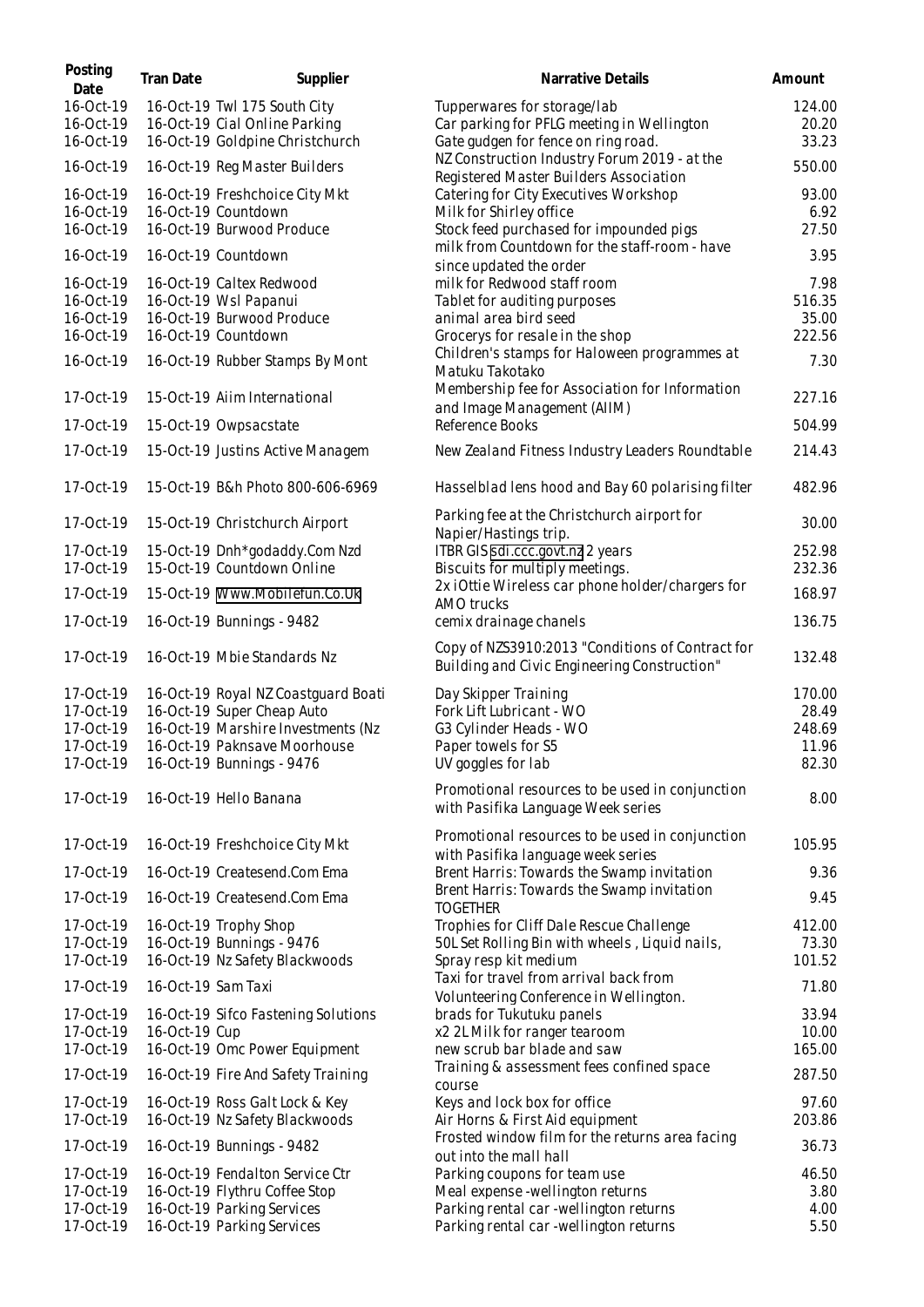| Posting<br>Date        | Tran Date          | Supplier                                                       | Narrative Details                                                                                 | Amount        |
|------------------------|--------------------|----------------------------------------------------------------|---------------------------------------------------------------------------------------------------|---------------|
| 17-Oct-19<br>17-Oct-19 |                    | 16-Oct-19 Parking Services<br>16-Oct-19 Distinction Wellington | Parking rental car -wellington returns<br>Hotel car Parking rental car -wellington returns        | 8.50<br>20.00 |
| 17-Oct-19              |                    | 16-Oct-19 Pb Tech Online 09 5269200                            | 1 x mBot for test lab                                                                             | 178.91        |
| 17-Oct-19              | 16-Oct-19 Vegeland |                                                                | animal area greens                                                                                | 10.38         |
| 17-Oct-19              |                    | 17-Oct-19 Lyttelton Supervalue                                 | Lyttelton Harbour Network meeting                                                                 | 32.88         |
| 17-Oct-19              |                    | 17-Oct-19 Twl 220 Riccarton                                    | Pen drives for community computers                                                                | 28.00         |
| 17-Oct-19              |                    | 17-Oct-19 Parsley And Sage                                     | Catering for Morning Tea/Welcome Introduction                                                     | 91.43         |
| 17-Oct-19              |                    | 17-Oct-19 Twl 123 Eastgate                                     | 3 frames                                                                                          | 24.00         |
| 17-Oct-19              |                    | 17-Oct-19 Briscoes Chch Salisbury                              | 40 x Teaspoon Melrose 1010081                                                                     | 79.60         |
| 17-Oct-19              |                    | 17-Oct-19 Spotlight Stores NZ Ltd                              | Timers for keeping time at Cliff Dale                                                             | 22.00         |
|                        |                    |                                                                | Two trestle tables to enable after school and                                                     |               |
| 17-Oct-19              |                    | 17-Oct-19 Surplus Brokers Ltd                                  | school holiday activities in the children's area                                                  | 178.00        |
| 17-Oct-19              |                    | 17-Oct-19 Toms Emporium                                        | Paint for Harrington Park Mural                                                                   | 18.40         |
| 17-Oct-19              |                    | 17-Oct-19 Placemakers Riccarton                                | dowel for Tukutuku panels                                                                         | 56.63         |
| 17-Oct-19              |                    | 17-Oct-19 Mitre 10 Mega Ferrymead                              | dowel for Tukutuku panels                                                                         | 81.48         |
| 17-Oct-19              |                    | 17-Oct-19 Hampton & Co Ltd                                     | dowel for Tukutuku panels                                                                         | 200.39        |
| 17-Oct-19              |                    | 17-Oct-19 Goldpine Christchurch                                | Timber for traps                                                                                  | 153.40        |
| 17-Oct-19              |                    | 17-Oct-19 Mitre 10 Beckenham                                   | Miscellaneous gear-for cleaning scrub cutters-<br>general fasteners and small screw driver heads. | 47.19         |
| 17-Oct-19              |                    | 17-Oct-19 Bnz Service Fee                                      | <b>BNZ</b> service fee                                                                            | 12.65         |
| 17-Oct-19              |                    | 17-Oct-19 Kaikoura District Cncl                               | Magnets                                                                                           | 632.50        |
| 17-Oct-19              |                    | 17-Oct-19 Placemakers Riccarton                                | Egmont tree tie for fencing off newly sown lawn                                                   | 47.70         |
| 17-Oct-19              |                    | 17-Oct-19 Air NZ Airprt Kiosks Ak                              | Baggage allowance for toolkit-collection trip<br>wellington                                       | 80.00         |
| 17-Oct-19              |                    | 17-Oct-19 Halswell Service Centre                              | Car parking coupon.                                                                               | 31.00         |
| 17-Oct-19              |                    | 17-Oct-19 Resene - Ferrymead                                   | Green Paint                                                                                       | 549.00        |
| 18-Oct-19              |                    | 16-Oct-19 Createsend.Com Ema                                   | Cathedral Square Improvements Update                                                              | 8.31          |
| 18-Oct-19              |                    | 16-Oct-19 Future Publishing Ltd                                | Computer Arts annual subscription                                                                 | 254.04        |
| 18-Oct-19              |                    | 16-Oct-19 Future Publishing Ltd                                | Net magazine subscription                                                                         | 406.46        |
| 18-Oct-19              |                    | 16-Oct-19 Axure Software                                       | ITDC Axure mthly sub                                                                              | 160.62        |
| 18-Oct-19              |                    | 16-Oct-19 Swiftype.Com                                         | ITDC Swiftype mthly sub                                                                           | 463.84        |
| 18-Oct-19              |                    | 16-Oct-19 Irugs NZ -                                           | rug for the children's area at Redwood Library, to<br>use at storytime                            | 299.00        |
| 18-Oct-19              | 16-Oct-19 Fidels   |                                                                | Meal expenses - collection trip wellington                                                        | 12.75         |
| 18-Oct-19              |                    | 16-Oct-19 Methodrecycling.Com                                  | Method rubbish, organic and recycling bins                                                        | 661.25        |
| 18-Oct-19              |                    | 17-Oct-19 Shardlows Packaging                                  | Asbestos Sample Bags                                                                              | 24.15         |
| 18-Oct-19              | 17-Oct-19 G-Reg    |                                                                | G-Reg Conference Registration                                                                     | 150.00        |
| 18-Oct-19              |                    | 17-Oct-19 Urban Traders                                        | Goods for resale                                                                                  | 150.65        |
| 18-Oct-19              |                    | 17-Oct-19 Look Sharp Store                                     | Goods purchased display                                                                           | 24.00         |
| 18-Oct-19              |                    | 17-Oct-19 Sedley Wells Music                                   | Microphone stand for meeting rooms                                                                | 144.85        |
| 18-Oct-19              |                    | 17-Oct-19 Whitcoulls Thepalms 47                               | Cards for card club at SH                                                                         | 23.96         |
| 18-Oct-19              |                    | 17-Oct-19 Nz Safety Blackwoods                                 | Security Camera Signs for NPW, work pants                                                         | 90.06         |
| 18-Oct-19              |                    | 17-Oct-19 Engineering New Zealand                              | Annual engineering NZ membership for Principal<br>Geotechnical Advisor                            | 490.75        |
| 18-Oct-19              |                    | 17-Oct-19 Kmart - Riccarton                                    | Replacement pool equipment for bubbletimes and<br>preschool swimsmart lessons.                    | 208.80        |
| 18-Oct-19              |                    | 17-Oct-19 Createsend.Com Ema                                   | Beca Christchurch Heritage Festival 2019                                                          | 16.12         |
| 18-Oct-19              |                    | 17-Oct-19 Createsend.Com Ema                                   | What's On October Newsletter                                                                      | 170.23        |
| 18-Oct-19              |                    | 17-Oct-19 Boulevard Cafe And Bar                               | Akaroa Wharf Repairs - Heritage NZ Workshop<br>Catering 17 Oct 2019                               | 13.50         |
| 18-Oct-19              |                    | 17-Oct-19 Home And Castle Hardware                             | 2x bikelocks for customer use while at New<br>Brighton library                                    | 23.80         |
| 18-Oct-19              |                    | 17-Oct-19 Countdown                                            | Supplies to make smoothies as part of an event<br>for Biketober for New Brighton library          | 26.54         |
| 18-Oct-19              |                    | 17-Oct-19 Wilson Parking                                       | Parking                                                                                           | 9.10          |
| 18-Oct-19              |                    | 17-Oct-19 Bunnings - 9476                                      | dowel for Tukutuku panels                                                                         | 47.16         |
| 18-Oct-19              |                    | 17-Oct-19 Mitre 10 Mega Papanui                                | dowel for Tukutuku panels                                                                         | 89.24         |
| 18-Oct-19              |                    | 17-Oct-19 Bunnings - 9482                                      | dowel for Tukutuku panels                                                                         | 129.69        |
| 18-Oct-19              |                    | 17-Oct-19 Omc Power Equipment                                  | Line trimmer cord x 3 rolls for track cutting                                                     | 567.00        |
| 18-Oct-19              | 17-Oct-19 Repco    |                                                                | Electric cord and switch for spray unit                                                           | 113.30        |
| 18-Oct-19              | 17-Oct-19 Carters  |                                                                | Exhibition supplies                                                                               | 10.81         |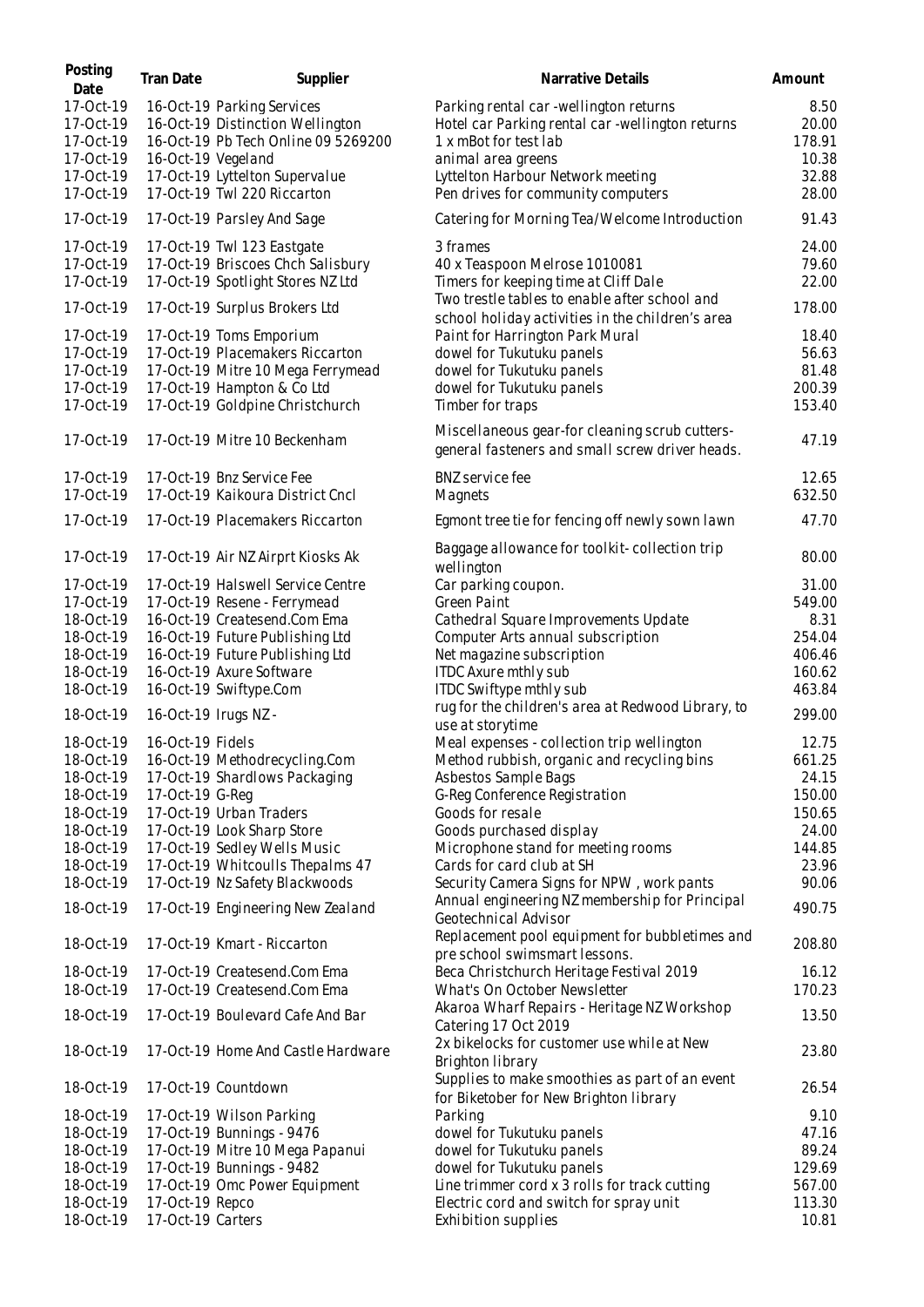| Posting<br>Date        | Tran Date       | Supplier                                                            | Narrative Details                                                                                | Amount            |
|------------------------|-----------------|---------------------------------------------------------------------|--------------------------------------------------------------------------------------------------|-------------------|
| 18-Oct-19              |                 | 17-Oct-19 Bunnings - 9476                                           | Washed sand for sowing of wild flower seed on<br>section h                                       | 8.40              |
| 18-Oct-19              |                 | 17-Oct-19 Bunnings - 9482                                           | Various misc items                                                                               | 123.56            |
| 18-Oct-19              |                 | 17-Oct-19 Parking Services                                          | Central city carparking Louise Henderson<br>collection trip wellington                           | 4.25              |
| 18-Oct-19              |                 | 17-Oct-19 Parking Services                                          | Central city carparking Louise Henderson<br>collection trip wellington                           | 4.25              |
| 18-Oct-19              |                 | 17-Oct-19 Parking Services                                          | Central city carparking Louise Henderson<br>collection trip wellington                           | 4.25              |
| 18-Oct-19              | 17-Oct-19 Olive |                                                                     | Meal expenses - collection trip wellington                                                       | 19.89             |
| 18-Oct-19              |                 | 17-Oct-19 Z Broadway                                                | Petrol rental car Louise Henderson collection trip<br>wellington                                 | 32.85             |
| 18-Oct-19              |                 | 17-Oct-19 Couplands Bakeries                                        | For Shirley Inter-Agency Community Network<br>meeting held on 17 October 2019.                   | 66.40             |
| 18-Oct-19              |                 | 17-Oct-19 Spectrum Lighting & Sound                                 | Replacement of Freeview Decoders<br>Reinstate paging to Gym and Pools. Reprogram                 | 435.85            |
| 18-Oct-19              |                 | 17-Oct-19 Spectrum Lighting & Sound                                 | system controller to accept paging in pools, trace<br>cable                                      | 793.50            |
| 18-Oct-19              |                 | 17-Oct-19 Bunnings - 9482                                           | Lithium batteries for power tools, plastic<br>cladding, screws and screw bits                    | 789.97            |
| 18-Oct-19<br>18-Oct-19 |                 | 18-Oct-19 Mrc Global (NZ) Ltd<br>18-Oct-19 Mrc Global (NZ) Ltd      | Workshop Consumables - WO<br>Workshop Supplies - WO                                              | 16.68<br>308.07   |
|                        |                 |                                                                     | Biketober marketing support - ad in Star as part                                                 | 920.00            |
| 18-Oct-19<br>18-Oct-19 |                 | 18-Oct-19 Star Media<br>18-Oct-19 Global Survey Ltd                 | of our support for cycling promotion<br>Survey Equipment - 30 Target Reflectors 40x40            | 170.78            |
| 18-Oct-19              |                 | 18-Oct-19 Parsley And Sage                                          | Catering                                                                                         | 153.64            |
| 18-Oct-19              |                 | 18-Oct-19 Hoyts Colombo                                             | Thank you for umpire time organising activities                                                  | 210.00            |
| 18-Oct-19              |                 | 18-Oct-19 Subway Spitfire Sq                                        | Cliff Dale Rescue Challenge. Volunteers<br>Bosch cutting Disc x5 and gloves x2 latex             | 600.60<br>52.91   |
| 18-Oct-19              |                 | 18-Oct-19 Placemakers Riccarton                                     | disposable.                                                                                      |                   |
| 18-Oct-19              |                 | 18-Oct-19 Fresh Choice Parklands                                    | food for TRavis wetland trust volunteer day<br>Purchase of 1x adult AED Pads for Heartstart FRX. | 34.44             |
| 18-Oct-19              |                 | 18-Oct-19 Nz Red Cross                                              | Previous AED pads had expired so required<br>replacing                                           | 193.20            |
| 18-Oct-19              | 18-Oct-19 Solgm |                                                                     | SOLGM Webinar - What ever happened to the LG<br>Amendment Bill                                   | 287.50            |
| 18-Oct-19<br>18-Oct-19 |                 | 18-Oct-19 Mitre 10 Mega Hornby<br>18-Oct-19 Mitre 10 Mega Ferrymead | thermos flask for use with volunteers<br>Combination lock - Taylors overflow                     | 89.98<br>49.00    |
| 18-Oct-19              |                 | 18-Oct-19 Air NZ Airprt Kiosks Ak                                   | Baggage allowance for toolkit-collection trip<br>wellington                                      | 80.00             |
| 21-Oct-19<br>21-Oct-19 |                 | 17-Oct-19 Steadysticks Pty Ltd<br>17-Oct-19 Paypal *cathy Pope      | Goods for resale plus credit card fee<br>Goods for resale                                        | 211.88<br>1183.94 |
| 21-Oct-19              |                 | 17-Oct-19 Createsend.Com Ema                                        | Ngā Puna Wai Sports Hub Update - October 2019                                                    | 18.48             |
| 21-Oct-19              |                 | 17-Oct-19 Campaignmonitor.Co                                        | Newsline 18 October 2019                                                                         | 70.59             |
| 21-Oct-19              |                 | 17-Oct-19 Gettyimages.Com                                           | Film screening rights for "Frances Hodgkins - a<br>Painter of Genius"                            | 747.50            |
| 21-Oct-19              |                 | 17-Oct-19 Brentwood Hotel                                           | Expense for conference attendance                                                                | 299.00            |
| 21-Oct-19              |                 | 18-Oct-19 Speedy Signs Christc                                      | dump station signs                                                                               | 484.15            |
| 21-Oct-19<br>21-Oct-19 |                 | 18-Oct-19 Speedy Signs Christc<br>18-Oct-19 Dan Ornsby Motorcycle   | camp speed signs 10klm<br>prize draw for motorcycle training                                     | 1150.00<br>200.00 |
| 21-Oct-19              |                 | 18-Oct-19 Play Explore Imagine                                      | Goods for resale                                                                                 | 387.04            |
| 21-Oct-19              |                 | 18-Oct-19 Bselect - Moorhouse Ave                                   | repair tyre on a gardeners wheel barrow                                                          | 22.13             |
| 21-Oct-19              |                 | 18-Oct-19 Smc Pneumatics (NZ)                                       | Dryer 2 Hose - WO                                                                                | 439.16            |
| 21-Oct-19              |                 | 18-Oct-19 The Service Company Ltd C                                 | Cleaning Materials - WO                                                                          | 513.29            |
| 21-Oct-19<br>21-Oct-19 |                 | 18-Oct-19 Para Rubber Christchur<br>18-Oct-19 Wilson Parking        | Foam and glue for Poles foyer area<br>Parking external meeting                                   | 118.66<br>4.60    |
| 21-Oct-19              |                 | 18-Oct-19 Twl 175 South City                                        | Basics Brand 4 Wheel Hard Suitcase                                                               | 49.00             |
| 21-Oct-19              |                 |                                                                     | Clear out of stationary cupboard and storage                                                     | 10.80             |
|                        |                 | 18-Oct-19 Ecodrop Metro                                             | area - dumping of larger items.<br>Stroage bins for carteing of items to community               |                   |
| 21-Oct-19              |                 | 18-Oct-19 Kmart - Shirley                                           | meetings and events.                                                                             | 12.00             |
| 21-Oct-19              |                 | 18-Oct-19 Bp 2go Halswell                                           | Welfare fortnightly Teams training                                                               | 38.99             |
| 21-Oct-19              |                 | 18-Oct-19 New World Halswell                                        | Rescue Teams Cliff Dale Challenge                                                                | 491.46            |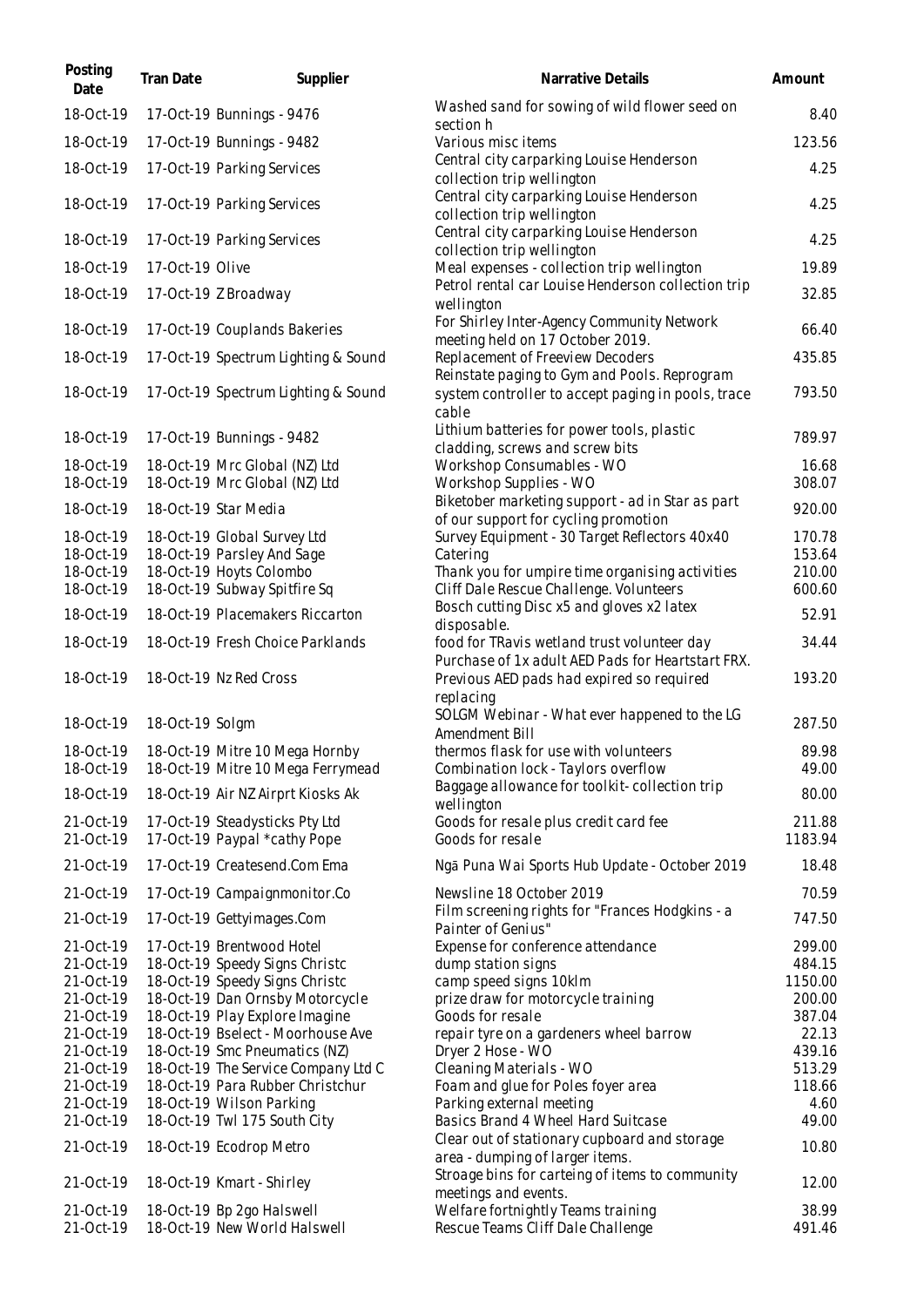| Posting<br>Date        | <b>Tran Date</b>   | Supplier                                                       | Narrative Details                                                                              | Amount            |
|------------------------|--------------------|----------------------------------------------------------------|------------------------------------------------------------------------------------------------|-------------------|
| 21-Oct-19              |                    | 18-Oct-19 Mister Minit South City                              | Keys for power boxes at Margaret Mahy Family<br>Park                                           | 18.81             |
| 21-Oct-19              |                    | 18-Oct-19 Nz Law Society                                       | NZ Law Society quiz evening - opportunity for the<br>staff to network and connect              | 35.00             |
| 21-Oct-19              |                    | 18-Oct-19 Papertree                                            | Selection of greeting cards                                                                    | 32.18             |
| 21-Oct-19              |                    | 18-Oct-19 Ccc Art Gallery Car Prk                              | Parking for meetings at Civic                                                                  | 9.00              |
| 21-Oct-19              |                    | 18-Oct-19 Bunnings - 9476                                      | Tidy up some wiring around desks in RTO room as<br>per request from Line Manager               | 73.03             |
| 21-Oct-19              |                    | 18-Oct-19 Bunnings - 9482                                      | Hose pipe and storage                                                                          | 201.34            |
| 21-Oct-19<br>21-Oct-19 | 18-Oct-19 Casbolts | 18-Oct-19 Danielle Norton                                      | Motorbike helmet and Wet weather pants<br>Giftware for resale in B G V C Giftshop              | 179.00<br>756.03  |
| 21-Oct-19              |                    | 19-Oct-19 Bunnings - 9476                                      | Painters tape                                                                                  | 35.20             |
| 21-Oct-19              |                    | 19-Oct-19 Mitre 10 Beckenham                                   | Harrington Park Toilet Mural supplies                                                          | 57.37             |
| 21-Oct-19              |                    | 19-Oct-19 Jotform Inc.                                         | H&S Reporting Tool for Contractors                                                             | 30.63             |
| 21-Oct-19              |                    | 19-Oct-19 Fresh Choice Parklands                               | Milk                                                                                           | 2.35              |
| 21-Oct-19              |                    | 19-Oct-19 Fresh Choice Parklands                               | Newspaper not delivered                                                                        | 4.00              |
| 21-Oct-19              |                    | 20-Oct-19 Cityline (NZ) Ltd                                    | bus fire from Wellington Airport to Wellington<br>CBD                                          | 12.00             |
| 21-Oct-19              |                    | 20-Oct-19 Hotel Bristol                                        | evening meal during BGANZ Congress in<br>Wellington                                            | 29.50             |
| 21-Oct-19              |                    | 20-Oct-19 Ecodrop Metro                                        | Dump fees                                                                                      | 10.80             |
| 21-Oct-19              |                    | 20-Oct-19 Awwa.Org                                             | AWWA C600-17 Installation of Ductile-Iron<br>Mains and Their Appurtenances                     | 234.73            |
| 21-Oct-19              |                    | 20-Oct-19 Wsl Papanui                                          | storage containers for new craft cupboard at<br>Redwood Library                                | 22.99             |
| 21-Oct-19              |                    | 21-Oct-19 Pak N Save Hornby                                    | Milk for staff room                                                                            | 4.59              |
| 21-Oct-19              |                    | 21-Oct-19 Star Media                                           | Biketober marketing support - ad in Star as part<br>of our support for cycling promotion       | 799.25            |
| 21-Oct-19              |                    | 21-Oct-19 Stuff Ps Recurring                                   | The Press subscription                                                                         | 59.80             |
| 21-Oct-19              |                    | 21-Oct-19 Stuff Ps Recurring                                   | The Press subscription                                                                         | 69.33             |
| 21-Oct-19              |                    | 21-Oct-19 Stuff Ps Recurring                                   | The Press subscription                                                                         | 71.07             |
| 21-Oct-19<br>21-Oct-19 |                    | 21-Oct-19 Stuff Ps Recurring<br>21-Oct-19 The Kitchen Cafe     | The Press subscription<br>Meeting                                                              | 83.63<br>4.30     |
| 21-Oct-19              |                    | 21-Oct-19 Freshchoice City Mkt                                 | Catering for lunch on day one of Elected Members<br>Induction 21 October 2019.                 | 768.20            |
| 21-Oct-19              |                    | 21-Oct-19 Stuff Ps Recurring                                   | The Press - subscription fee CAG library records                                               | 62.40             |
| 21-Oct-19              |                    | 21-Oct-19 Akaroa Adventure Centre                              | box of stamps                                                                                  | 130.00            |
| 21-Oct-19              |                    | 21-Oct-19 Acorn Models                                         | brass for cabinet roof fixing                                                                  | 25.50             |
| 21-Oct-19              |                    | 21-Oct-19 Pak N Save Riccarton                                 | cleaning products & sunscreen                                                                  | 86.11             |
| 21-Oct-19              |                    | 21-Oct-19 Ccc Art Gallery Car Prk                              | Parking for meetings at Civic                                                                  | 12.00             |
| 21-Oct-19              |                    | 21-Oct-19 McIver & Veitch Ltd                                  | Purchase of top boxes for the enforcement<br>scooters                                          | 568.90            |
| 21-Oct-19              |                    | 21-Oct-19 Countdown                                            | Milk for Carlyle                                                                               | 6.27              |
| 22-Oct-19              |                    | 21-Oct-19 Wilson Parking                                       | Wilson Parking - Meeting                                                                       | 8.60              |
| 22-Oct-19              |                    | 21-Oct-19 Tonys Wellesley Street                               | Dinner 2x while attending Building and                                                         | 78.00             |
| 22-Oct-19              |                    | 21-Oct-19 Crown Cabs                                           | Construction: Regulation and Law conference<br>Taxi 2x Auckland Airport to Crowne Plaza AKL to | 89.40             |
| 22-Oct-19              |                    | 21-Oct-19 Tulsi Cuba Street                                    | attend Building and Construction<br>evening meal during BGANZ Congress in                      | 26.90             |
|                        |                    |                                                                | Wellington                                                                                     |                   |
| 22-Oct-19<br>22-Oct-19 |                    | 21-Oct-19 Mainland Fasterners<br>21-Oct-19 Status The Veg Edge | Dig 2 flame trap - WO<br>Dinner Monday night, LIANZA conference.                               | 155.10<br>52.70   |
| 22-Oct-19              |                    | 21-Oct-19 Wilson Parking                                       | Parking fees for meeting at Civic                                                              | 12.60             |
| 22-Oct-19              |                    | 21-Oct-19 Spl Limited                                          | Baby change tables for Hot Pools                                                               | 1544.76           |
| 22-Oct-19              |                    | 21-Oct-19 Bunnings - 9482                                      | Brackets for stationary cupboard storage<br>Flags and corflutes purchased for the Burwood      | 23.06             |
| 22-Oct-19              | 21-Oct-19 4 Media  |                                                                | East Residents Association                                                                     | 465.75            |
| 22-Oct-19              |                    | 21-Oct-19 Wilson Parking                                       | Parking at Civic car park for meetings                                                         | 14.60             |
| 22-Oct-19              |                    | 21-Oct-19 Ecodrop Parkhouse                                    | Rubbish from Cliff Dale challenge                                                              | 10.80             |
| 22-Oct-19              |                    | 21-Oct-19 Voyager Internet Ltd                                 | <b>Bulletin Messaging</b>                                                                      | 11.50             |
| 22-Oct-19              |                    | 21-Oct-19 Bridon New Zealand - Chch                            | Split Link Joiners for galvanised wire rope                                                    | 78.78             |
| 22-Oct-19<br>22-Oct-19 |                    | 21-Oct-19 Fulton Hogan Sign Shop                               | Poles, screws & signs for Roto K                                                               | 185.36<br>1000.00 |
| 22-Oct-19              |                    | 21-Oct-19 Fulton Hogan Sign Shop<br>21-Oct-19 Wilson Parking   | Poles, screws & signs for Roto K<br>Recruitment for library assistants                         | 22.60             |
|                        |                    |                                                                |                                                                                                |                   |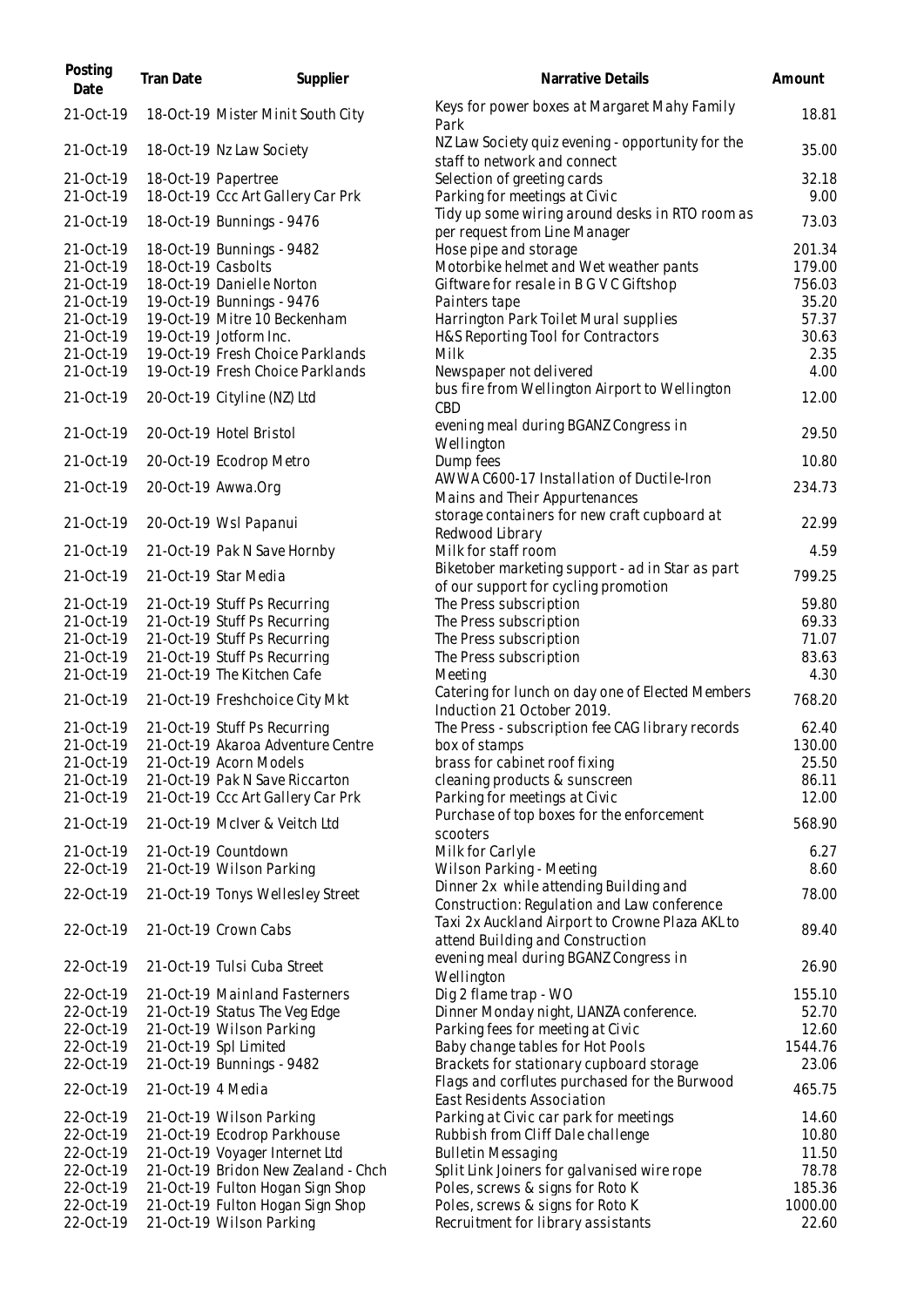| Posting<br>Date        | Tran Date        | Supplier                                                          | Narrative Details                                                                                        | Amount              |
|------------------------|------------------|-------------------------------------------------------------------|----------------------------------------------------------------------------------------------------------|---------------------|
| 22-Oct-19              |                  | 21-Oct-19 Nz Safety Blackwoods                                    | First Aid Kits for Teams Dedicated Cars                                                                  | 367.17              |
| 22-Oct-19              |                  | 21-Oct-19 Wilson Parking                                          | Parking for meeting                                                                                      | 14.60               |
| 22-Oct-19              |                  | 21-Oct-19 Rex Wheels & Castors                                    | castors for Reg dollies                                                                                  | 381.80              |
| 22-Oct-19              |                  | 21-Oct-19 Chch Entertainment Bur                                  | Hiring cost of The X-File, an entertainment duo for<br>the Canterbury Apprentices Graduation Ceremony    | 828.35              |
| 22-Oct-19              |                  | 21-Oct-19 Freedom Furniture                                       | Small office table for new staff member.                                                                 | 134.00              |
| 22-Oct-19              |                  | 21-Oct-19 Nz Safety Blackwoods                                    | Jacket and Hi Vis                                                                                        | 191.47              |
| 22-Oct-19<br>22-Oct-19 |                  | 21-Oct-19 Nz Safety Blackwoods<br>21-Oct-19 Hirepool Christchurch | work boots for staff<br>Credit Voucher Hirepool Christchurch                                             | 191.90<br>$-106.61$ |
|                        |                  |                                                                   | Hire and deposit on an excavator for the removal                                                         |                     |
| 22-Oct-19              |                  | 21-Oct-19 Hirepool Christchurch                                   | of infested soil in Erica garden                                                                         | 350.00              |
| 22-Oct-19              |                  | 21-Oct-19 Bunnings - 9476                                         | Pump for wash down pad                                                                                   | 99.00               |
| 22-Oct-19              |                  | 21-Oct-19 Engineering New Zealand                                 | Transport Group Membership                                                                               | 86.25               |
| 22-Oct-19<br>22-Oct-19 |                  | 21-Oct-19 Dept Of Intrnl Affairs<br>21-Oct-19 Nandos Manukau      | Library book<br>LIANZA conference dinner day 1                                                           | 33.00<br>36.50      |
| 22-Oct-19              |                  | 21-Oct-19 Corporate Cabs Limit                                    | LIANZA conference taxi from airport to the venue                                                         | 40.00               |
|                        |                  |                                                                   |                                                                                                          |                     |
| 22-Oct-19<br>22-Oct-19 |                  | 21-Oct-19 Bp Connect Marshlands<br>22-Oct-19 Four Square Akaroa   | Milk for staff<br>Milk                                                                                   | 9.00<br>5.30        |
| 22-Oct-19              |                  | 22-Oct-19 Sushi Time Avonhead                                     | 2019 Elected Members induction                                                                           | 90.00               |
| 22-Oct-19              |                  | 22-Oct-19 New World Fendalton                                     | 2019 Elected Member induction                                                                            | 128.01              |
| 22-Oct-19              |                  | 22-Oct-19 Little River Cafe & Sto                                 | Milk Little River Service Centre Sept/Oct 2019                                                           | 21.80               |
| 22-Oct-19              |                  | 22-Oct-19 Freshchoice City Mkt                                    | Catering for lunch day 2 of the Elected Members<br>Induction 22 October 2019                             | 384.10              |
| 22-Oct-19              |                  | 22-Oct-19 Countdown                                               | Flyspray for ants in library                                                                             | 6.00                |
| 22-Oct-19              |                  | 22-Oct-19 Four Square Darfield                                    | 2 cans of hairspray to fix pastel work in the<br>Nebular Art lesson                                      | 10.78               |
| 22-Oct-19              |                  | 22-Oct-19 Placemakers Riccarton                                   | turp's and araldite for workshop support                                                                 | 94.97               |
| 22-Oct-19              |                  | 22-Oct-19 Gold Band Taxis                                         | taxi chch - from airport after conference in                                                             | 65.10               |
| 22-Oct-19              |                  | 22-Oct-19 Mitre 10 Mega Hornby                                    | auckland<br>Materials for protecting the wooden buildouts for<br>Gloucester Street prior to installation | 228.38              |
| 22-Oct-19              |                  | 22-Oct-19 Jaycar Pty Ltd                                          | 1 x packet switches and 1 x packet jumper leads -<br>for SLC                                             | 57.90               |
| 22-Oct-19              |                  | 22-Oct-19 Paramount Pools & Spa                                   | Replacement pole for manual vac head                                                                     | 44.09               |
| 22-Oct-19              |                  | 22-Oct-19 Humble Baguette Cafe                                    | LIANZA conference breakfast day 1                                                                        | 25.00               |
| 23-Oct-19              |                  | 20-Oct-19 Paypal *lilybeewrap                                     | Giftware for resale in B G V C Giftshop                                                                  | 1261.42             |
| 23-Oct-19              |                  | 21-Oct-19 Paypal *biggamecomp                                     | giant draught pieces for Gloucester street reserve                                                       | 389.00              |
| 23-Oct-19              |                  | 21-Oct-19 The Sebel Auckland Manuka                               | Meals x3 while at LIANZA Conference                                                                      | 74.00               |
| 23-Oct-19              | 21-Oct-19 Sli Do |                                                                   | Sli Do pro plan for Annual Leader Workshop 2019                                                          | 560.85              |
| 23-Oct-19              |                  | 21-Oct-19 Amzn Mktp Uk*mo5v10ht4                                  | Library book                                                                                             | 31.49               |
| 23-Oct-19              |                  | 21-Oct-19 Abebooks                                                | Library book<br>Stock for resale                                                                         | 84.37               |
| 23-Oct-19<br>23-Oct-19 |                  | 21-Oct-19 Myrtle & Moss Scente<br>22-Oct-19 Wilson Parking        | Wilson Parking - Meeting                                                                                 | 827.12<br>6.60      |
| 23-Oct-19              |                  | 22-Oct-19 Wilson Parking                                          | Wilson Parking - Meeting                                                                                 | 10.60               |
| 23-Oct-19              |                  | 22-Oct-19 Tonys Wellesley Street                                  | Dinner 2x 21Oct19 while attending Building and<br>Construction: Regulation and Law conference            | 84.00               |
| 23-Oct-19              |                  | 22-Oct-19 Heaven Woodfire Pizza                                   | evening meal during BGANZ Congress in<br>Wellington                                                      | 28.25               |
| 23-Oct-19              |                  | 22-Oct-19 Nz Safety Blackwoods                                    | PPE                                                                                                      | 75.78               |
| 23-Oct-19              |                  | 22-Oct-19 Wakefield Metals                                        | PS230 Aerial Pole - WO                                                                                   | 119.06              |
| 23-Oct-19              |                  | 22-Oct-19 Shipleys Audiovisual                                    | 2019 Elected Members Induction                                                                           | 155.25              |
| 23-Oct-19              |                  | 22-Oct-19 Bridon New Zealand - Chch                               | CWTP Stock - WO<br>Scrim and pole driver for Fencing HP center throw                                     | 395.49              |
| 23-Oct-19              |                  | 22-Oct-19 Bunnings - 9476                                         | area.                                                                                                    | 310.00              |
| 23-Oct-19              |                  | 22-Oct-19 Paknsave Moorhouse                                      | Hosting activities associated with visit by Te Reo<br>Wainini o Tua                                      | 57.00               |
| 23-Oct-19              |                  | 22-Oct-19 Twl 220 Riccarton                                       | Replacement play balls for the toddlers pool and<br>learn to swim preschool classes                      | 30.00               |
| 23-Oct-19              |                  | 22-Oct-19 Kmart - Shirley                                         | balls for Babytime pack 2020                                                                             | 8.00                |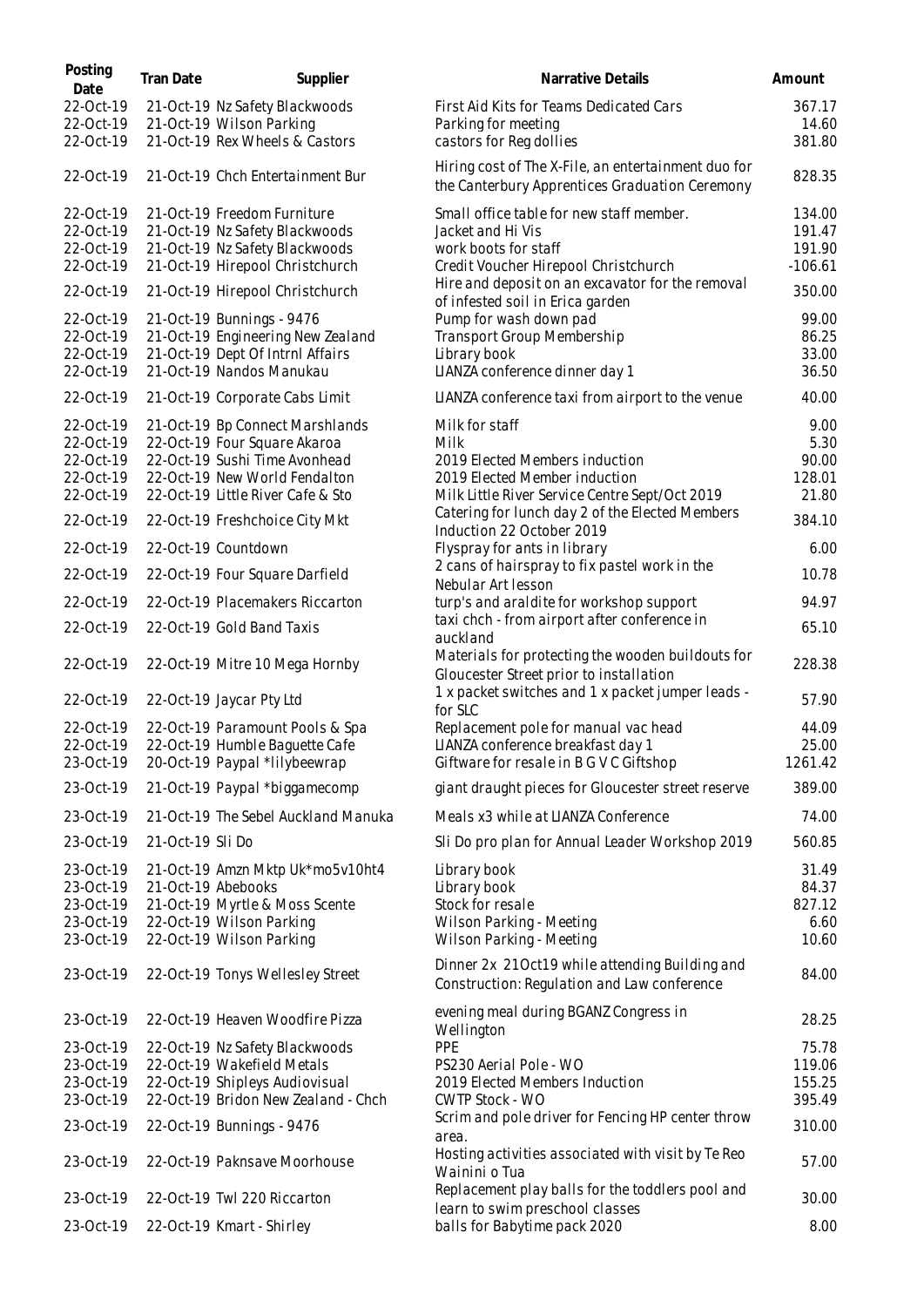| Posting<br>Date                     | Tran Date           | Supplier                                                                                     | Narrative Details                                                                                                      | Amount                   |
|-------------------------------------|---------------------|----------------------------------------------------------------------------------------------|------------------------------------------------------------------------------------------------------------------------|--------------------------|
| 23-Oct-19<br>23-Oct-19<br>23-Oct-19 |                     | 22-Oct-19 Createsend.Com Ema<br>22-Oct-19 Createsend.Com Ema<br>22-Oct-19 Createsend.Com Ema | Killing weeds in the lower Heathcote River<br>Friends Trip to Auckland March 2020<br>CAG - Labour weekend e-newsletter | 15.10<br>16.17<br>144.93 |
| 23-Oct-19                           |                     | 22-Oct-19 Evolution Cycles                                                                   | New brakes - replacement for wear and tear of<br>bikes                                                                 | 119.96                   |
| 23-Oct-19                           |                     | 22-Oct-19 Rainbow Print                                                                      | Corflute signage for Doneell Sports Park opening<br>event - for Burwood East Residents Association.                    | 118.00                   |
| 23-Oct-19                           |                     | 22-Oct-19 Wilson Parking                                                                     | Parking at Civic car park for meetings                                                                                 | 16.60                    |
| 23-Oct-19                           |                     | 22-Oct-19 Freshchoice City Mkt                                                               | Biscuits purchased for various<br>workshops/meetings as required                                                       | 41.81                    |
| 23-Oct-19                           |                     | 22-Oct-19 Wilson Parking                                                                     | Parking for meeting                                                                                                    | 8.60                     |
| 23-Oct-19                           |                     | 22-Oct-19 The Sauce Kitchen Ltd                                                              | Lunch for Sec 17A review meeting with staff, guest<br>and Councillors.                                                 | 259.90                   |
| 23-Oct-19<br>23-Oct-19              |                     | 22-Oct-19 Cheap Cabs<br>22-Oct-19 Wilson Parking                                             | taxi in Auckland - conference<br>Parking for meetings at Civic                                                         | 56.90<br>22.60           |
| 23-Oct-19                           |                     | 22-Oct-19 Para Rubber Christchur                                                             | 6m of black fender Welt for the return vents in the<br>side of Waltham Pool                                            | 26.40                    |
| 23-Oct-19<br>23-Oct-19              |                     | 22-Oct-19 Mitre 10 Mega Ferrymead<br>22-Oct-19 Fabric House                                  | MDF board for display purposes, ATL exhibition<br>Fabric for display cabinets, ATL exhibition                          | 109.22<br>130.20         |
| 23-Oct-19                           |                     | 22-Oct-19 Ian Coombes Ltd                                                                    | Descaling chemical for steam room                                                                                      | 224.25                   |
| 23-Oct-19                           |                     | 22-Oct-19 Bunnings - 9482                                                                    | work shop item for beach signs and plastic for<br>covers                                                               | 130.17                   |
| 23-Oct-19                           |                     | 22-Oct-19 Smiths Bookshop                                                                    | Library book                                                                                                           | 45.00                    |
| 23-Oct-19                           |                     | 22-Oct-19 Sakai Japanese Restau                                                              | LIANZA conference dinner (drink) day 2                                                                                 | 5.00                     |
| 23-Oct-19                           |                     | 22-Oct-19 Sakai Japanese Restau                                                              | LIANZA conference dinner day 2                                                                                         | 30.00                    |
| 23-Oct-19                           |                     | 22-Oct-19 Bunnings - 9482                                                                    | Sun sail for IHC, plywood, paint and brushes                                                                           | 437.20                   |
| 23-Oct-19<br>23-Oct-19              | 22-Oct-19 2 Cheap   | 22-Oct-19 Kmart - Riccarton                                                                  | Stones for children's game programme<br>Tablecloths for children's programming                                         | 4.00<br>11.00            |
| 23-Oct-19                           |                     | 23-Oct-19 Air NZ Taxi                                                                        | Taxi Auckland CBD to Auckland Airport<br>23Oct2019 - 2x passengers - returning from                                    | 83.00                    |
| 23-Oct-19                           |                     | 23-Oct-19 Air NZ Contact Ctr                                                                 | conference<br>Replacement AKL/CHC ticket                                                                               | 223.00                   |
| 23-Oct-19                           |                     | 23-Oct-19 Air NZ Contact Ctr                                                                 | Replacement ticket AKL/CHC                                                                                             | 223.00                   |
| 23-Oct-19                           |                     | 23-Oct-19 Mitre 10 Mega Ferrymead                                                            | PST3 Overhaul - WO                                                                                                     | 60.66                    |
| 23-Oct-19                           |                     | 23-Oct-19 Humble Baquette Cafe                                                               | Breakfast during LIANZA conference, Manukau.                                                                           | 18.50                    |
| 23-Oct-19                           |                     | 23-Oct-19 Hampton & Co Ltd                                                                   | Building Materials for storage cupboard - Main<br>foyer                                                                | 530.99                   |
| 23-Oct-19                           |                     | 23-Oct-19 Ccc Lichfield Carpark                                                              | Parking Civic                                                                                                          | 2.80                     |
| 23-Oct-19                           |                     | 23-Oct-19 Humble Baguette Cafe                                                               | Breakfast while at LIANZA Conference                                                                                   | 18.50                    |
| 23-Oct-19                           |                     | 23-Oct-19 Countdown                                                                          | Biscuits for community group meetings<br>Catering for lunch day 3 of the Elected Members                               | 21.00                    |
| 23-Oct-19                           |                     | 23-Oct-19 Freshchoice City Mkt                                                               | Induction 23 October 2019                                                                                              | 768.20                   |
| 23-Oct-19<br>23-Oct-19              |                     | 23-Oct-19 Mitre 10 Mega Hornby<br>23-Oct-19 Freshchoice City Mkt                             | toilet seat, hooks, toilet signage                                                                                     | 126.07                   |
| 23-Oct-19                           |                     | 23-Oct-19 New World Durham Street                                                            | Freedom Camping Workshop catering<br>Office supplies for morning teas                                                  | 116.00<br>86.72          |
| 23-Oct-19                           |                     | 23-Oct-19 Mitre 10 Beckenham                                                                 | Rivets to fix door                                                                                                     | 10.06                    |
| 23-Oct-19                           |                     | 23-Oct-19 Humble Baguette Cafe                                                               | LIANZA conference breakfast day 2                                                                                      | 15.30                    |
| 23-Oct-19                           |                     | 23-Oct-19 Mitre 10 Mega Papanui                                                              | Soft touch tape 40mm, bolts, chuck key, carpet tile                                                                    | 150.24                   |
| 24-Oct-19                           |                     | 18-Oct-19 Amzn Mktp De*mo9lh8v14                                                             | Library book                                                                                                           | 109.15                   |
| 24-Oct-19                           |                     | 21-Oct-19 Dri Gallup                                                                         | Elected Member - Strengths Finder                                                                                      | 333.00                   |
| 24-Oct-19                           |                     | 22-Oct-19 Createsend.Com Ema                                                                 | Cycling update October #2                                                                                              | 42.34                    |
| 24-Oct-19                           |                     | 22-Oct-19 Melba Manukau                                                                      | LIANZA meal x6<br>Credit Voucher (AUD 880.00) laccusd. Smart Cities                                                    | 223.00                   |
| 24-Oct-19                           | 22-Oct-19 laccusd   |                                                                                              | Week ANZ conference attendance fee for 1 staff<br>member                                                               | $-939.77$                |
| 24-Oct-19                           |                     | 22-Oct-19 Myrtle & Moss Scente                                                               | Giftware for resale in B G V C Gift shop freight<br>(Australia - NZ)                                                   | 127.27                   |
| 24-Oct-19                           |                     | 23-Oct-19 Sp * Goodnature                                                                    | possum trap food                                                                                                       | 100.00                   |
| 24-Oct-19                           |                     | 23-Oct-19 Wilson Parking                                                                     | Wilson Parking - Meeting                                                                                               | 12.60                    |
| 24-Oct-19                           | 23-Oct-19 Blue Lady |                                                                                              | evening meal during BGANZ Congress in                                                                                  | 14.50                    |
| 24-Oct-19                           |                     | 23-Oct-19 Wgtn Combined Taxis                                                                | Wellington<br>taxi to wellington airport after BGANZ Congress                                                          | 39.90                    |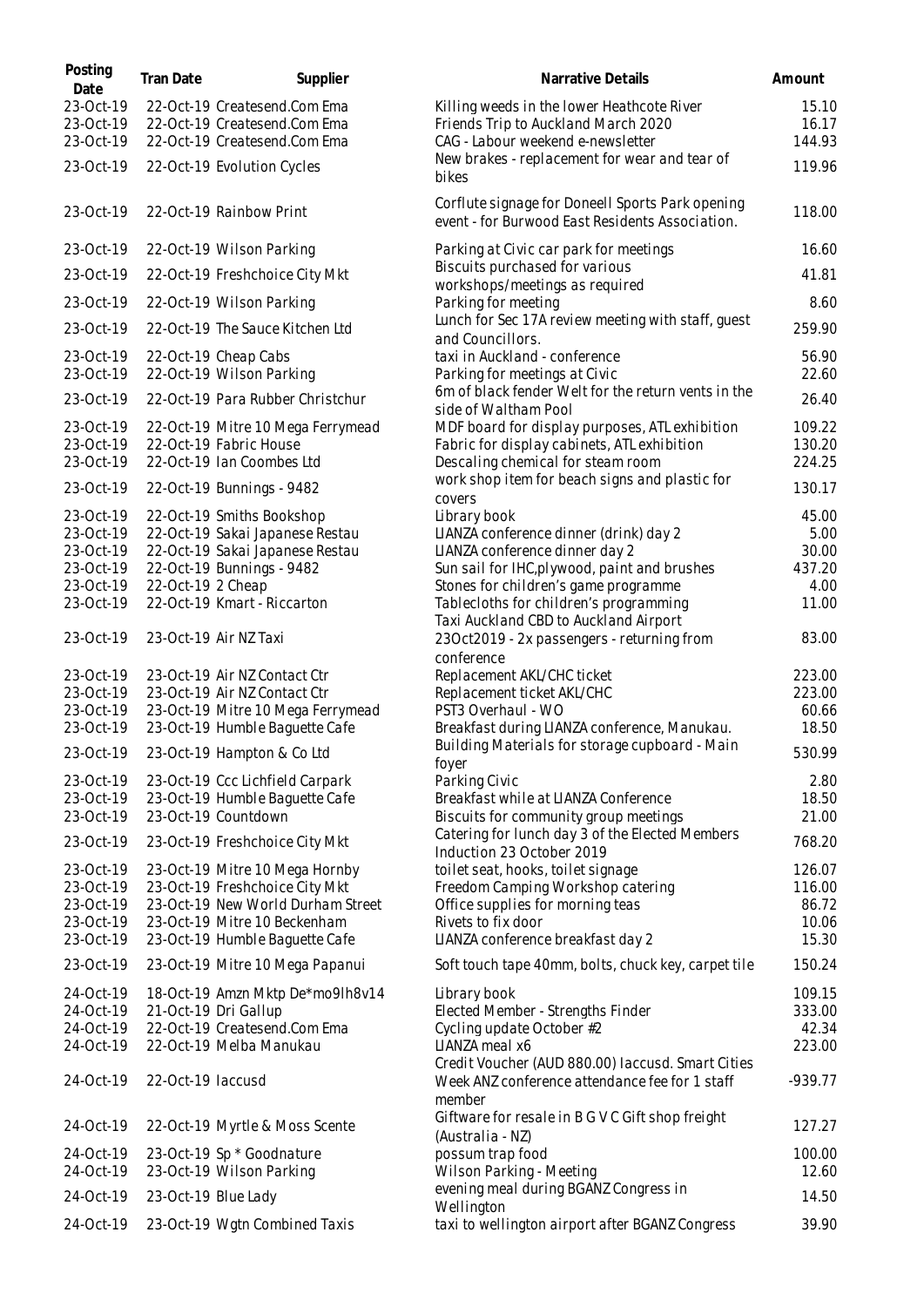| Posting<br>Date        | Tran Date | Supplier                                                    | Narrative Details                                                                                 | Amount           |
|------------------------|-----------|-------------------------------------------------------------|---------------------------------------------------------------------------------------------------|------------------|
| 24-Oct-19              |           | 23-Oct-19 Bunnings - 9482                                   | Signs for toilets                                                                                 | 25.50            |
| 24-Oct-19              |           | 23-Oct-19 Bunnings - 9476                                   | Zinc spray for warratahs Scrim fencing HP throw<br>area                                           | 13.95            |
| 24-Oct-19              |           | 23-Oct-19 Secure Parking Nz                                 | Parking External Meeting                                                                          | 5.50             |
| 24-Oct-19              |           | 23-Oct-19 The Caffeine Laboratory                           | Hosting role associated with visit by Te Reo<br>Wainini o Tua                                     | 113.50           |
| 24-Oct-19              |           | 23-Oct-19 Hcd Christchurch                                  | Camlock for manual vac                                                                            | 13.60            |
| 24-Oct-19<br>24-Oct-19 |           | 23-Oct-19 Bunnings - 9476<br>23-Oct-19 Mobytech Limited     | Health and safety equipment<br>Accessibility hoist servicing                                      | 177.45<br>217.70 |
| 24-Oct-19              |           | 23-Oct-19 The National Business                             | Monthly NBR Subscription.                                                                         | 35.00            |
| 24-Oct-19              |           | 23-Oct-19 Dollar Store                                      | paintbrushes for face painting Lion in the                                                        | 8.50             |
| 24-Oct-19              |           | 23-Oct-19 Bunnings - 9476                                   | Meadow<br>Classic spray wand, Indoor plant                                                        | 76.95            |
| 24-Oct-19              |           | 23-Oct-19 Freshchoice City Mkt                              | Supplies for programming - popcorn and<br>chocolate prizes                                        | 36.00            |
| 24-Oct-19              |           | 23-Oct-19 Nz Red Cross Cwc                                  | Manual Suction Unit for First Aid Emergency Bag<br>based in First Aid Room at Graham Condon       | 230.00           |
| 24-Oct-19              |           | 23-Oct-19 Lululemon Athletica New Z                         | October membership campaign - Prize draw                                                          | 500.00           |
| 24-Oct-19              |           | 23-Oct-19 French Bakery Limited                             | Retirement 26 yrs service Tues 29 Oct at 10.30<br>Smith St Boardroom                              | 144.00           |
| 24-Oct-19              |           | 23-Oct-19 Wilson Parking                                    | Meeting at civic                                                                                  | 10.60            |
| 24-Oct-19              |           | 23-Oct-19 Mitre 10 Mega Hornby                              | Window catches for cabins                                                                         | 29.60            |
| 24-Oct-19              |           | 23-Oct-19 Wsl Hornby                                        | Printing Paper, timesheet pads and note book<br>Solar lights for outdoor tree decoration in       | 37.48            |
| 24-Oct-19              |           | 23-Oct-19 Bunnings - 9476                                   | camping ground                                                                                    | 207.96           |
| 24-Oct-19              |           | 23-Oct-19 Westfield Gift Voucher                            | Event Volunteer's reimbursements<br>Establishment fee for debit success for Myzone                | 280.00           |
| 24-Oct-19              |           | 23-Oct-19 Debitsuccess                                      | payments                                                                                          | 15.00            |
| 24-Oct-19              |           | 23-Oct-19 Debitsuccess                                      | Myzone monthly fee for Pioneer                                                                    | 253.00           |
| 24-Oct-19<br>24-Oct-19 |           | 23-Oct-19 M H Ahmadi Taxi<br>23-Oct-19 Auckland Co Op Taxis | airport - for conference<br>taxi Auckland conference                                              | 66.40<br>61.70   |
| 24-Oct-19              |           | 23-Oct-19 Sign Network Ltd                                  | Resource for education programme                                                                  | 33.44            |
| 24-Oct-19              |           | 23-Oct-19 Victorian Woodworks                               | Giftware for resale in B G V C Giftshop                                                           | 117.99           |
| 24-Oct-19              |           | 24-Oct-19 Leedsafe Limited                                  | PPE                                                                                               | 287.49           |
| 24-Oct-19              |           | 24-Oct-19 Artsupplies Co NZ Ltd                             | Du-kit for Discover Pounamu lesson Term 4 2019                                                    | 214.08           |
| 24-Oct-19<br>24-Oct-19 |           | 24-Oct-19 Nzrc Online Shop<br>24-Oct-19 Mitre 10 Beckenham  | First Aid Revalidation<br>Painting equipment for brent harris exhibition                          | 130.00<br>100.81 |
| 24-Oct-19              |           | 24-Oct-19 Star Media                                        | Biketober marketing support - advertorial in Star<br>as part of our support for cycling promotion | 920.00           |
| 24-Oct-19              |           | 24-Oct-19 Countdown                                         | Hosting role with Te Reo Wainini o Tua                                                            | 33.31            |
| 24-Oct-19              |           | 24-Oct-19 Ccc Art Gallery Car Prk                           | Parking for meetings at Civic<br>Evidence Act Update for Criminal Lawyers -                       | 8.00             |
| 24-Oct-19              |           | 24-Oct-19 Nzls Cle - Zeald                                  | webinar based training                                                                            | 125.00           |
| 24-Oct-19              |           | 24-Oct-19 New World Halswell                                | Food items for a BBQ shared lunch at a camping<br>ground planting day                             | 71.83            |
| 24-Oct-19              |           | 24-Oct-19 Gordon Harris Chch                                | Paper for artwork wall labels                                                                     | 202.00           |
| 24-Oct-19              |           | 24-Oct-19 Mitre 10 Mega Papanui                             | Tanks fittings for the repair of the chlorine tank at<br><b>Belfast Pool</b>                      | 58.33            |
| 24-Oct-19              |           | 24-Oct-19 Mitre 10 Mega Hornby                              | Honesty box and mounting bolts, drill, tank fitting<br>and hacksaw blade for Templeton Pool       | 129.50           |
| 24-Oct-19              |           | 24-Oct-19 Countdown                                         | retirement Function                                                                               | 60.40            |
| 24-Oct-19              |           | 24-Oct-19 Roses Auto Electrical                             | Alcohol interlock install to TM ute                                                               | 358.00           |
| 24-Oct-19              |           | 24-Oct-19 Twl 178 Barrington                                | Halloween decorations for displays and<br>programmes at Matuku Takotako: Sumner Centre.           | 17.00            |
| 25-Oct-19              |           | 20-Oct-19 Ab* Abebooks.Co G6fgmn                            | Library book                                                                                      | 25.49            |
| 25-Oct-19              |           | 23-Oct-19 Property Council Of New Z                         | Registration for Property Council of NZ December<br>event                                         | 40.25            |
| 25-Oct-19              |           | 23-Oct-19 Christchurch Airport                              | car parking to attend BGANZ congress in<br>Wellington                                             | 105.00           |
| 25-Oct-19              |           | 23-Oct-19 Property Council Of New Z                         | Registration for Property Council of NZ December<br>event                                         | 40.25            |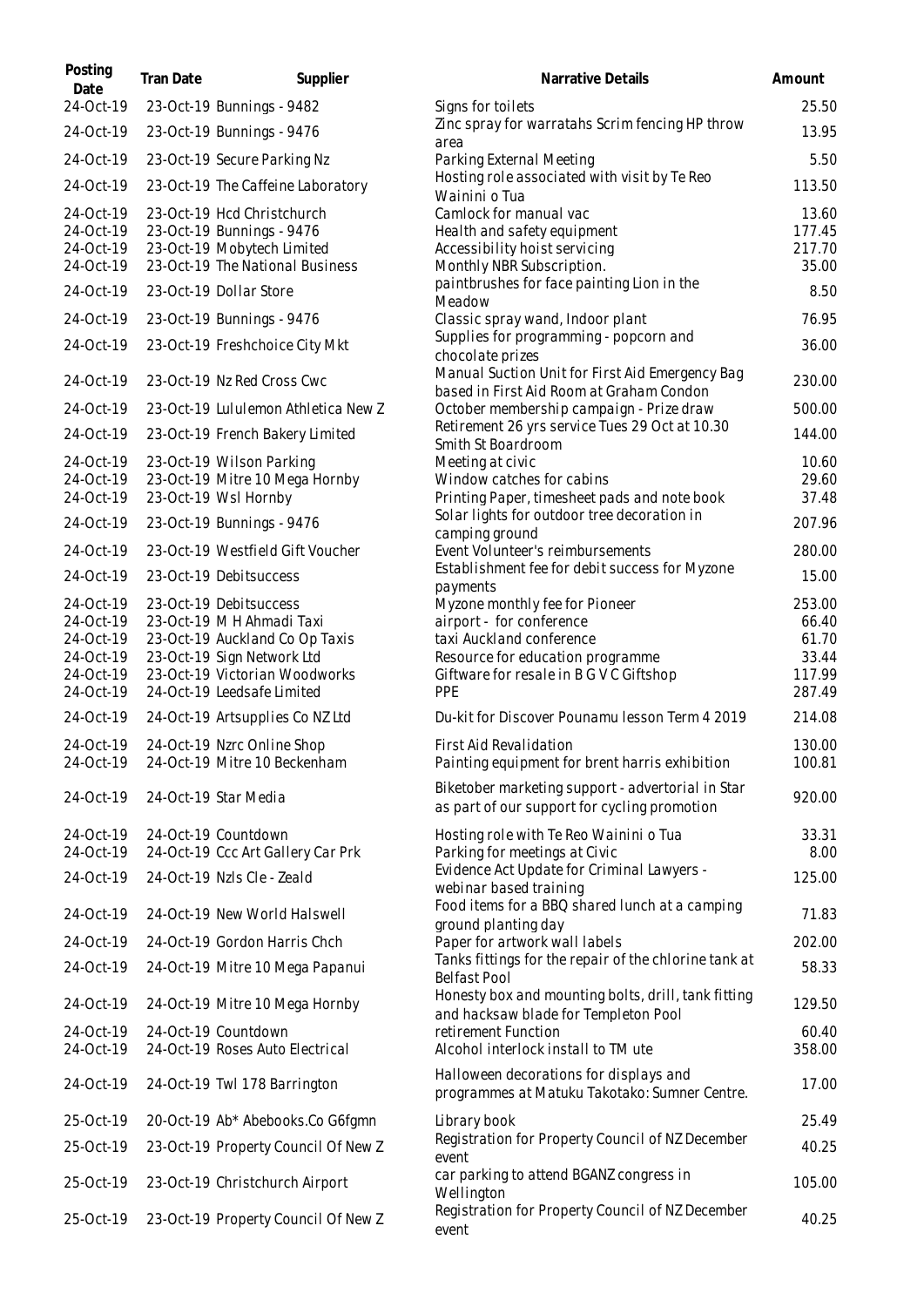| Posting<br>Date        | Tran Date          | Supplier                                                     | Narrative Details                                                                                      | Amount        |
|------------------------|--------------------|--------------------------------------------------------------|--------------------------------------------------------------------------------------------------------|---------------|
| 25-Oct-19              |                    | 23-Oct-19 Createsend.Com Ema                                 | RSE - Women's Expo Leads                                                                               | 12.27         |
| 25-Oct-19              |                    | 23-Oct-19 Paypal *wi Shipping                                | Shipping costs associated with Lizard Monitoring<br>Equipment                                          | 67.87         |
| 25-Oct-19              |                    | 23-Oct-19 Paypal *nielsenkell                                | Measuring Equipment for Lizard Monitoring                                                              | 240.18        |
| 25-Oct-19              |                    | 23-Oct-19 Christchurch Airport                               | chch airport parking - for conference in auckland                                                      | 60.00         |
| 25-Oct-19              |                    | 23-Oct-19 Www.Alibaba.Com                                    | iPhone 7 cases x 100iPhone 7 screen protects x50                                                       | 388.28        |
| 25-Oct-19              |                    | 24-Oct-19 Bunnings - 9482                                    | herbs for garden                                                                                       | 61.74         |
| 25-Oct-19              |                    | 24-Oct-19 Bunnings - 9482                                    | herbs for garden                                                                                       | 392.63        |
| 25-Oct-19              |                    | 24-Oct-19 Wilson Parking                                     | Wilson Parking - Civic Interviews                                                                      | 14.60         |
| 25-Oct-19              |                    | 24-Oct-19 Wilson Parking                                     | Wilson Parking - Civic                                                                                 | 14.60         |
| 25-Oct-19<br>25-Oct-19 | 24-Oct-19 Repco    | 24-Oct-19 Caltex Hornby                                      | Milk order for the staff room<br>holts tyre repair for gardeners carts                                 | 6.20<br>70.00 |
| 25-Oct-19              | 24-Oct-19 Q Store  |                                                              | Notebooks for banking                                                                                  | 7.06          |
| 25-Oct-19              |                    | 24-Oct-19 Seal Imports Chch                                  | Replace Ram Seals - WO                                                                                 | 69.17         |
| 25-Oct-19              |                    | 24-Oct-19 Mainland Fasterners                                | Workshop Consumables - WO                                                                              | 207.07        |
| 25-Oct-19              |                    | 24-Oct-19 George Henry & Co Ltd                              | Workshop Consumables - WO                                                                              | 432.02        |
| 25-Oct-19              |                    | 24-Oct-19 Vanguard Group                                     | Edge tape for concrete steps (reflective)                                                              | 254.15        |
| 25-Oct-19              |                    | 24-Oct-19 Spl Limited                                        | Baby change table for Hot Pools                                                                        | 474.01        |
| 25-Oct-19              |                    | 24-Oct-19 Campaignmonitor.Co                                 | Test email.                                                                                            | 8.12          |
| 25-Oct-19              |                    | 24-Oct-19 Wilson Parking                                     | Parking at Civic car park for meetings                                                                 | 14.60         |
| 25-Oct-19              |                    | 24-Oct-19 Ccc Art Gallery Car Prk                            | Parking cost while helping with library assistant<br>interviews in civic                               | 17.00         |
| 25-Oct-19              |                    | 24-Oct-19 Nz Safety Blackwoods                               | Boots and sunglasses                                                                                   | 207.89        |
| 25-Oct-19              |                    | 24-Oct-19 Dept Internal Affairs                              | 2 images from the National Library of NZ                                                               | 60.00         |
| 25-Oct-19              |                    | 24-Oct-19 Eb *be The Best You Wo                             | EventBrite - AAPNZ invoice for Strategy &<br>Transformation Business Support Team workshop<br>training | 275.00        |
| 25-Oct-19              |                    | 24-Oct-19 Hell Pizza Sydenham                                | Catering for Opawaho Heathcote river education<br>student leadership group first meeting               | 59.00         |
| 25-Oct-19              |                    | 24-Oct-19 Bbs Timbers Christchurch                           | walnut timber for Menzie's cabinet support<br>addition                                                 | 28.47         |
| 25-Oct-19              |                    | 24-Oct-19 Couplands Bakeries                                 | Food items for a BBQ shared lunch at a camp<br>ground planting day                                     | 31.96         |
|                        |                    | 25-Oct-19 24-Oct-19 Hcd Christchurch                         | 25m lay flat hose with camlock fittings and<br>clamps, 4 No 25mm camlocks for pumps                    | 613.01        |
| 25-Oct-19              |                    | 24-Oct-19 Propeller Swim School                              | Pool test tabs for the testing of the summer pools                                                     | 797.80        |
| 25-Oct-19              |                    | 24-Oct-19 Van Uffelfen Picture                               | Picture hanging components                                                                             | 79.35         |
| 25-Oct-19              |                    | 24-Oct-19 Cameo Fine Arts (2008) Lt                          | Framing for ATL exhibition                                                                             | 231.15        |
| 25-Oct-19              |                    | 24-Oct-19 The Food Factory Sho                               | Retirement Function                                                                                    | 19.99         |
| 25-Oct-19<br>25-Oct-19 |                    | 24-Oct-19 French Bakery Limited<br>24-Oct-19 Bunnings - 9482 | Retirement Function                                                                                    | 220.70        |
| 25-Oct-19              | 24-Oct-19 Vegeland |                                                              | item for park habitat work<br>animal area vege                                                         | 7.64<br>10.72 |
| 25-Oct-19              |                    | 24-Oct-19 George Henry & Co Ltd                              | Chalk for officers                                                                                     | 281.75        |
| 25-Oct-19              |                    | 24-Oct-19 New World Prestons                                 | Milk for resale in the shop                                                                            | 26.60         |
| 25-Oct-19              |                    | 24-Oct-19 Bernina Dress Sundries                             | Sewing sundries for Turanga                                                                            | 116.80        |
| 25-Oct-19              |                    | 24-Oct-19 Couplands Bakeries                                 | Milk for staff room                                                                                    | 2.85          |
| 25-Oct-19              |                    | 25-Oct-19 Ccc Parking                                        | parking                                                                                                | 3.60          |
| 25-Oct-19              |                    | 25-Oct-19 Twl 175 South City                                 | cutlery and kitchen things                                                                             | 37.00         |
| 25-Oct-19              |                    | 25-Oct-19 Star Media                                         | Biketober marketing support - ad in Star as part<br>of our support for cycling promotion               | 799.25        |
| 25-Oct-19              |                    | 25-Oct-19 Stuff Media (Ps)                                   | Press Newspaper -2 months Oct/Nov 2019 at<br>Taiora QEII                                               | 97.59         |
| 25-Oct-19              |                    | 25-Oct-19 Stuff Media (Ps)                                   | Press Newspaper delivery for Period Sept and Oct<br>2019 - 2 months                                    | 116.69        |
| 25-Oct-19              |                    | 25-Oct-19 Chch Adventure Park                                | Quarterly Leaders Forum                                                                                | 460.00        |
| 25-Oct-19              |                    | 25-Oct-19 Countdown                                          | Hosting Te Reo Wainini o Tua group                                                                     | 9.43          |
| 25-Oct-19              |                    | 25-Oct-19 Mitre 10 Mega Papanui                              | cordless power driver x2 for workshop support                                                          | 199.96        |
| 25-Oct-19              |                    | 25-Oct-19 Mitre 10 Beckenham                                 | Safety glasses nutsetter 3/8inch 65mm Bosch and<br>nutsetter 3pc 45mm impact makita                    | 31.97         |
| 25-Oct-19              |                    | 25-Oct-19 Christchurch O P D                                 | Staples for display making                                                                             | 16.00         |